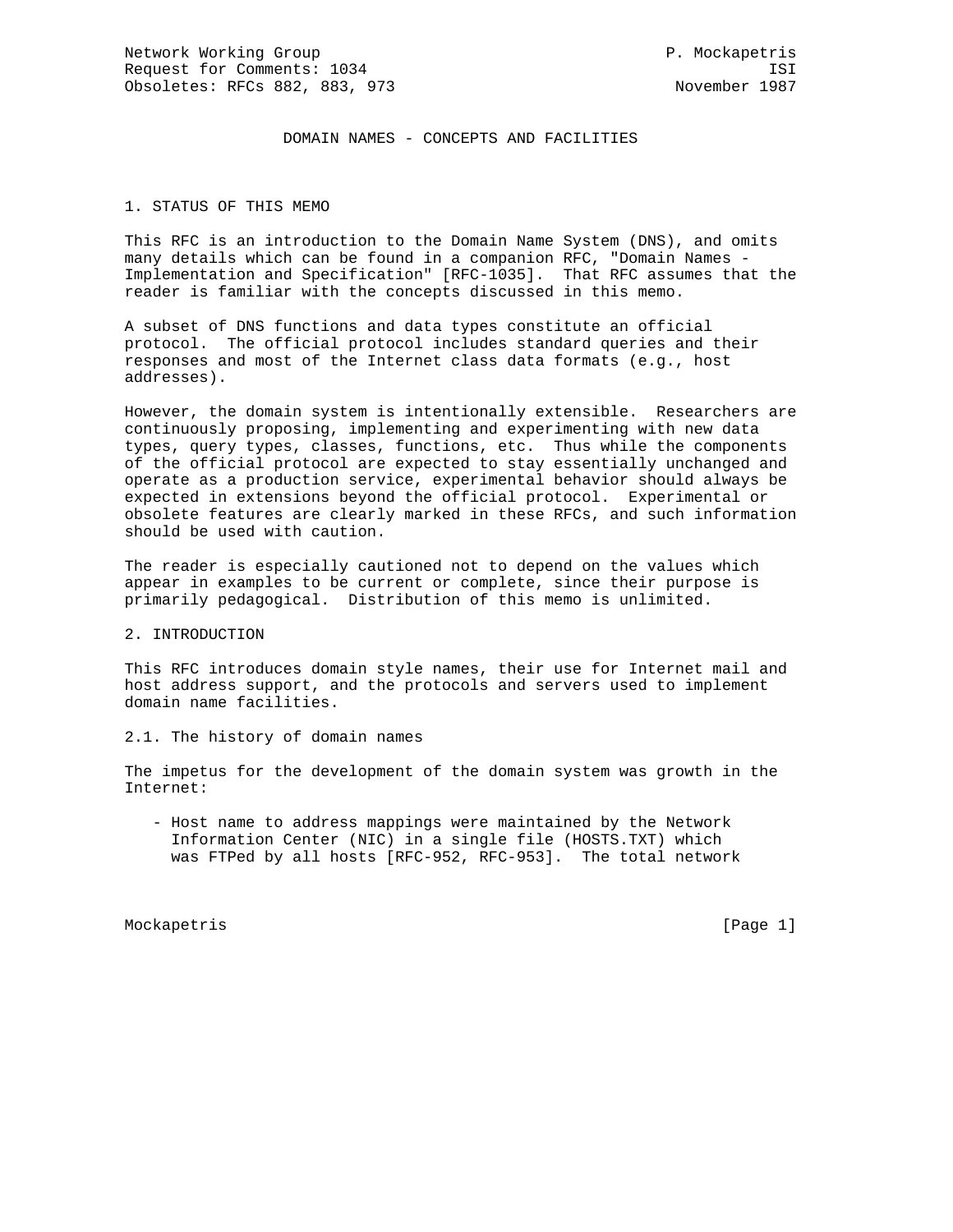bandwidth consumed in distributing a new version by this scheme is proportional to the square of the number of hosts in the network, and even when multiple levels of FTP are used, the outgoing FTP load on the NIC host is considerable. Explosive growth in the number of hosts didn't bode well for the future.

- The network population was also changing in character. The timeshared hosts that made up the original ARPANET were being replaced with local networks of workstations. Local organizations were administering their own names and addresses, but had to wait for the NIC to change HOSTS.TXT to make changes visible to the Internet at large. Organizations also wanted some local structure on the name space.
- The applications on the Internet were getting more sophisticated and creating a need for general purpose name service.

The result was several ideas about name spaces and their management [IEN-116, RFC-799, RFC-819, RFC-830]. The proposals varied, but a common thread was the idea of a hierarchical name space, with the hierarchy roughly corresponding to organizational structure, and names using "." as the character to mark the boundary between hierarchy levels. A design using a distributed database and generalized resources was described in [RFC-882, RFC-883]. Based on experience with several implementations, the system evolved into the scheme described in this memo.

The terms "domain" or "domain name" are used in many contexts beyond the DNS described here. Very often, the term domain name is used to refer to a name with structure indicated by dots, but no relation to the DNS. This is particularly true in mail addressing [Quarterman 86].

2.2. DNS design goals

The design goals of the DNS influence its structure. They are:

- The primary goal is a consistent name space which will be used for referring to resources. In order to avoid the problems caused by ad hoc encodings, names should not be required to contain network identifiers, addresses, routes, or similar information as part of the name.
- The sheer size of the database and frequency of updates suggest that it must be maintained in a distributed manner, with local caching to improve performance. Approaches that

Mockapetris [Page 2]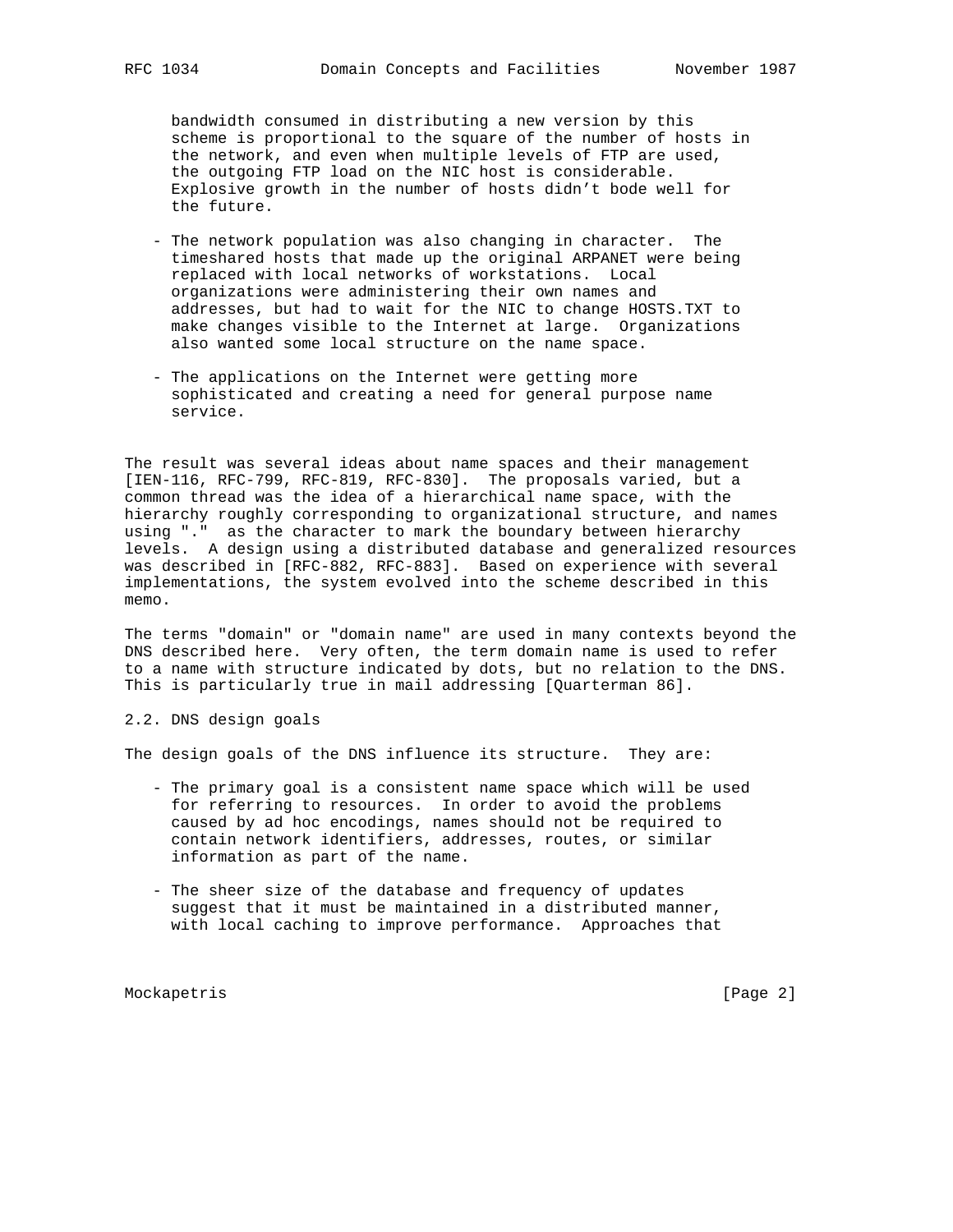attempt to collect a consistent copy of the entire database will become more and more expensive and difficult, and hence should be avoided. The same principle holds for the structure of the name space, and in particular mechanisms for creating and deleting names; these should also be distributed.

- Where there tradeoffs between the cost of acquiring data, the speed of updates, and the accuracy of caches, the source of the data should control the tradeoff.
- The costs of implementing such a facility dictate that it be generally useful, and not restricted to a single application. We should be able to use names to retrieve host addresses, mailbox data, and other as yet undetermined information. All data associated with a name is tagged with a type, and queries can be limited to a single type.
- Because we want the name space to be useful in dissimilar networks and applications, we provide the ability to use the same name space with different protocol families or management. For example, host address formats differ between protocols, though all protocols have the notion of address. The DNS tags all data with a class as well as the type, so that we can allow parallel use of different formats for data of type address.
- We want name server transactions to be independent of the communications system that carries them. Some systems may wish to use datagrams for queries and responses, and only establish virtual circuits for transactions that need the reliability (e.g., database updates, long transactions); other systems will use virtual circuits exclusively.
- The system should be useful across a wide spectrum of host capabilities. Both personal computers and large timeshared hosts should be able to use the system, though perhaps in different ways.
- 2.3. Assumptions about usage

The organization of the domain system derives from some assumptions about the needs and usage patterns of its user community and is designed to avoid many of the the complicated problems found in general purpose database systems.

The assumptions are:

- The size of the total database will initially be proportional

Mockapetris [Page 3]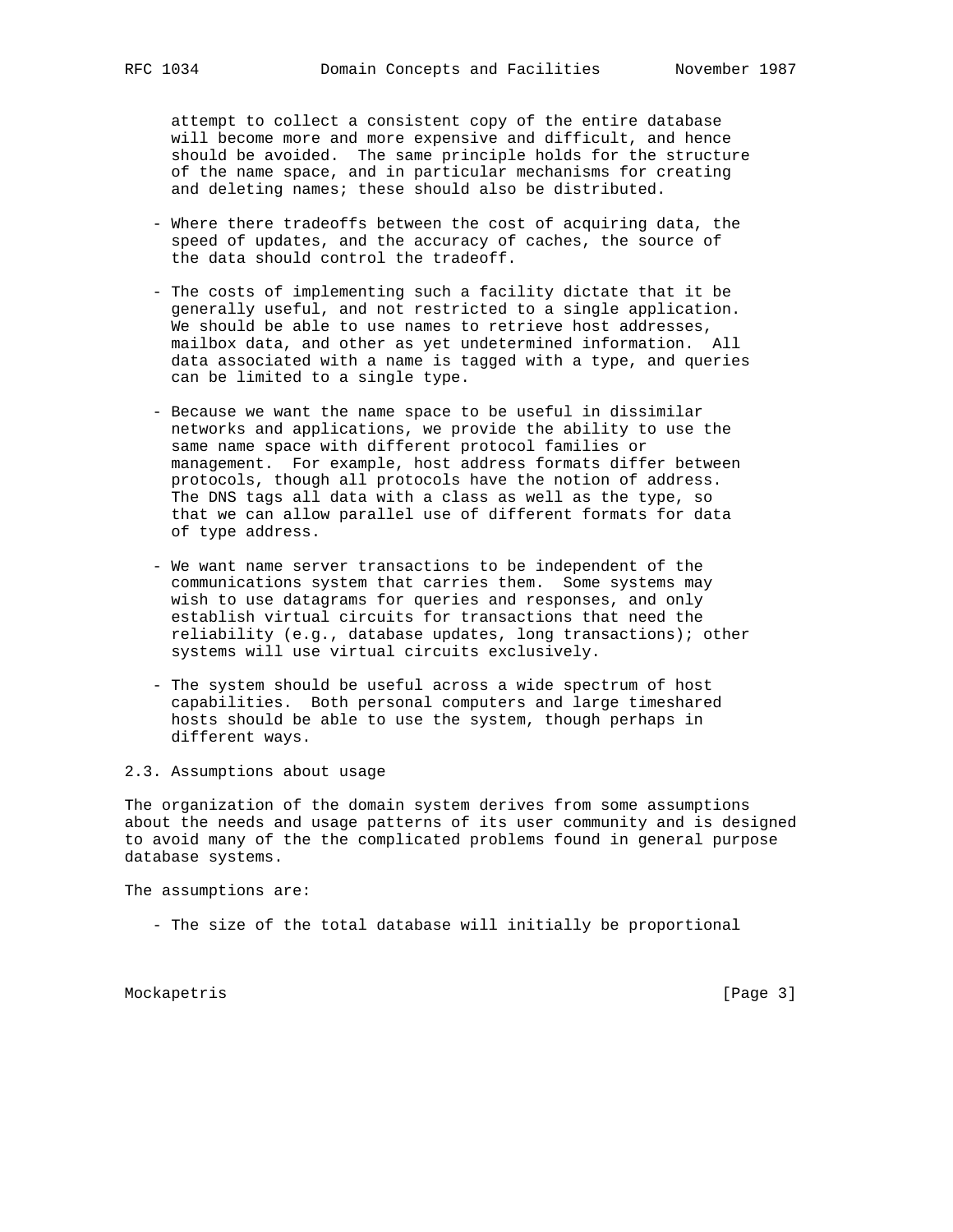to the number of hosts using the system, but will eventually grow to be proportional to the number of users on those hosts as mailboxes and other information are added to the domain system.

- Most of the data in the system will change very slowly (e.g., mailbox bindings, host addresses), but that the system should be able to deal with subsets that change more rapidly (on the order of seconds or minutes).
- The administrative boundaries used to distribute responsibility for the database will usually correspond to organizations that have one or more hosts. Each organization that has responsibility for a particular set of domains will provide redundant name servers, either on the organization's own hosts or other hosts that the organization arranges to use.
- Clients of the domain system should be able to identify trusted name servers they prefer to use before accepting referrals to name servers outside of this "trusted" set.
- Access to information is more critical than instantaneous updates or guarantees of consistency. Hence the update process allows updates to percolate out through the users of the domain system rather than guaranteeing that all copies are simultaneously updated. When updates are unavailable due to network or host failure, the usual course is to believe old information while continuing efforts to update it. The general model is that copies are distributed with timeouts for refreshing. The distributor sets the timeout value and the recipient of the distribution is responsible for performing the refresh. In special situations, very short intervals can be specified, or the owner can prohibit copies.
	- In any system that has a distributed database, a particular name server may be presented with a query that can only be answered by some other server. The two general approaches to dealing with this problem are "recursive", in which the first server pursues the query for the client at another server, and "iterative", in which the server refers the client to another server and lets the client pursue the query. Both approaches have advantages and disadvantages, but the iterative approach is preferred for the datagram style of access. The domain system requires implementation of the iterative approach, but allows the recursive approach as an option.

Mockapetris [Page 4]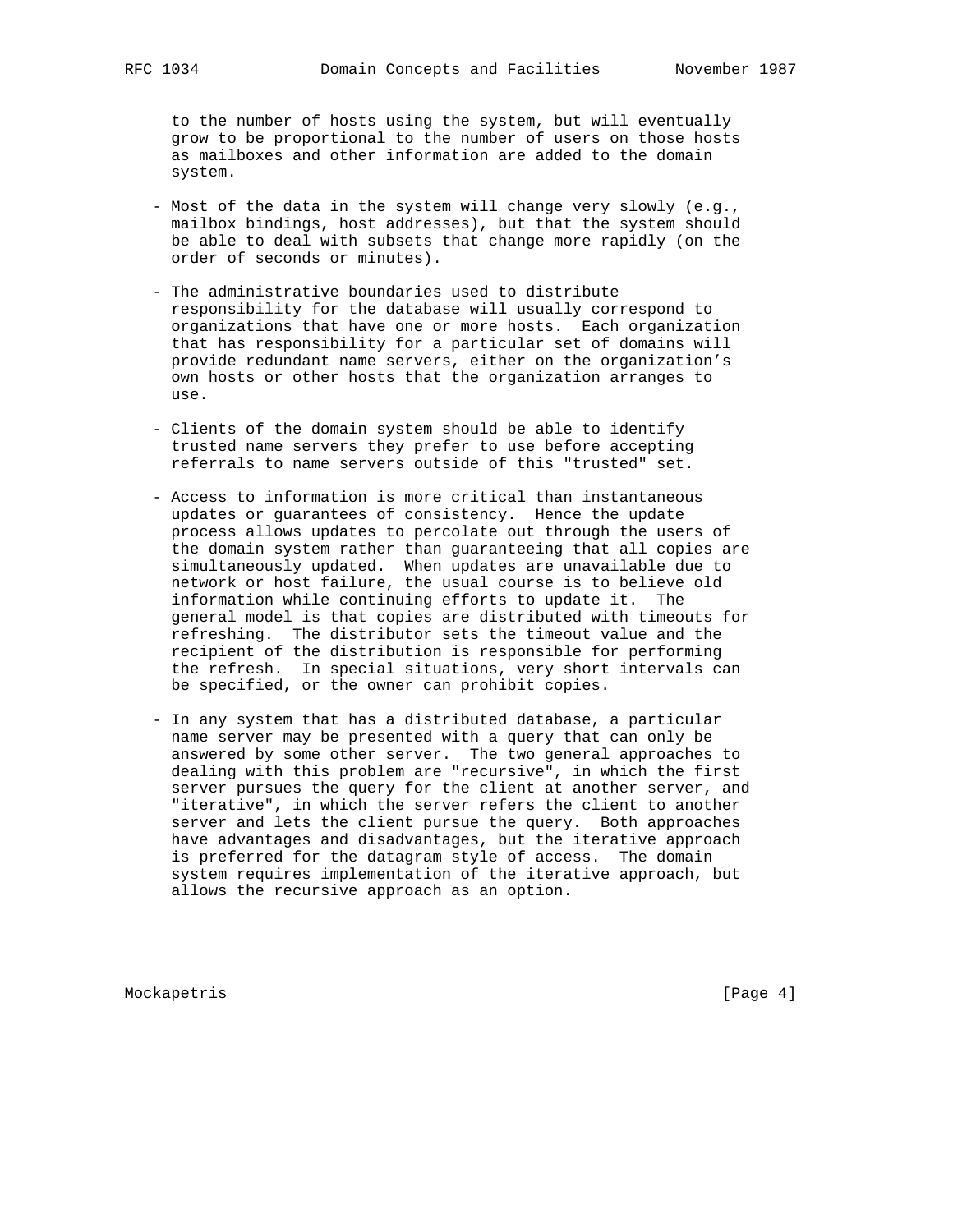The domain system assumes that all data originates in master files scattered through the hosts that use the domain system. These master files are updated by local system administrators. Master files are text files that are read by a local name server, and hence become available through the name servers to users of the domain system. The user programs access name servers through standard programs called resolvers.

The standard format of master files allows them to be exchanged between hosts (via FTP, mail, or some other mechanism); this facility is useful when an organization wants a domain, but doesn't want to support a name server. The organization can maintain the master files locally using a text editor, transfer them to a foreign host which runs a name server, and then arrange with the system administrator of the name server to get the files loaded.

Each host's name servers and resolvers are configured by a local system administrator [RFC-1033]. For a name server, this configuration data includes the identity of local master files and instructions on which non-local master files are to be loaded from foreign servers. The name server uses the master files or copies to load its zones. For resolvers, the configuration data identifies the name servers which should be the primary sources of information.

The domain system defines procedures for accessing the data and for referrals to other name servers. The domain system also defines procedures for caching retrieved data and for periodic refreshing of data defined by the system administrator.

The system administrators provide:

- The definition of zone boundaries.
- Master files of data.
- Updates to master files.
- Statements of the refresh policies desired.

The domain system provides:

- Standard formats for resource data.
- Standard methods for querying the database.
- Standard methods for name servers to refresh local data from foreign name servers.

Mockapetris [Page 5]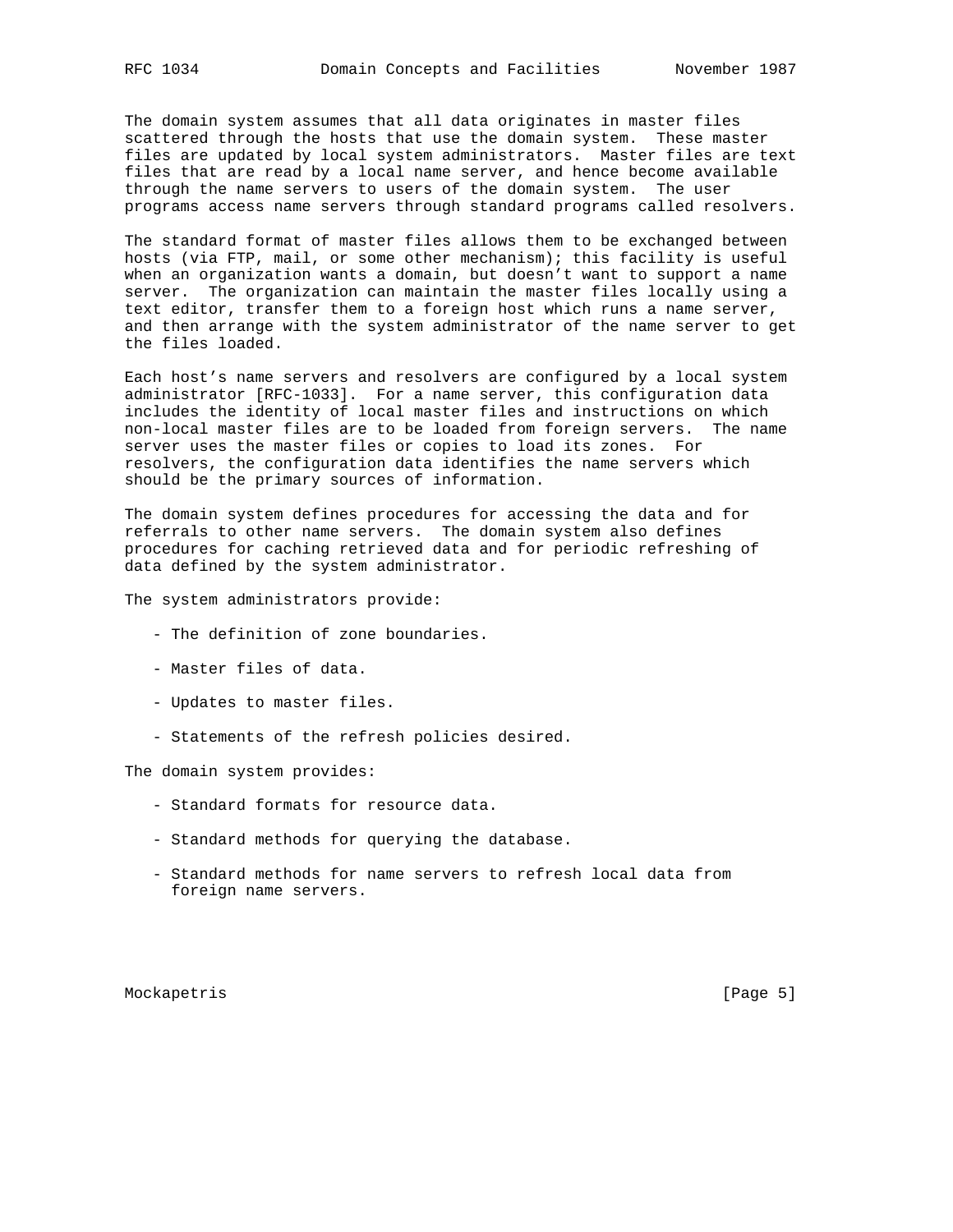## 2.4. Elements of the DNS

The DNS has three major components:

- The DOMAIN NAME SPACE and RESOURCE RECORDS, which are specifications for a tree structured name space and data associated with the names. Conceptually, each node and leaf of the domain name space tree names a set of information, and query operations are attempts to extract specific types of information from a particular set. A query names the domain name of interest and describes the type of resource information that is desired. For example, the Internet uses some of its domain names to identify hosts; queries for address resources return Internet host addresses.
- NAME SERVERS are server programs which hold information about the domain tree's structure and set information. A name server may cache structure or set information about any part of the domain tree, but in general a particular name server has complete information about a subset of the domain space, and pointers to other name servers that can be used to lead to information from any part of the domain tree. Name servers know the parts of the domain tree for which they have complete information; a name server is said to be an AUTHORITY for these parts of the name space. Authoritative information is organized into units called ZONEs, and these zones can be automatically distributed to the name servers which provide redundant service for the data in a zone.
- RESOLVERS are programs that extract information from name servers in response to client requests. Resolvers must be able to access at least one name server and use that name server's information to answer a query directly, or pursue the query using referrals to other name servers. A resolver will typically be a system routine that is directly accessible to user programs; hence no protocol is necessary between the resolver and the user program.

These three components roughly correspond to the three layers or views of the domain system:

- From the user's point of view, the domain system is accessed through a simple procedure or OS call to a local resolver. The domain space consists of a single tree and the user can request information from any section of the tree.
- From the resolver's point of view, the domain system is composed of an unknown number of name servers. Each name

Mockapetris [Page 6]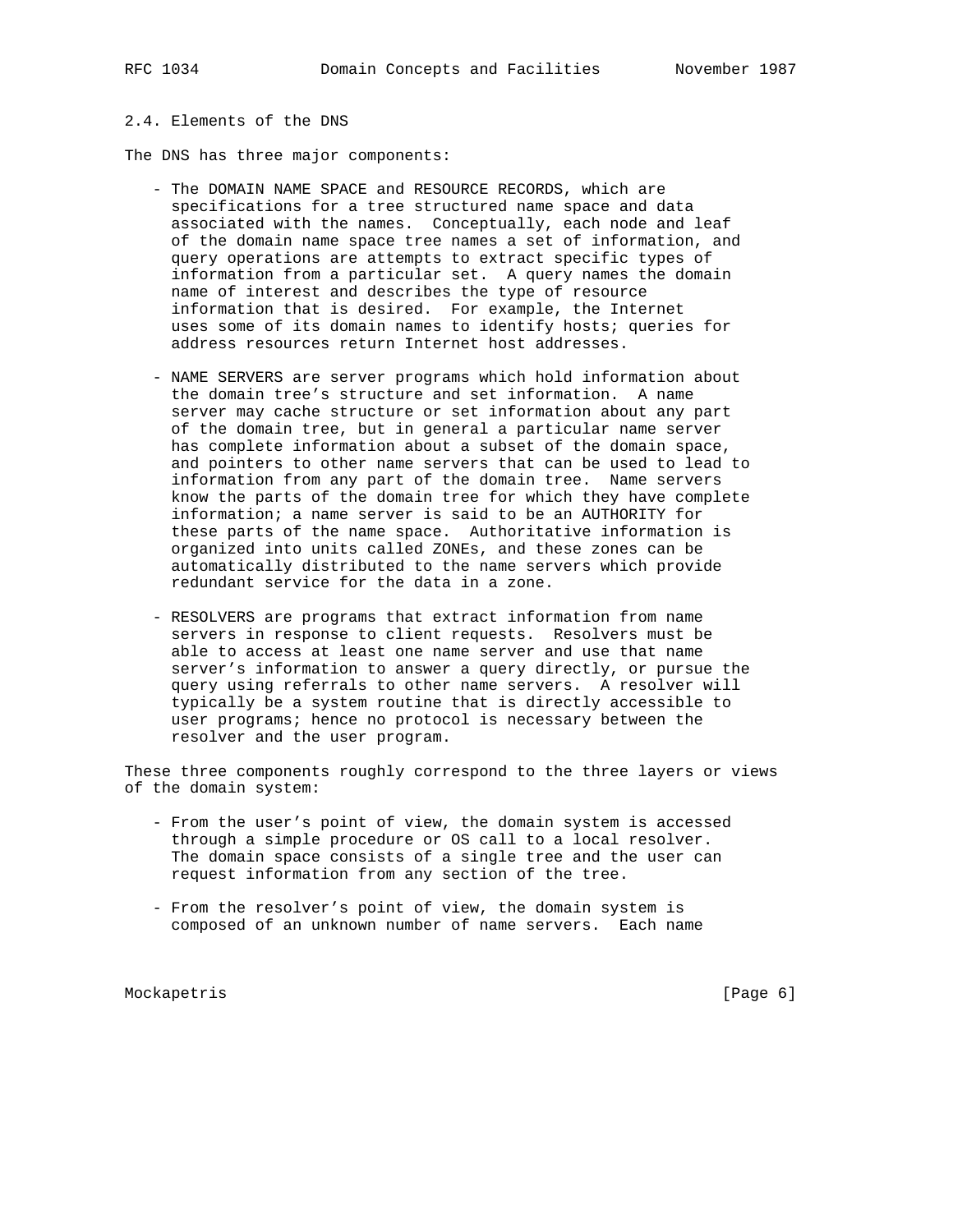server has one or more pieces of the whole domain tree's data, but the resolver views each of these databases as essentially static.

 - From a name server's point of view, the domain system consists of separate sets of local information called zones. The name server has local copies of some of the zones. The name server must periodically refresh its zones from master copies in local files or foreign name servers. The name server must concurrently process queries that arrive from resolvers.

In the interests of performance, implementations may couple these functions. For example, a resolver on the same machine as a name server might share a database consisting of the the zones managed by the name server and the cache managed by the resolver.

3. DOMAIN NAME SPACE and RESOURCE RECORDS

3.1. Name space specifications and terminology

The domain name space is a tree structure. Each node and leaf on the tree corresponds to a resource set (which may be empty). The domain system makes no distinctions between the uses of the interior nodes and leaves, and this memo uses the term "node" to refer to both.

Each node has a label, which is zero to 63 octets in length. Brother nodes may not have the same label, although the same label can be used for nodes which are not brothers. One label is reserved, and that is the null (i.e., zero length) label used for the root.

The domain name of a node is the list of the labels on the path from the node to the root of the tree. By convention, the labels that compose a domain name are printed or read left to right, from the most specific (lowest, farthest from the root) to the least specific (highest, closest to the root).

Internally, programs that manipulate domain names should represent them as sequences of labels, where each label is a length octet followed by an octet string. Because all domain names end at the root, which has a null string for a label, these internal representations can use a length byte of zero to terminate a domain name.

By convention, domain names can be stored with arbitrary case, but domain name comparisons for all present domain functions are done in a case-insensitive manner, assuming an ASCII character set, and a high order zero bit. This means that you are free to create a node with label "A" or a node with label "a", but not both as brothers; you could refer to either using "a" or "A". When you receive a domain name or

Mockapetris [Page 7]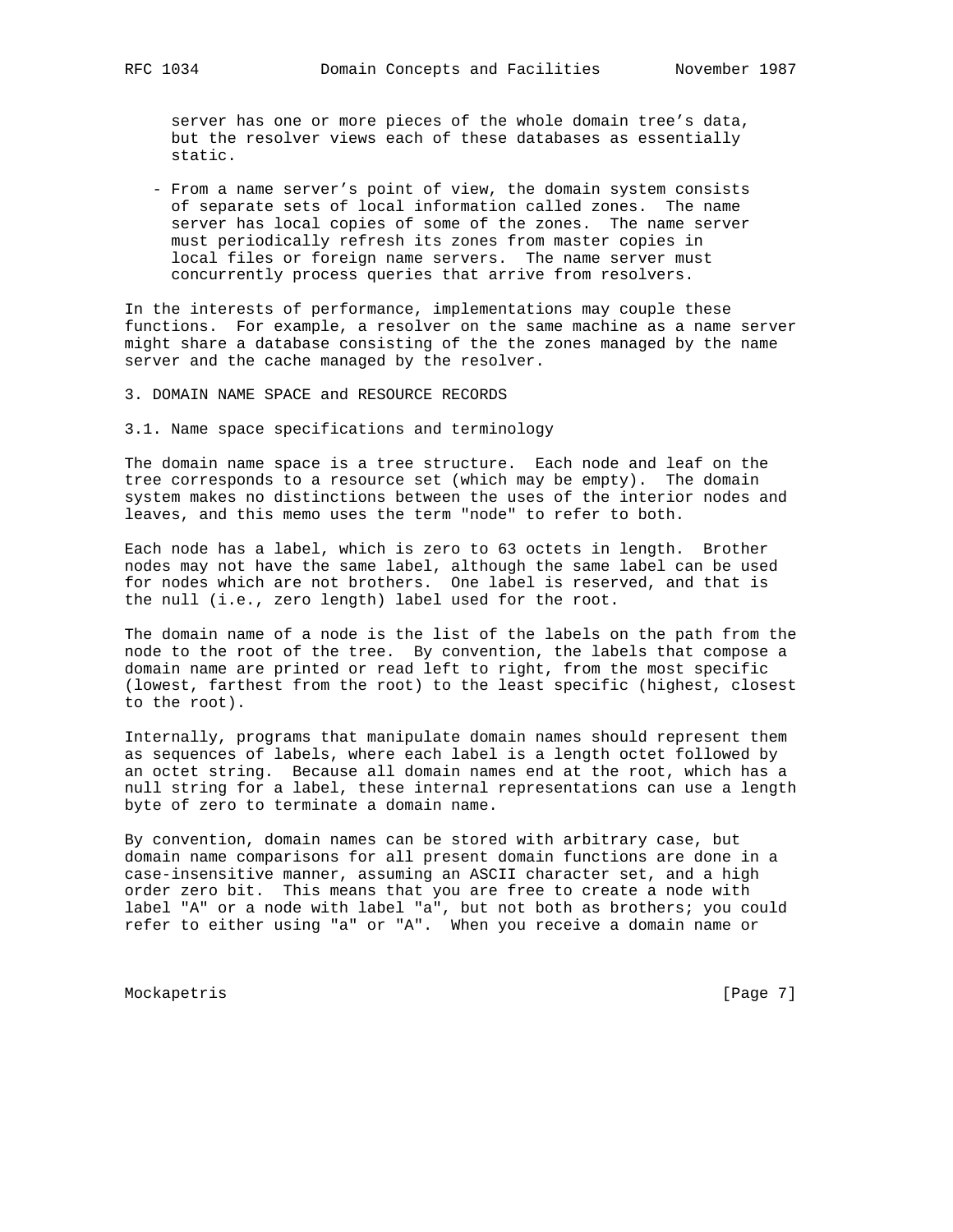label, you should preserve its case. The rationale for this choice is that we may someday need to add full binary domain names for new services; existing services would not be changed.

When a user needs to type a domain name, the length of each label is omitted and the labels are separated by dots ("."). Since a complete domain name ends with the root label, this leads to a printed form which ends in a dot. We use this property to distinguish between:

- a character string which represents a complete domain name (often called "absolute"). For example, "poneria.ISI.EDU."
- a character string that represents the starting labels of a domain name which is incomplete, and should be completed by local software using knowledge of the local domain (often called "relative"). For example, "poneria" used in the ISI.EDU domain.

Relative names are either taken relative to a well known origin, or to a list of domains used as a search list. Relative names appear mostly at the user interface, where their interpretation varies from implementation to implementation, and in master files, where they are relative to a single origin domain name. The most common interpretation uses the root "." as either the single origin or as one of the members of the search list, so a multi-label relative name is often one where the trailing dot has been omitted to save typing.

To simplify implementations, the total number of octets that represent a domain name (i.e., the sum of all label octets and label lengths) is limited to 255.

A domain is identified by a domain name, and consists of that part of the domain name space that is at or below the domain name which specifies the domain. A domain is a subdomain of another domain if it is contained within that domain. This relationship can be tested by seeing if the subdomain's name ends with the containing domain's name. For example, A.B.C.D is a subdomain of B.C.D, C.D, D, and " ".

3.2. Administrative guidelines on use

As a matter of policy, the DNS technical specifications do not mandate a particular tree structure or rules for selecting labels; its goal is to be as general as possible, so that it can be used to build arbitrary applications. In particular, the system was designed so that the name space did not have to be organized along the lines of network boundaries, name servers, etc. The rationale for this is not that the name space should have no implied semantics, but rather that the choice of implied semantics should be left open to be used for the problem at

Mockapetris [Page 8]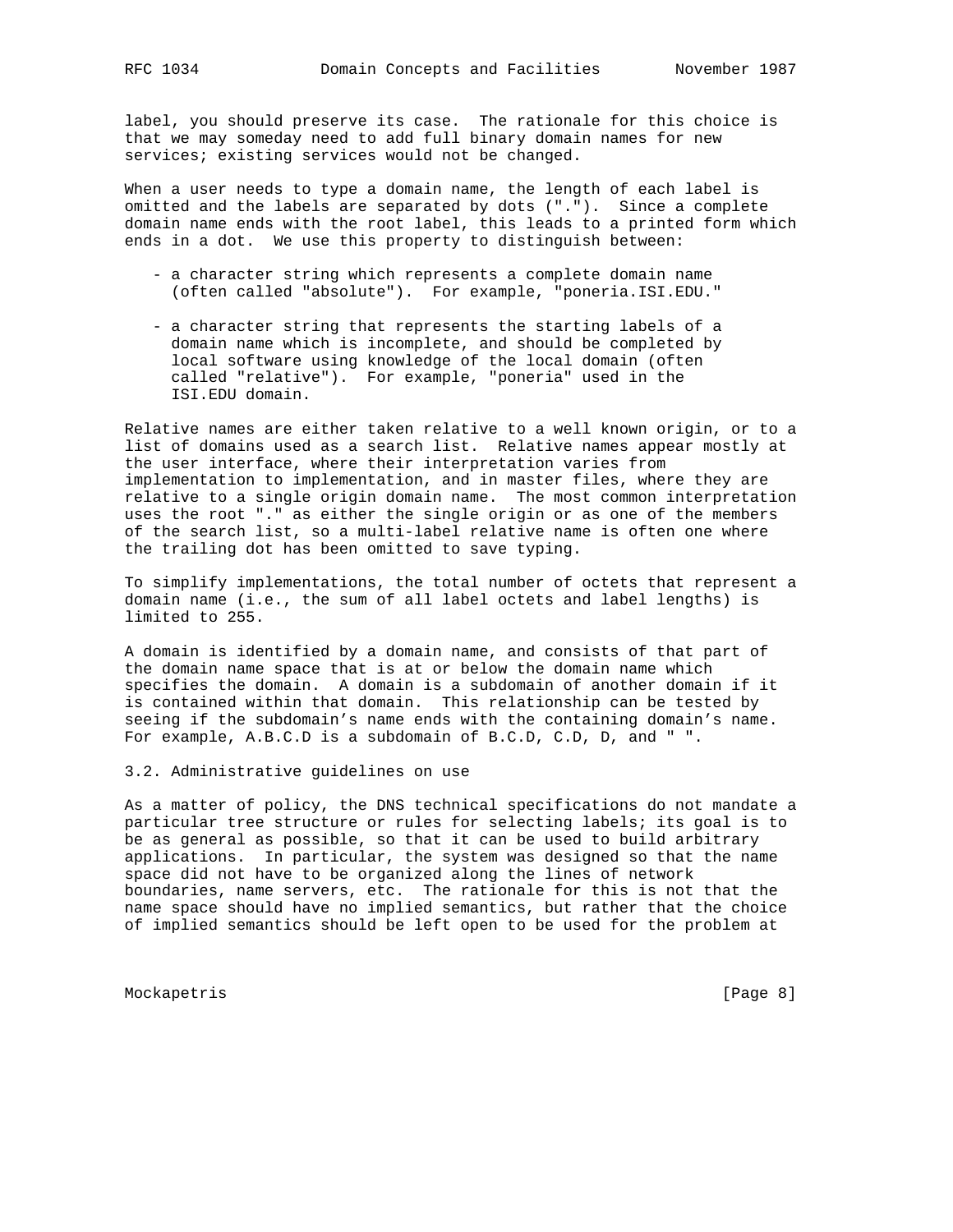hand, and that different parts of the tree can have different implied semantics. For example, the IN-ADDR.ARPA domain is organized and distributed by network and host address because its role is to translate from network or host numbers to names; NetBIOS domains [RFC-1001, RFC-1002] are flat because that is appropriate for that application.

However, there are some guidelines that apply to the "normal" parts of the name space used for hosts, mailboxes, etc., that will make the name space more uniform, provide for growth, and minimize problems as software is converted from the older host table. The political decisions about the top levels of the tree originated in RFC-920. Current policy for the top levels is discussed in [RFC-1032]. MILNET conversion issues are covered in [RFC-1031].

Lower domains which will eventually be broken into multiple zones should provide branching at the top of the domain so that the eventual decomposition can be done without renaming. Node labels which use special characters, leading digits, etc., are likely to break older software which depends on more restrictive choices.

#### 3.3. Technical guidelines on use

Before the DNS can be used to hold naming information for some kind of object, two needs must be met:

- A convention for mapping between object names and domain names. This describes how information about an object is accessed.
- RR types and data formats for describing the object.

These rules can be quite simple or fairly complex. Very often, the designer must take into account existing formats and plan for upward compatibility for existing usage. Multiple mappings or levels of mapping may be required.

For hosts, the mapping depends on the existing syntax for host names which is a subset of the usual text representation for domain names, together with RR formats for describing host addresses, etc. Because we need a reliable inverse mapping from address to host name, a special mapping for addresses into the IN-ADDR.ARPA domain is also defined.

For mailboxes, the mapping is slightly more complex. The usual mail address <local-part>@<mail-domain> is mapped into a domain name by converting <local-part> into a single label (regardles of dots it contains), converting <mail-domain> into a domain name using the usual text format for domain names (dots denote label breaks), and concatenating the two to form a single domain name. Thus the mailbox

Mockapetris [Page 9]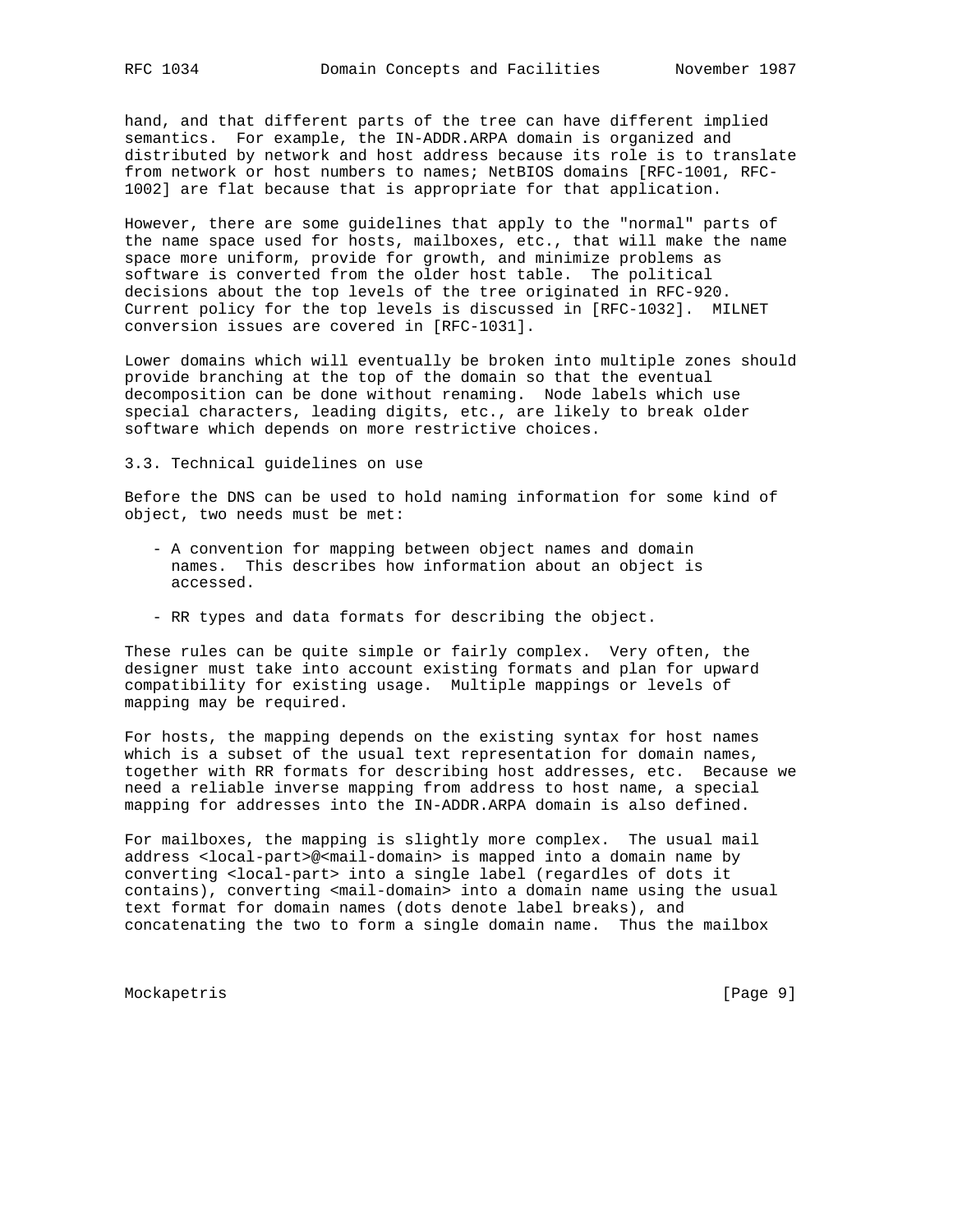HOSTMASTER@SRI-NIC.ARPA is represented as a domain name by HOSTMASTER.SRI-NIC.ARPA. An appreciation for the reasons behind this design also must take into account the scheme for mail exchanges [RFC-974].

The typical user is not concerned with defining these rules, but should understand that they usually are the result of numerous compromises between desires for upward compatibility with old usage, interactions between different object definitions, and the inevitable urge to add new features when defining the rules. The way the DNS is used to support some object is often more crucial than the restrictions inherent in the DNS.

### 3.4. Example name space

The following figure shows a part of the current domain name space, and is used in many examples in this RFC. Note that the tree is a very small subset of the actual name space.



In this example, the root domain has three immediate subdomains: MIL, EDU, and ARPA. The LCS.MIT.EDU domain has one immediate subdomain named XX.LCS.MIT.EDU. All of the leaves are also domains.

### 3.5. Preferred name syntax

The DNS specifications attempt to be as general as possible in the rules

Mockapetris [Page 10]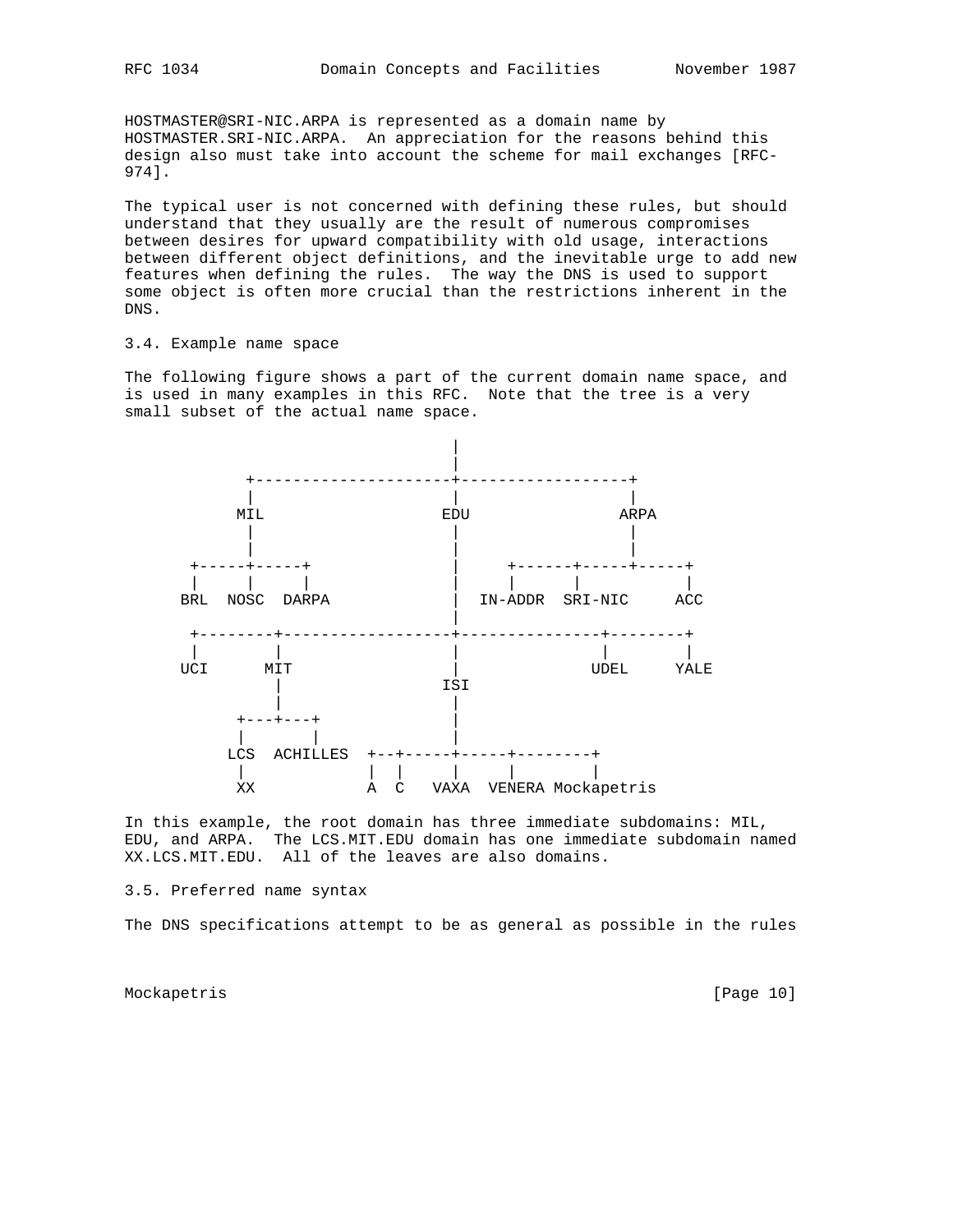for constructing domain names. The idea is that the name of any existing object can be expressed as a domain name with minimal changes. However, when assigning a domain name for an object, the prudent user will select a name which satisfies both the rules of the domain system and any existing rules for the object, whether these rules are published or implied by existing programs.

For example, when naming a mail domain, the user should satisfy both the rules of this memo and those in RFC-822. When creating a new host name, the old rules for HOSTS.TXT should be followed. This avoids problems when old software is converted to use domain names.

The following syntax will result in fewer problems with many applications that use domain names (e.g., mail, TELNET).

<domain> ::= <subdomain> | " "

<subdomain> ::= <label> | <subdomain> "." <label>

<label> ::= <letter> [ [ <ldh-str> ] <let-dig> ]

<ldh-str> ::= <let-dig-hyp> | <let-dig-hyp> <ldh-str>

<let-dig-hyp> ::= <let-dig> | "-"

<let-dig> ::= <letter> | <digit>

<letter> ::= any one of the 52 alphabetic characters A through Z in upper case and a through z in lower case

<digit> ::= any one of the ten digits 0 through 9

Note that while upper and lower case letters are allowed in domain names, no significance is attached to the case. That is, two names with the same spelling but different case are to be treated as if identical.

The labels must follow the rules for ARPANET host names. They must start with a letter, end with a letter or digit, and have as interior characters only letters, digits, and hyphen. There are also some restrictions on the length. Labels must be 63 characters or less.

For example, the following strings identify hosts in the Internet:

A.ISI.EDU XX.LCS.MIT.EDU SRI-NIC.ARPA

3.6. Resource Records

A domain name identifies a node. Each node has a set of resource

Mockapetris [Page 11]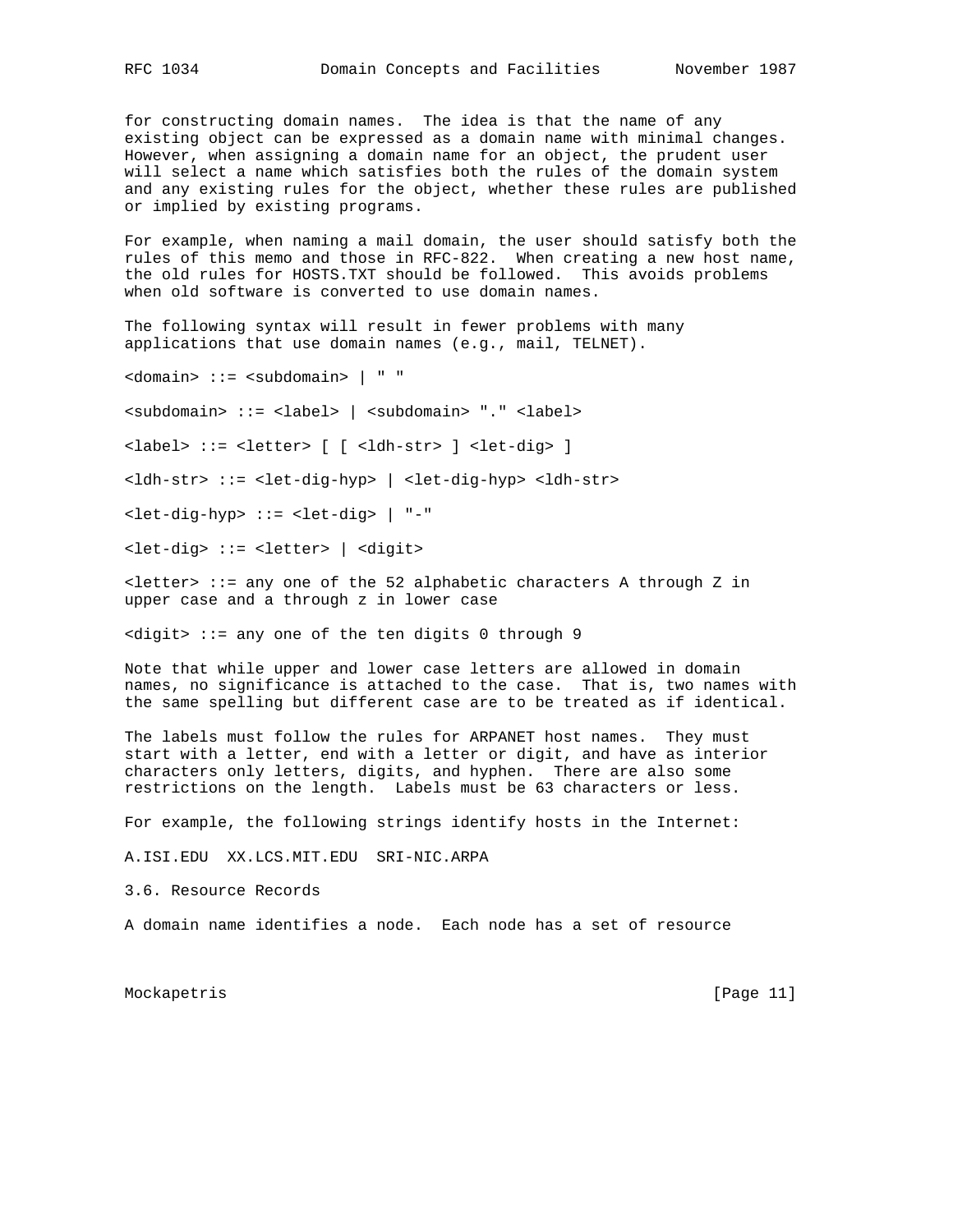information, which may be empty. The set of resource information associated with a particular name is composed of separate resource records (RRs). The order of RRs in a set is not significant, and need not be preserved by name servers, resolvers, or other parts of the DNS.

When we talk about a specific RR, we assume it has the following:

owner which is the domain name where the RR is found.

- type which is an encoded 16 bit value that specifies the type of the resource in this resource record. Types refer to abstract resources.
	- This memo uses the following types:
	- A a host address
	- CNAME identifies the canonical name of an alias
	- HINFO identifies the CPU and OS used by a host
	- MX identifies a mail exchange for the domain. See [RFC-974 for details.
- NS NS the authoritative name server for the domain
	- PTR a pointer to another part of the domain name space
	- SOA identifies the start of a zone of authority]
- class which is an encoded 16 bit value which identifies a protocol family or instance of a protocol.

This memo uses the following classes:

IN the Internet system

CH the Chaos system

TTL which is the time to live of the RR. This field is a 32 bit integer in units of seconds, an is primarily used by resolvers when they cache RRs. The TTL describes how long a RR can be cached before it should be discarded.

Mockapetris [Page 12]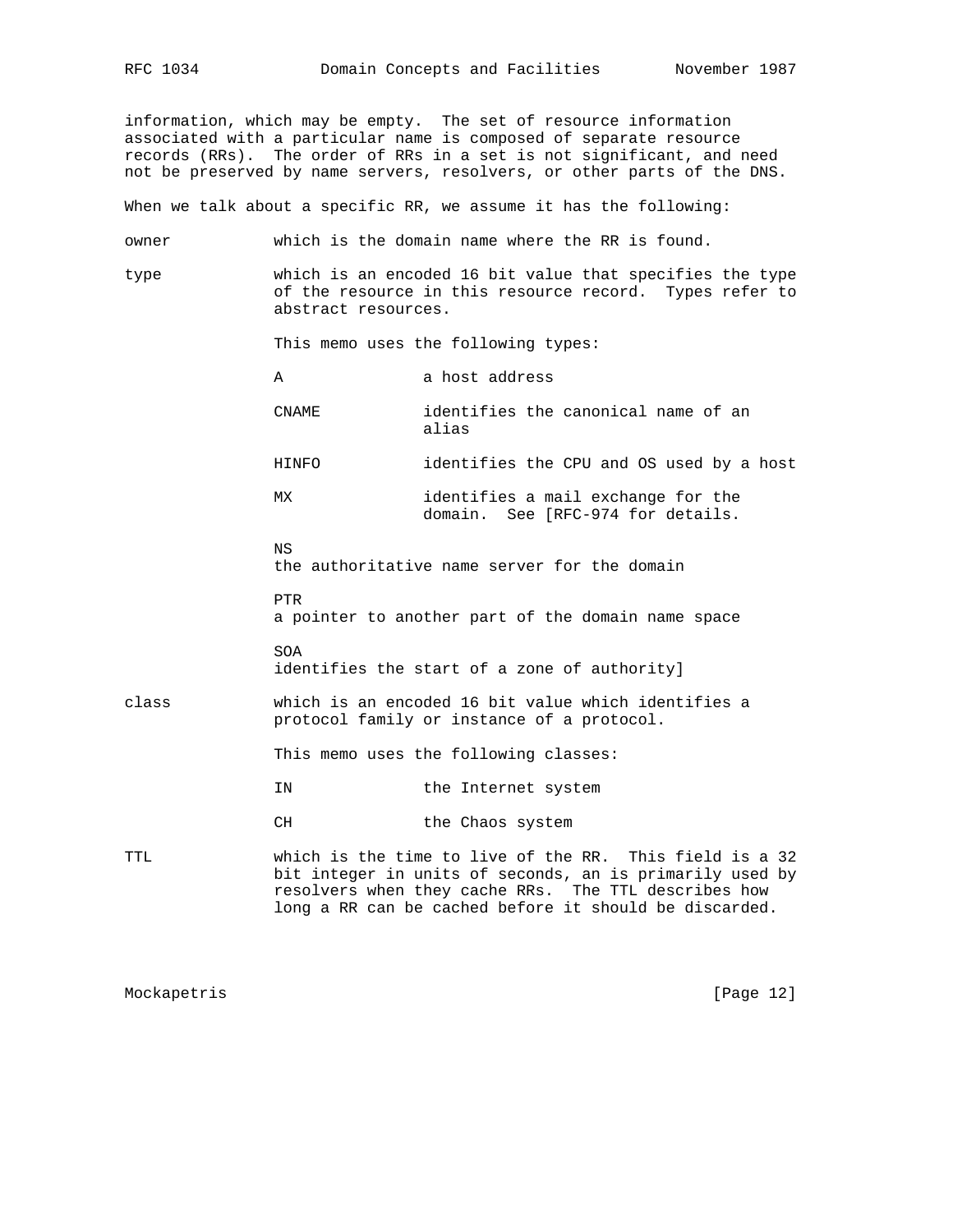RDATA which is the type and sometimes class dependent data which describes the resource:

A For the IN class, a 32 bit IP address

 For the CH class, a domain name followed by a 16 bit octal Chaos address.

CNAME a domain name.

MX a 16 bit preference value (lower is better) followed by a host name willing to act as a mail exchange for the owner domain.

NS a host name.

PTR a domain name.

SOA several fields.

The owner name is often implicit, rather than forming an integral part of the RR. For example, many name servers internally form tree or hash structures for the name space, and chain RRs off nodes. The remaining RR parts are the fixed header (type, class, TTL) which is consistent for all RRs, and a variable part (RDATA) that fits the needs of the resource being described.

The meaning of the TTL field is a time limit on how long an RR can be kept in a cache. This limit does not apply to authoritative data in zones; it is also timed out, but by the refreshing policies for the zone. The TTL is assigned by the administrator for the zone where the data originates. While short TTLs can be used to minimize caching, and a zero TTL prohibits caching, the realities of Internet performance suggest that these times should be on the order of days for the typical host. If a change can be anticipated, the TTL can be reduced prior to the change to minimize inconsistency during the change, and then increased back to its former value following the change.

The data in the RDATA section of RRs is carried as a combination of binary strings and domain names. The domain names are frequently used as "pointers" to other data in the DNS.

3.6.1. Textual expression of RRs

RRs are represented in binary form in the packets of the DNS protocol, and are usually represented in highly encoded form when stored in a name server or resolver. In this memo, we adopt a style similar to that used

Mockapetris [Page 13]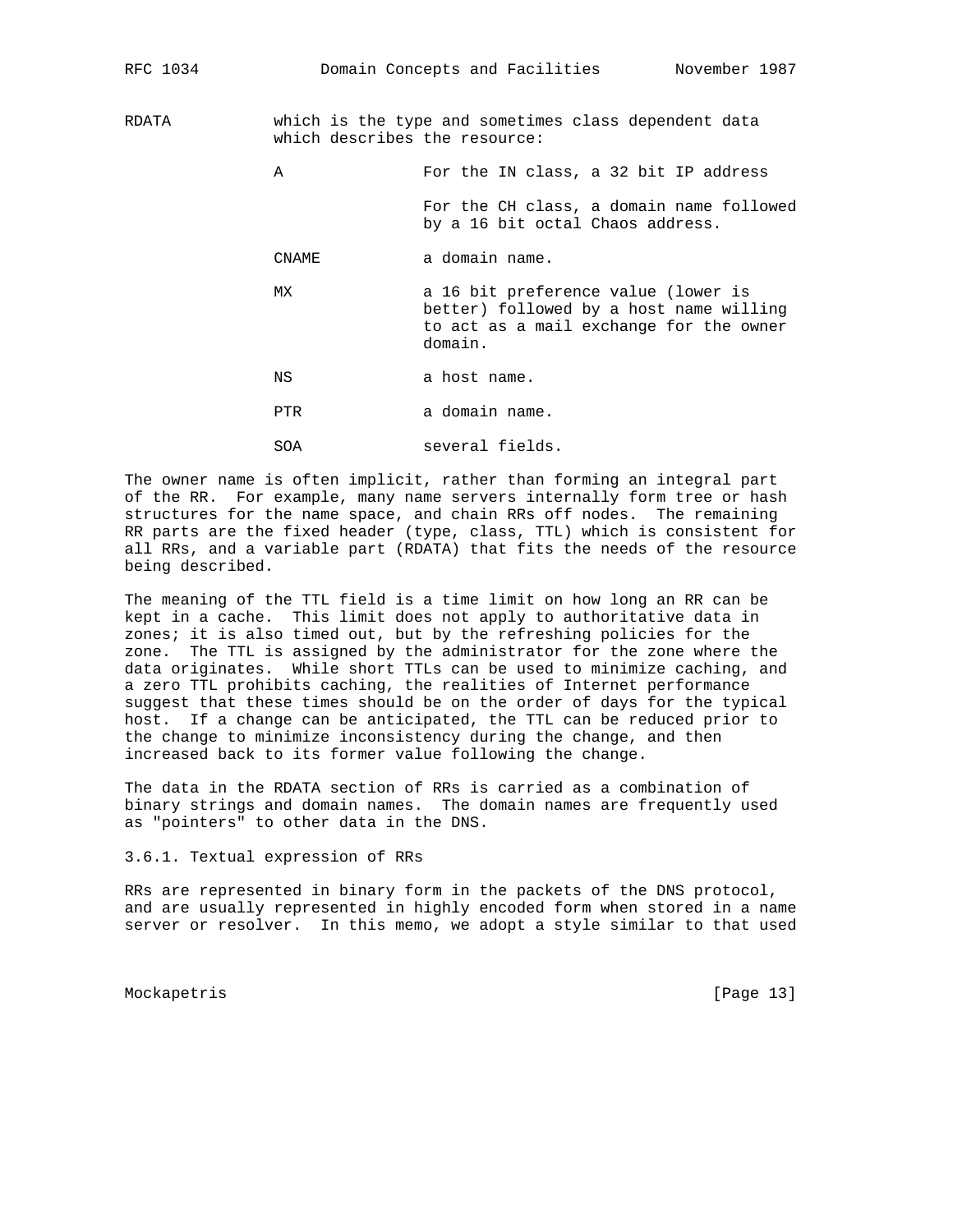in master files in order to show the contents of RRs. In this format, most RRs are shown on a single line, although continuation lines are possible using parentheses.

The start of the line gives the owner of the RR. If a line begins with a blank, then the owner is assumed to be the same as that of the previous RR. Blank lines are often included for readability.

Following the owner, we list the TTL, type, and class of the RR. Class and type use the mnemonics defined above, and TTL is an integer before the type field. In order to avoid ambiguity in parsing, type and class mnemonics are disjoint, TTLs are integers, and the type mnemonic is always last. The IN class and TTL values are often omitted from examples in the interests of clarity.

The resource data or RDATA section of the RR are given using knowledge of the typical representation for the data.

For example, we might show the RRs carried in a message as:

| ISI.EDU.          | МX | 10 VENERA.ISI.EDU. |
|-------------------|----|--------------------|
|                   | МX | 10 VAXA.ISI.EDU.   |
| VENERA.ISI.EDU. A |    | 128.9.0.32         |
|                   |    | 10.1.0.52          |
| VAXA.ISI.EDU.     | A  | 10.2.0.27          |
|                   |    | 128.9.0.33         |
|                   |    |                    |

The MX RRs have an RDATA section which consists of a 16 bit number followed by a domain name. The address RRs use a standard IP address format to contain a 32 bit internet address.

This example shows six RRs, with two RRs at each of three domain names.

Similarly we might see:

| XX.LCS.MIT.EDU. IN |  | 10.0.0.44     |
|--------------------|--|---------------|
|                    |  | MIT.EDU. 2420 |

This example shows two addresses for XX.LCS.MIT.EDU, each of a different class.

3.6.2. Aliases and canonical names

In existing systems, hosts and other resources often have several names that identify the same resource. For example, the names C.ISI.EDU and USC-ISIC.ARPA both identify the same host. Similarly, in the case of mailboxes, many organizations provide many names that actually go to the same mailbox; for example Mockapetris@C.ISI.EDU, Mockapetris@B.ISI.EDU,

Mockapetris [Page 14]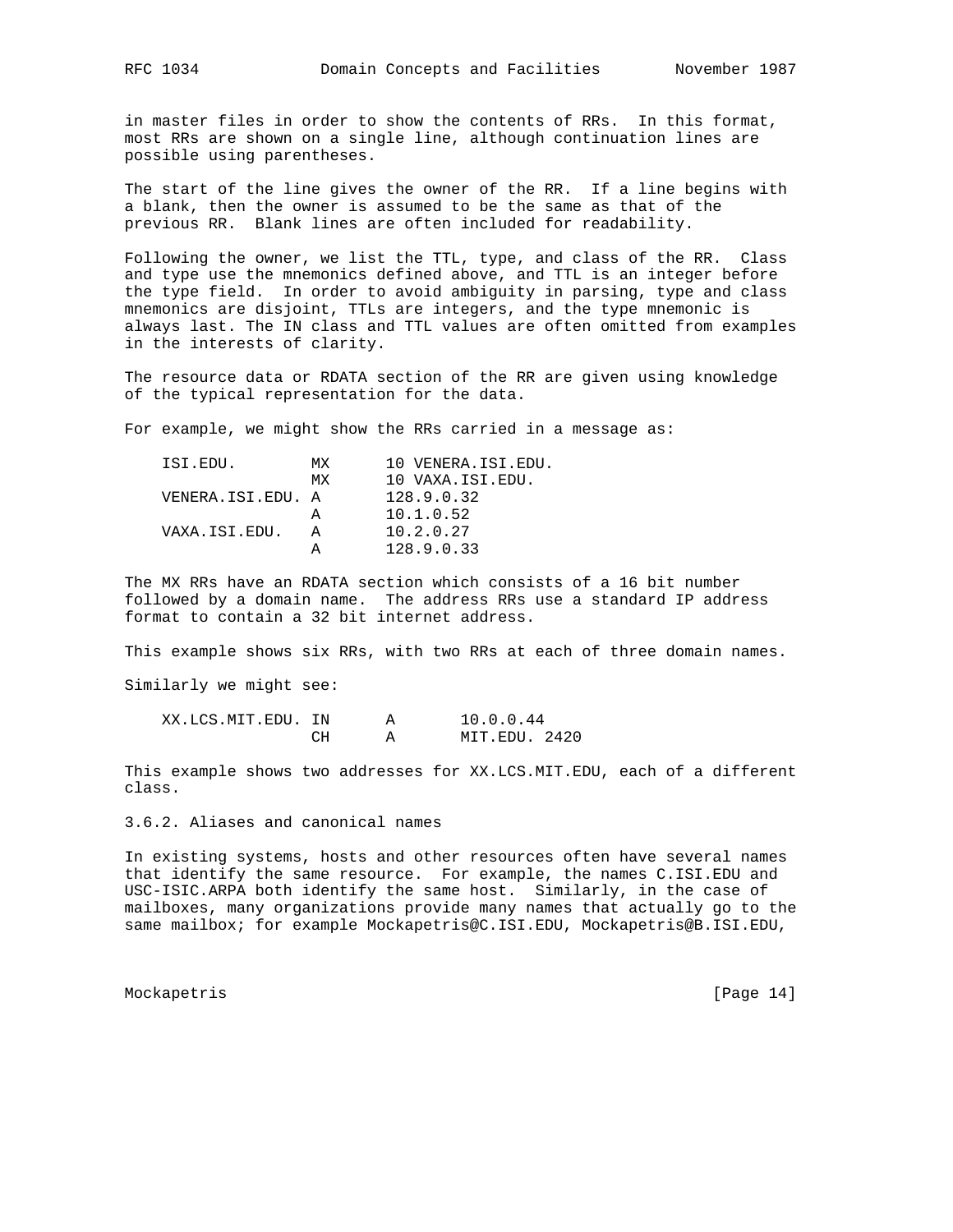and PVM@ISI.EDU all go to the same mailbox (although the mechanism behind this is somewhat complicated).

Most of these systems have a notion that one of the equivalent set of names is the canonical or primary name and all others are aliases.

The domain system provides such a feature using the canonical name (CNAME) RR. A CNAME RR identifies its owner name as an alias, and specifies the corresponding canonical name in the RDATA section of the RR. If a CNAME RR is present at a node, no other data should be present; this ensures that the data for a canonical name and its aliases cannot be different. This rule also insures that a cached CNAME can be used without checking with an authoritative server for other RR types.

CNAME RRs cause special action in DNS software. When a name server fails to find a desired RR in the resource set associated with the domain name, it checks to see if the resource set consists of a CNAME record with a matching class. If so, the name server includes the CNAME record in the response and restarts the query at the domain name specified in the data field of the CNAME record. The one exception to this rule is that queries which match the CNAME type are not restarted.

For example, suppose a name server was processing a query with for USC-ISIC.ARPA, asking for type A information, and had the following resource records:

 USC-ISIC.ARPA IN CNAME C.ISI.EDU C.ISI.EDU IN A 10.0.0.52

Both of these RRs would be returned in the response to the type A query, while a type CNAME or \* query should return just the CNAME.

Domain names in RRs which point at another name should always point at the primary name and not the alias. This avoids extra indirections in accessing information. For example, the address to name RR for the above host should be:

52.0.0.10.IN-ADDR.ARPA IN PTR C.ISI.EDU

rather than pointing at USC-ISIC.ARPA. Of course, by the robustness principle, domain software should not fail when presented with CNAME chains or loops; CNAME chains should be followed and CNAME loops signalled as an error.

3.7. Queries

Queries are messages which may be sent to a name server to provoke a

Mockapetris [Page 15]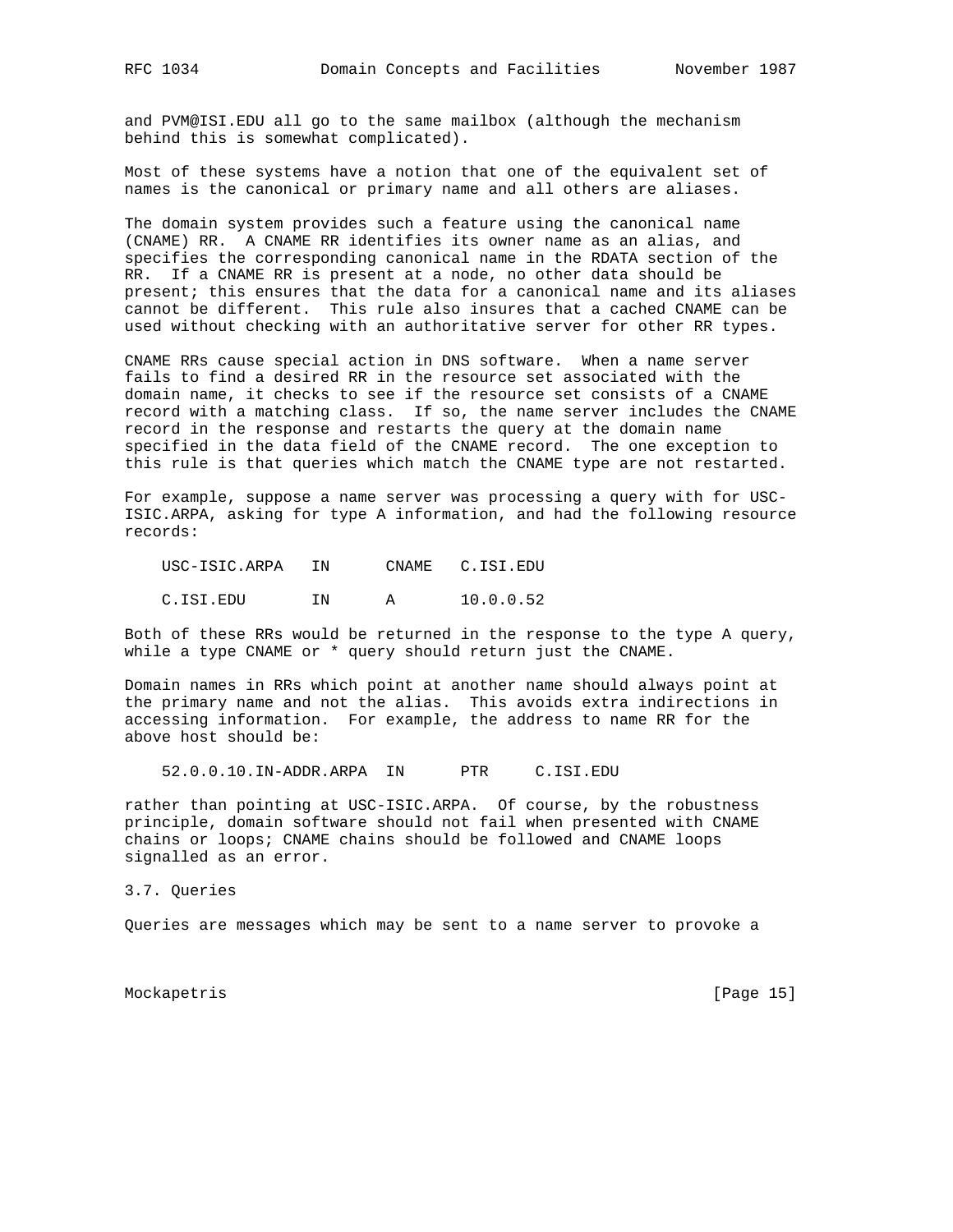response. In the Internet, queries are carried in UDP datagrams or over TCP connections. The response by the name server either answers the question posed in the query, refers the requester to another set of name servers, or signals some error condition.

In general, the user does not generate queries directly, but instead makes a request to a resolver which in turn sends one or more queries to name servers and deals with the error conditions and referrals that may result. Of course, the possible questions which can be asked in a query does shape the kind of service a resolver can provide.

DNS queries and responses are carried in a standard message format. The message format has a header containing a number of fixed fields which are always present, and four sections which carry query parameters and RRs.

The most important field in the header is a four bit field called an opcode which separates different queries. Of the possible 16 values, one (standard query) is part of the official protocol, two (inverse query and status query) are options, one (completion) is obsolete, and the rest are unassigned.

The four sections are:

Question Carries the query name and other query parameters.

Answer Carries RRs which directly answer the query.

- Authority Carries RRs which describe other authoritative servers. May optionally carry the SOA RR for the authoritative data in the answer section.
- Additional Carries RRs which may be helpful in using the RRs in the other sections.

Note that the content, but not the format, of these sections varies with header opcode.

3.7.1. Standard queries

A standard query specifies a target domain name (QNAME), query type (QTYPE), and query class (QCLASS) and asks for RRs which match. This type of query makes up such a vast majority of DNS queries that we use the term "query" to mean standard query unless otherwise specified. The QTYPE and QCLASS fields are each 16 bits long, and are a superset of defined types and classes.

Mockapetris [Page 16]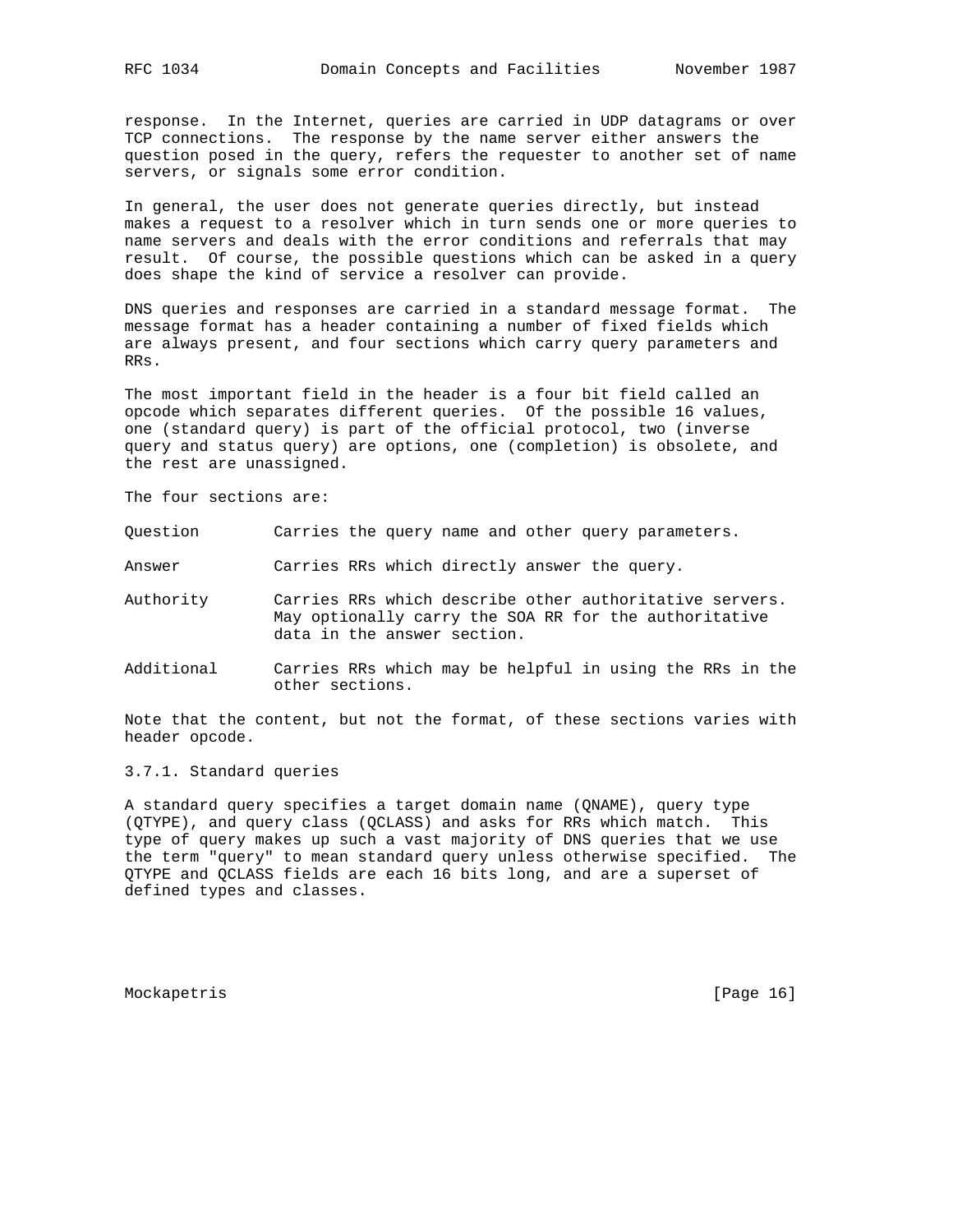RFC 1034 Domain Concepts and Facilities November 1987

The QTYPE field may contain:

<any type> matches just that type. (e.g., A, PTR).

AXFR special zone transfer QTYPE.

MAILB matches all mail box related RRs (e.g. MB and MG).

\* matches all RR types.

The QCLASS field may contain:

<any class> matches just that class (e.g., IN, CH).

matches aLL RR classes.

Using the query domain name, QTYPE, and QCLASS, the name server looks for matching RRs. In addition to relevant records, the name server may return RRs that point toward a name server that has the desired information or RRs that are expected to be useful in interpreting the relevant RRs. For example, a name server that doesn't have the requested information may know a name server that does; a name server that returns a domain name in a relevant RR may also return the RR that binds that domain name to an address.

For example, a mailer tying to send mail to Mockapetris@ISI.EDU might ask the resolver for mail information about ISI.EDU, resulting in a query for QNAME=ISI.EDU, QTYPE=MX, QCLASS=IN. The response's answer section would be:

| ISI.EDU. | МX | 10 VENERA.ISI.EDU. |
|----------|----|--------------------|
|          | МX | 10 VAXA.ISI.EDU.   |

while the additional section might be:

| VAXA.ISI.EDU.       | 10.2.0.27  |
|---------------------|------------|
|                     | 128.9.0.33 |
| VENERA. ISI. EDU. A | 10.1.0.52  |
|                     | 128.9.0.32 |

Because the server assumes that if the requester wants mail exchange information, it will probably want the addresses of the mail exchanges soon afterward.

Note that the QCLASS=\* construct requires special interpretation regarding authority. Since a particular name server may not know all of the classes available in the domain system, it can never know if it is authoritative for all classes. Hence responses to QCLASS=\* queries can

Mockapetris [Page 17]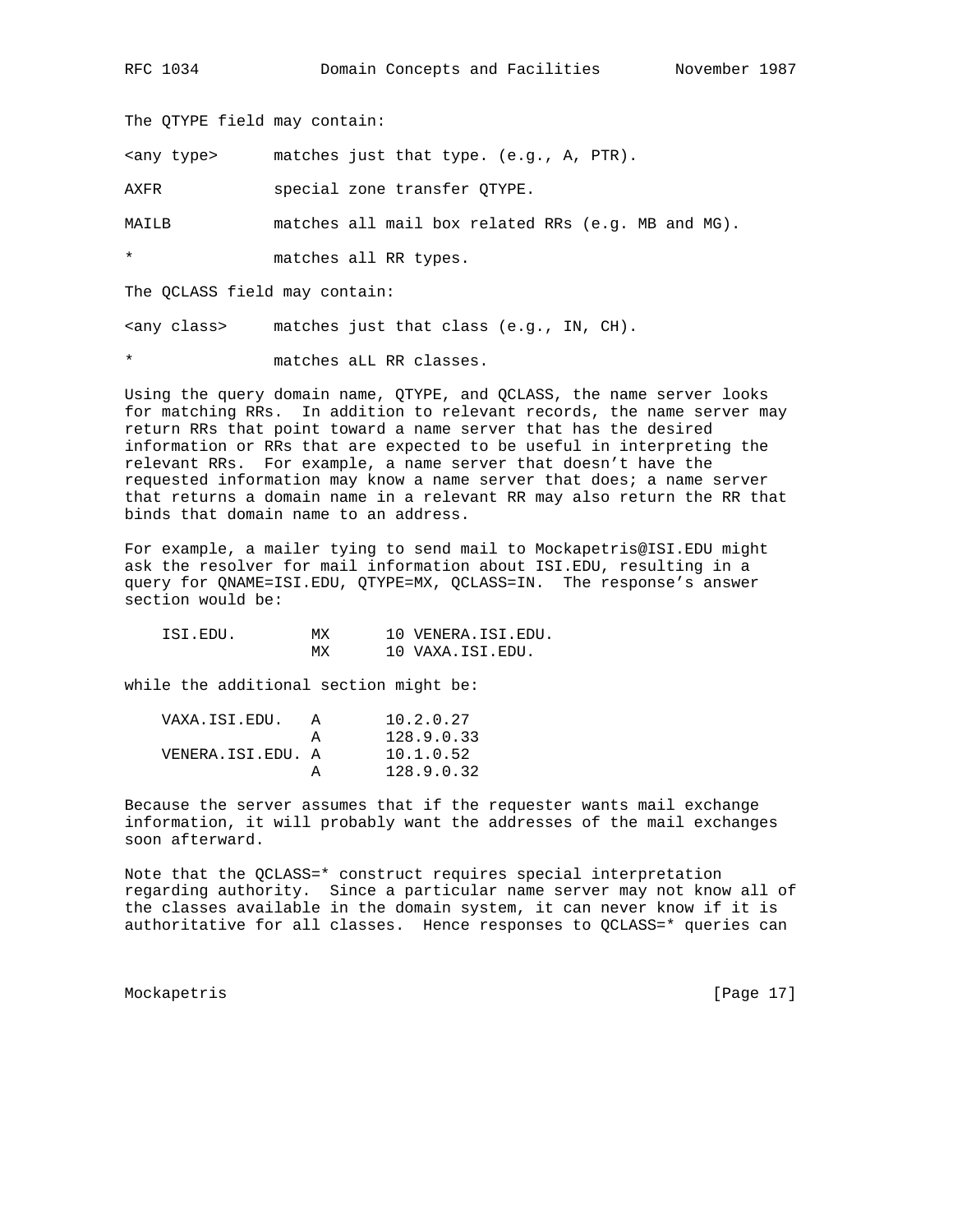never be authoritative.

3.7.2. Inverse queries (Optional)

Name servers may also support inverse queries that map a particular resource to a domain name or domain names that have that resource. For example, while a standard query might map a domain name to a SOA RR, the corresponding inverse query might map the SOA RR back to the domain name.

Implementation of this service is optional in a name server, but all name servers must at least be able to understand an inverse query message and return a not-implemented error response.

The domain system cannot guarantee the completeness or uniqueness of inverse queries because the domain system is organized by domain name rather than by host address or any other resource type. Inverse queries are primarily useful for debugging and database maintenance activities.

Inverse queries may not return the proper TTL, and do not indicate cases where the identified RR is one of a set (for example, one address for a host having multiple addresses). Therefore, the RRs returned in inverse queries should never be cached.

Inverse queries are NOT an acceptable method for mapping host addresses to host names; use the IN-ADDR.ARPA domain instead.

A detailed discussion of inverse queries is contained in [RFC-1035].

3.8. Status queries (Experimental)

To be defined.

3.9. Completion queries (Obsolete)

The optional completion services described in RFCs 882 and 883 have been deleted. Redesigned services may become available in the future, or the opcodes may be reclaimed for other use.

4. NAME SERVERS

### 4.1. Introduction

Name servers are the repositories of information that make up the domain database. The database is divided up into sections called zones, which are distributed among the name servers. While name servers can have several optional functions and sources of data, the essential task of a name server is to answer queries using data in its zones. By design,

Mockapetris [Page 18]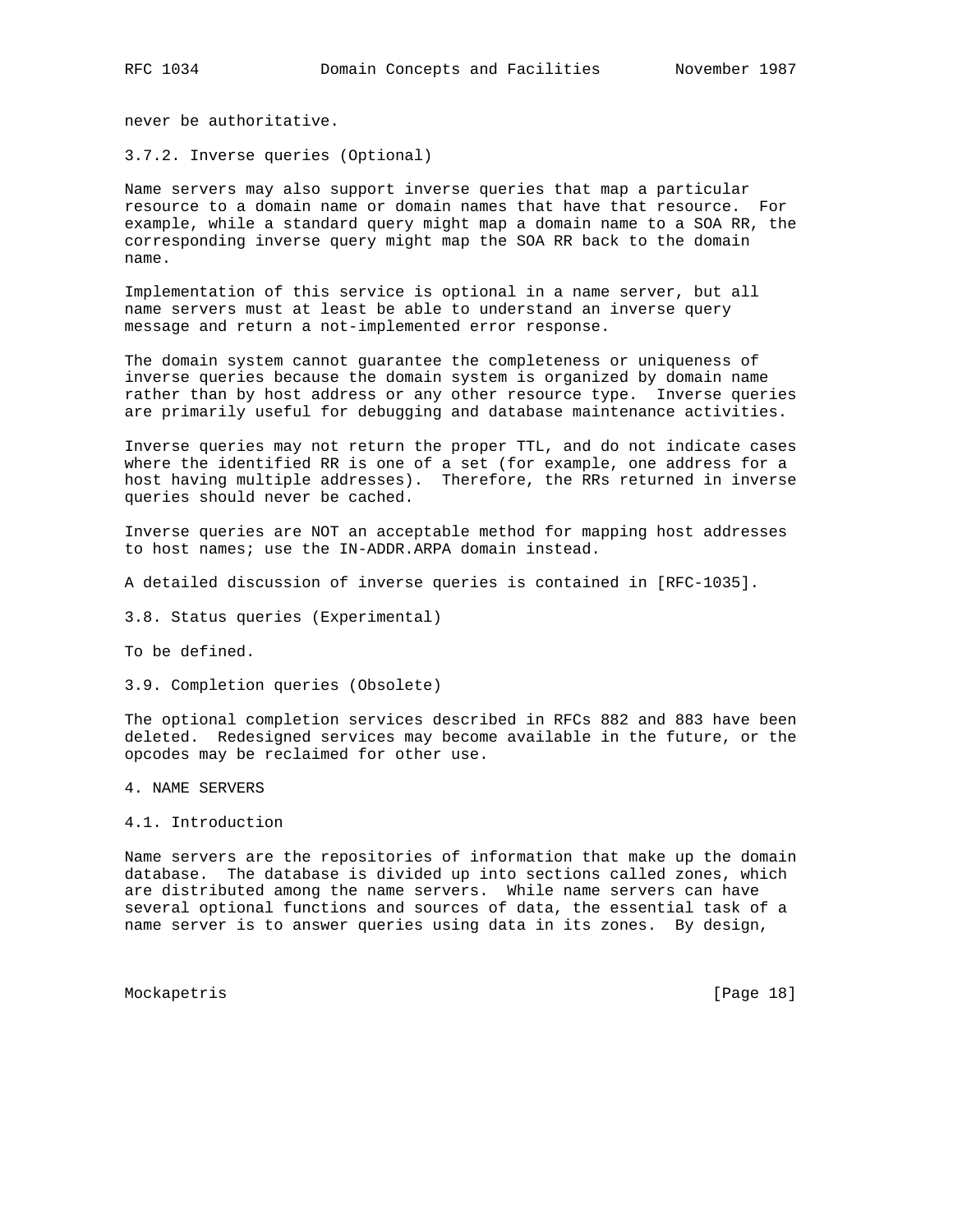name servers can answer queries in a simple manner; the response can always be generated using only local data, and either contains the answer to the question or a referral to other name servers "closer" to the desired information.

A given zone will be available from several name servers to insure its availability in spite of host or communication link failure. By administrative fiat, we require every zone to be available on at least two servers, and many zones have more redundancy than that.

A given name server will typically support one or more zones, but this gives it authoritative information about only a small section of the domain tree. It may also have some cached non-authoritative data about other parts of the tree. The name server marks its responses to queries so that the requester can tell whether the response comes from authoritative data or not.

4.2. How the database is divided into zones

The domain database is partitioned in two ways: by class, and by "cuts" made in the name space between nodes.

The class partition is simple. The database for any class is organized, delegated, and maintained separately from all other classes. Since, by convention, the name spaces are the same for all classes, the separate classes can be thought of as an array of parallel namespace trees. Note that the data attached to nodes will be different for these different parallel classes. The most common reasons for creating a new class are the necessity for a new data format for existing types or a desire for a separately managed version of the existing name space.

Within a class, "cuts" in the name space can be made between any two adjacent nodes. After all cuts are made, each group of connected name space is a separate zone. The zone is said to be authoritative for all names in the connected region. Note that the "cuts" in the name space may be in different places for different classes, the name servers may be different, etc.

These rules mean that every zone has at least one node, and hence domain name, for which it is authoritative, and all of the nodes in a particular zone are connected. Given, the tree structure, every zone has a highest node which is closer to the root than any other node in the zone. The name of this node is often used to identify the zone.

It would be possible, though not particularly useful, to partition the name space so that each domain name was in a separate zone or so that all nodes were in a single zone. Instead, the database is partitioned at points where a particular organization wants to take over control of

Mockapetris [Page 19]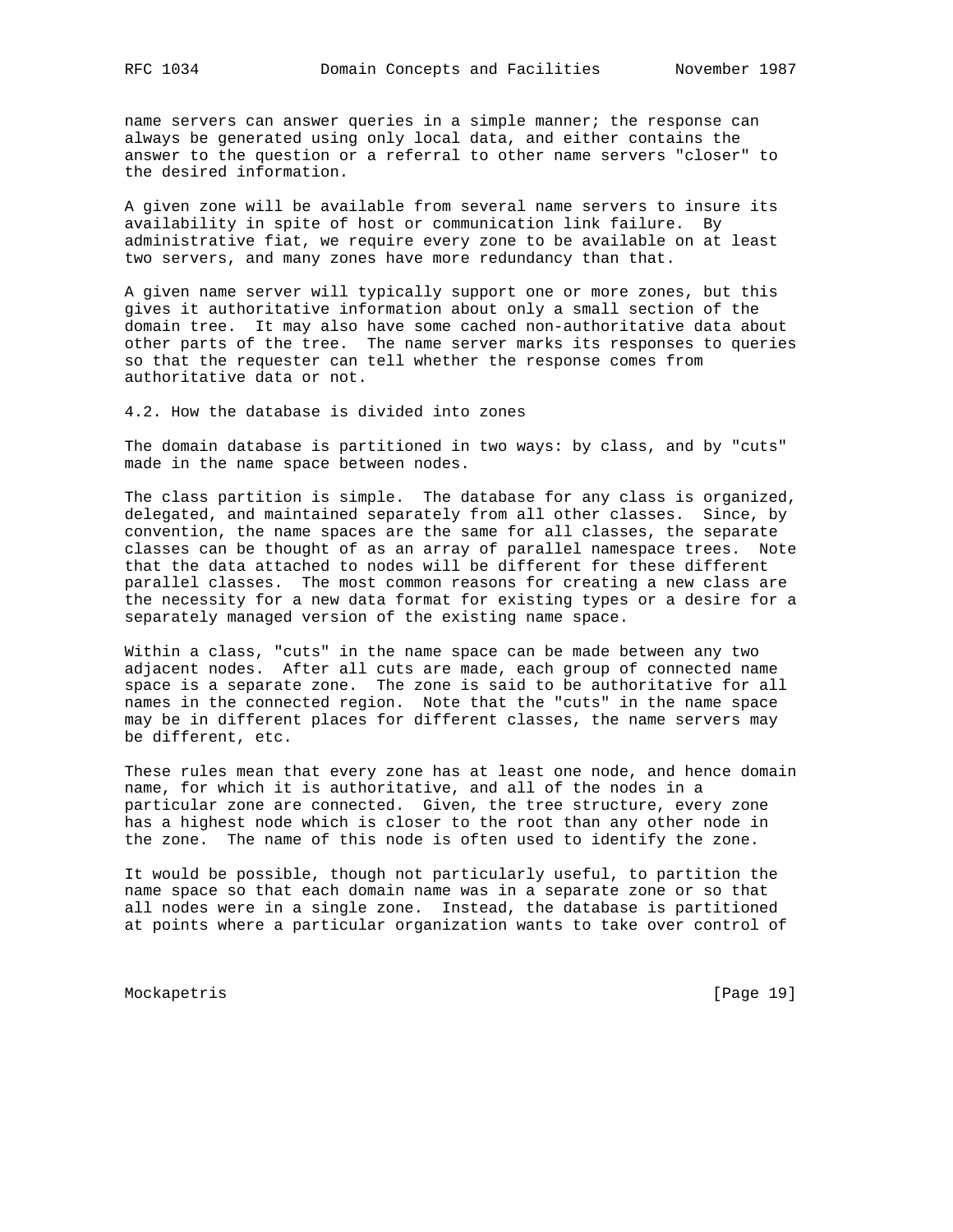a subtree. Once an organization controls its own zone it can unilaterally change the data in the zone, grow new tree sections connected to the zone, delete existing nodes, or delegate new subzones under its zone.

If the organization has substructure, it may want to make further internal partitions to achieve nested delegations of name space control. In some cases, such divisions are made purely to make database maintenance more convenient.

#### 4.2.1. Technical considerations

The data that describes a zone has four major parts:

- Authoritative data for all nodes within the zone.
- Data that defines the top node of the zone (can be thought of as part of the authoritative data).
- Data that describes delegated subzones, i.e., cuts around the bottom of the zone.
- Data that allows access to name servers for subzones (sometimes called "glue" data).

All of this data is expressed in the form of RRs, so a zone can be completely described in terms of a set of RRs. Whole zones can be transferred between name servers by transferring the RRs, either carried in a series of messages or by FTPing a master file which is a textual representation.

The authoritative data for a zone is simply all of the RRs attached to all of the nodes from the top node of the zone down to leaf nodes or nodes above cuts around the bottom edge of the zone.

Though logically part of the authoritative data, the RRs that describe the top node of the zone are especially important to the zone's management. These RRs are of two types: name server RRs that list, one per RR, all of the servers for the zone, and a single SOA RR that describes zone management parameters.

The RRs that describe cuts around the bottom of the zone are NS RRs that name the servers for the subzones. Since the cuts are between nodes, these RRs are NOT part of the authoritative data of the zone, and should be exactly the same as the corresponding RRs in the top node of the subzone. Since name servers are always associated with zone boundaries, NS RRs are only found at nodes which are the top node of some zone. In the data that makes up a zone, NS RRs are found at the top node of the

Mockapetris [Page 20]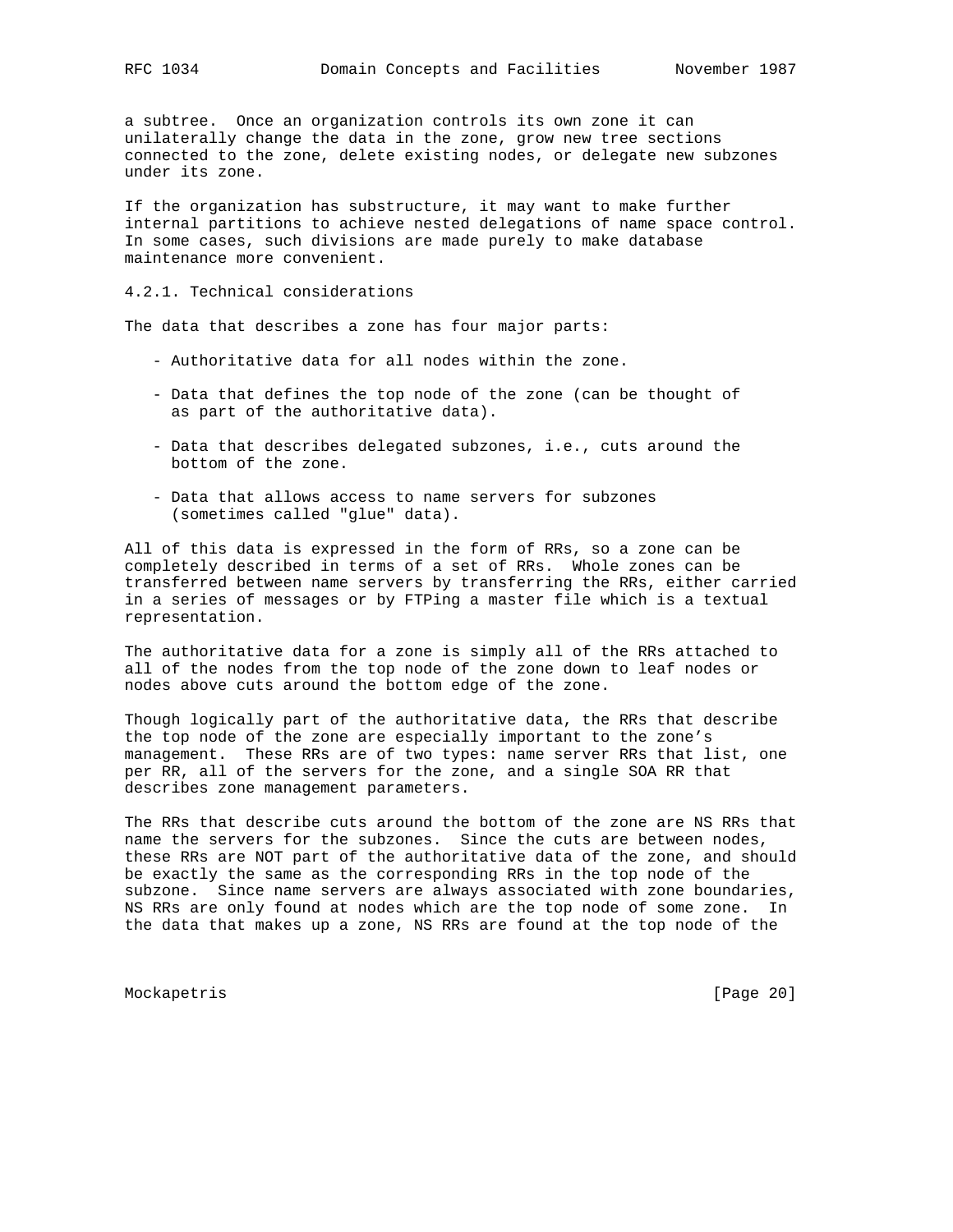zone (and are authoritative) and at cuts around the bottom of the zone (where they are not authoritative), but never in between.

One of the goals of the zone structure is that any zone have all the data required to set up communications with the name servers for any subzones. That is, parent zones have all the information needed to access servers for their children zones. The NS RRs that name the servers for subzones are often not enough for this task since they name the servers, but do not give their addresses. In particular, if the name of the name server is itself in the subzone, we could be faced with the situation where the NS RRs tell us that in order to learn a name server's address, we should contact the server using the address we wish to learn. To fix this problem, a zone contains "glue" RRs which are not part of the authoritative data, and are address RRs for the servers. These RRs are only necessary if the name server's name is "below" the cut, and are only used as part of a referral response.

4.2.2. Administrative considerations

When some organization wants to control its own domain, the first step is to identify the proper parent zone, and get the parent zone's owners to agree to the delegation of control. While there are no particular technical constraints dealing with where in the tree this can be done, there are some administrative groupings discussed in [RFC-1032] which deal with top level organization, and middle level zones are free to create their own rules. For example, one university might choose to use a single zone, while another might choose to organize by subzones dedicated to individual departments or schools. [RFC-1033] catalogs available DNS software an discusses administration procedures.

Once the proper name for the new subzone is selected, the new owners should be required to demonstrate redundant name server support. Note that there is no requirement that the servers for a zone reside in a host which has a name in that domain. In many cases, a zone will be more accessible to the internet at large if its servers are widely distributed rather than being within the physical facilities controlled by the same organization that manages the zone. For example, in the current DNS, one of the name servers for the United Kingdom, or UK domain, is found in the US. This allows US hosts to get UK data without using limited transatlantic bandwidth.

As the last installation step, the delegation NS RRs and glue RRs necessary to make the delegation effective should be added to the parent zone. The administrators of both zones should insure that the NS and glue RRs which mark both sides of the cut are consistent and remain so.

4.3. Name server internals

Mockapetris [Page 21]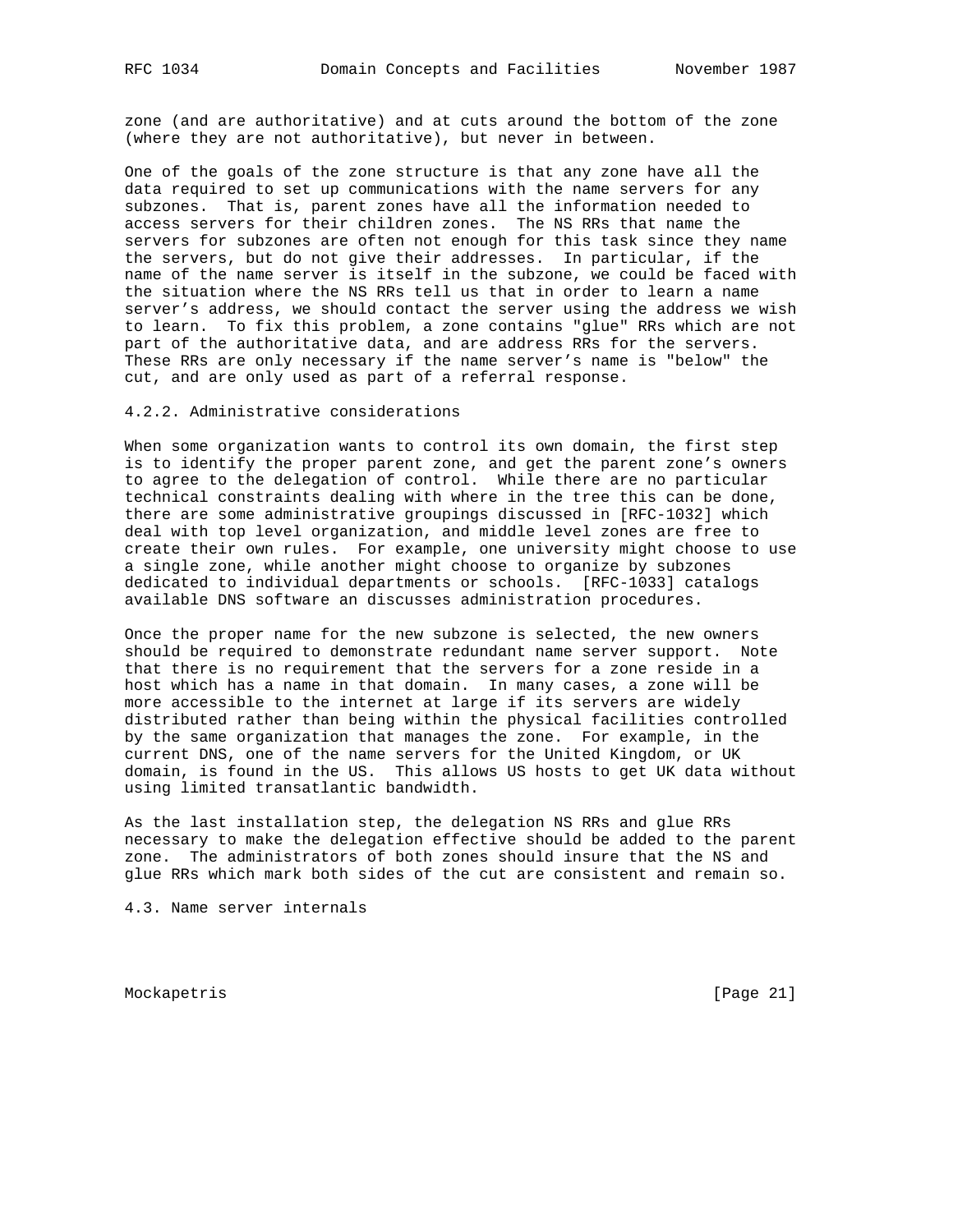#### 4.3.1. Queries and responses

The principal activity of name servers is to answer standard queries. Both the query and its response are carried in a standard message format which is described in [RFC-1035]. The query contains a QTYPE, QCLASS, and QNAME, which describe the types and classes of desired information and the name of interest.

The way that the name server answers the query depends upon whether it is operating in recursive mode or not:

- The simplest mode for the server is non-recursive, since it can answer queries using only local information: the response contains an error, the answer, or a referral to some other server "closer" to the answer. All name servers must implement non-recursive queries.
- The simplest mode for the client is recursive, since in this mode the name server acts in the role of a resolver and returns either an error or the answer, but never referrals. This service is optional in a name server, and the name server may also choose to restrict the clients which can use recursive mode.

Recursive service is helpful in several situations:

- a relatively simple requester that lacks the ability to use anything other than a direct answer to the question.
- a request that needs to cross protocol or other boundaries and can be sent to a server which can act as intermediary.
- a network where we want to concentrate the cache rather than having a separate cache for each client.

Non-recursive service is appropriate if the requester is capable of pursuing referrals and interested in information which will aid future requests.

The use of recursive mode is limited to cases where both the client and the name server agree to its use. The agreement is negotiated through the use of two bits in query and response messages:

 - The recursion available, or RA bit, is set or cleared by a name server in all responses. The bit is true if the name server is willing to provide recursive service for the client, regardless of whether the client requested recursive service. That is, RA signals availability rather than use.

Mockapetris [Page 22]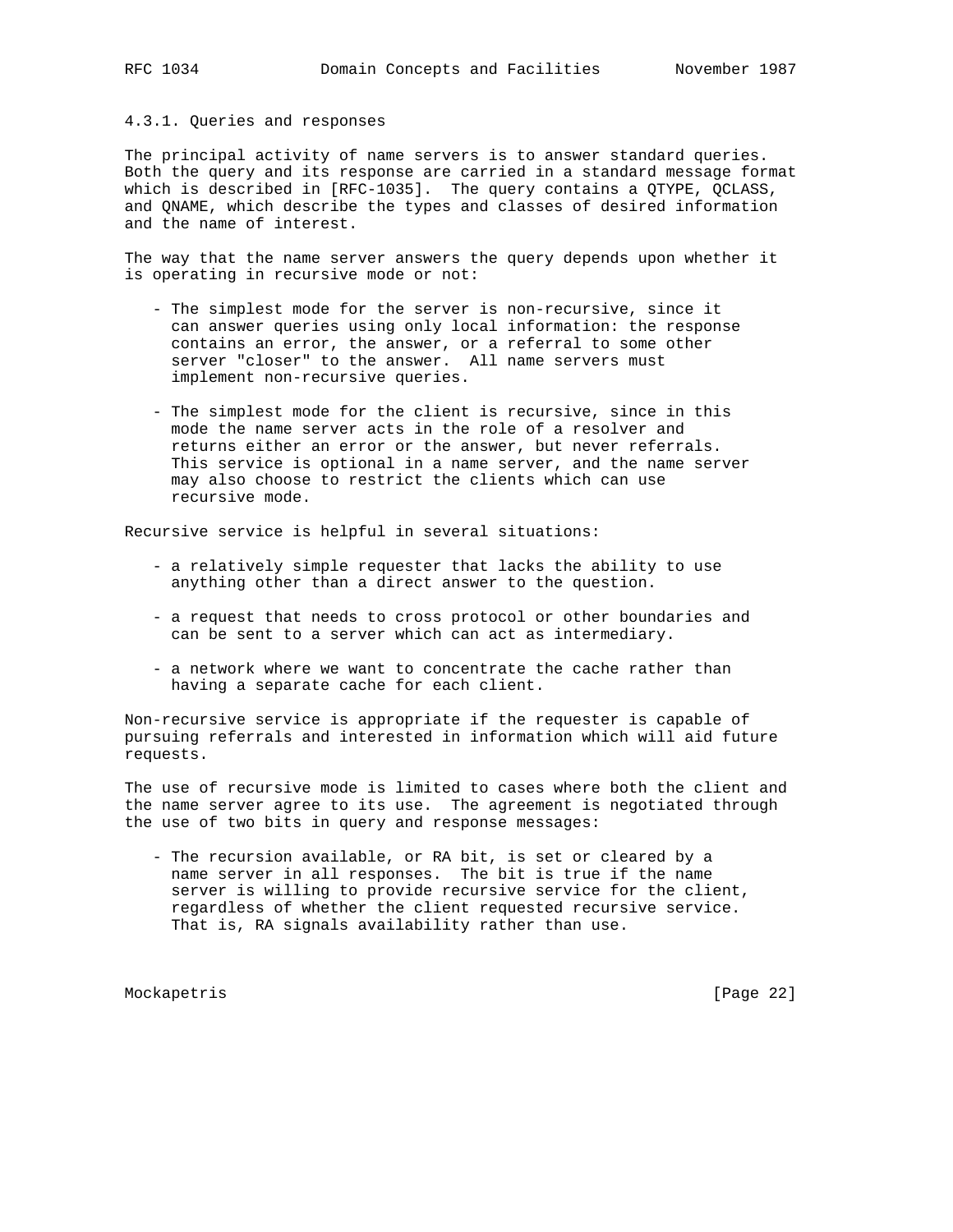- Queries contain a bit called recursion desired or RD. This bit specifies specifies whether the requester wants recursive service for this query. Clients may request recursive service from any name server, though they should depend upon receiving it only from servers which have previously sent an RA, or servers which have agreed to provide service through private agreement or some other means outside of the DNS protocol.

The recursive mode occurs when a query with RD set arrives at a server which is willing to provide recursive service; the client can verify that recursive mode was used by checking that both RA and RD are set in the reply. Note that the name server should never perform recursive service unless asked via RD, since this interferes with trouble shooting of name servers and their databases.

If recursive service is requested and available, the recursive response to a query will be one of the following:

- The answer to the query, possibly preface by one or more CNAME RRs that specify aliases encountered on the way to an answer.
- A name error indicating that the name does not exist. This may include CNAME RRs that indicate that the original query name was an alias for a name which does not exist.
- A temporary error indication.

If recursive service is not requested or is not available, the nonrecursive response will be one of the following:

- An authoritative name error indicating that the name does not exist.
- A temporary error indication.
- Some combination of:

 RRs that answer the question, together with an indication whether the data comes from a zone or is cached.

 A referral to name servers which have zones which are closer ancestors to the name than the server sending the reply.

 - RRs that the name server thinks will prove useful to the requester.

Mockapetris [Page 23]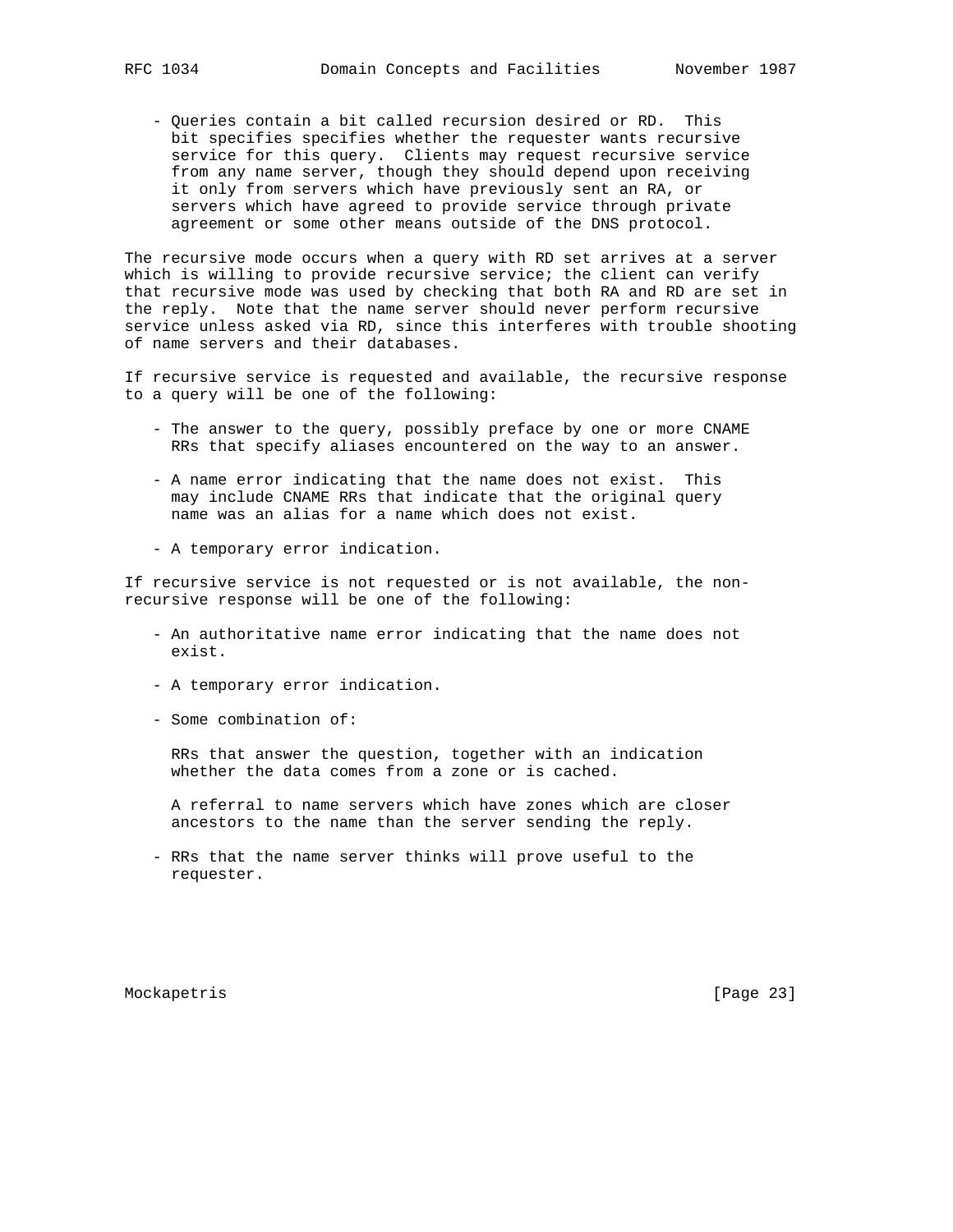### 4.3.2. Algorithm

The actual algorithm used by the name server will depend on the local OS and data structures used to store RRs. The following algorithm assumes that the RRs are organized in several tree structures, one for each zone, and another for the cache:

- 1. Set or clear the value of recursion available in the response depending on whether the name server is willing to provide recursive service. If recursive service is available and requested via the RD bit in the query, go to step 5, otherwise step 2.
- 2. Search the available zones for the zone which is the nearest ancestor to QNAME. If such a zone is found, go to step 3, otherwise step 4.
- 3. Start matching down, label by label, in the zone. The matching process can terminate several ways:
	- a. If the whole of QNAME is matched, we have found the node.

 If the data at the node is a CNAME, and QTYPE doesn't match CNAME, copy the CNAME RR into the answer section of the response, change QNAME to the canonical name in the CNAME RR, and go back to step 1.

 Otherwise, copy all RRs which match QTYPE into the answer section and go to step 6.

 b. If a match would take us out of the authoritative data, we have a referral. This happens when we encounter a node with NS RRs marking cuts along the bottom of a zone.

 Copy the NS RRs for the subzone into the authority section of the reply. Put whatever addresses are available into the additional section, using glue RRs if the addresses are not available from authoritative data or the cache. Go to step 4.

 c. If at some label, a match is impossible (i.e., the corresponding label does not exist), look to see if a the "\*" label exists.

 If the "\*" label does not exist, check whether the name we are looking for is the original QNAME in the query

Mockapetris [Page 24]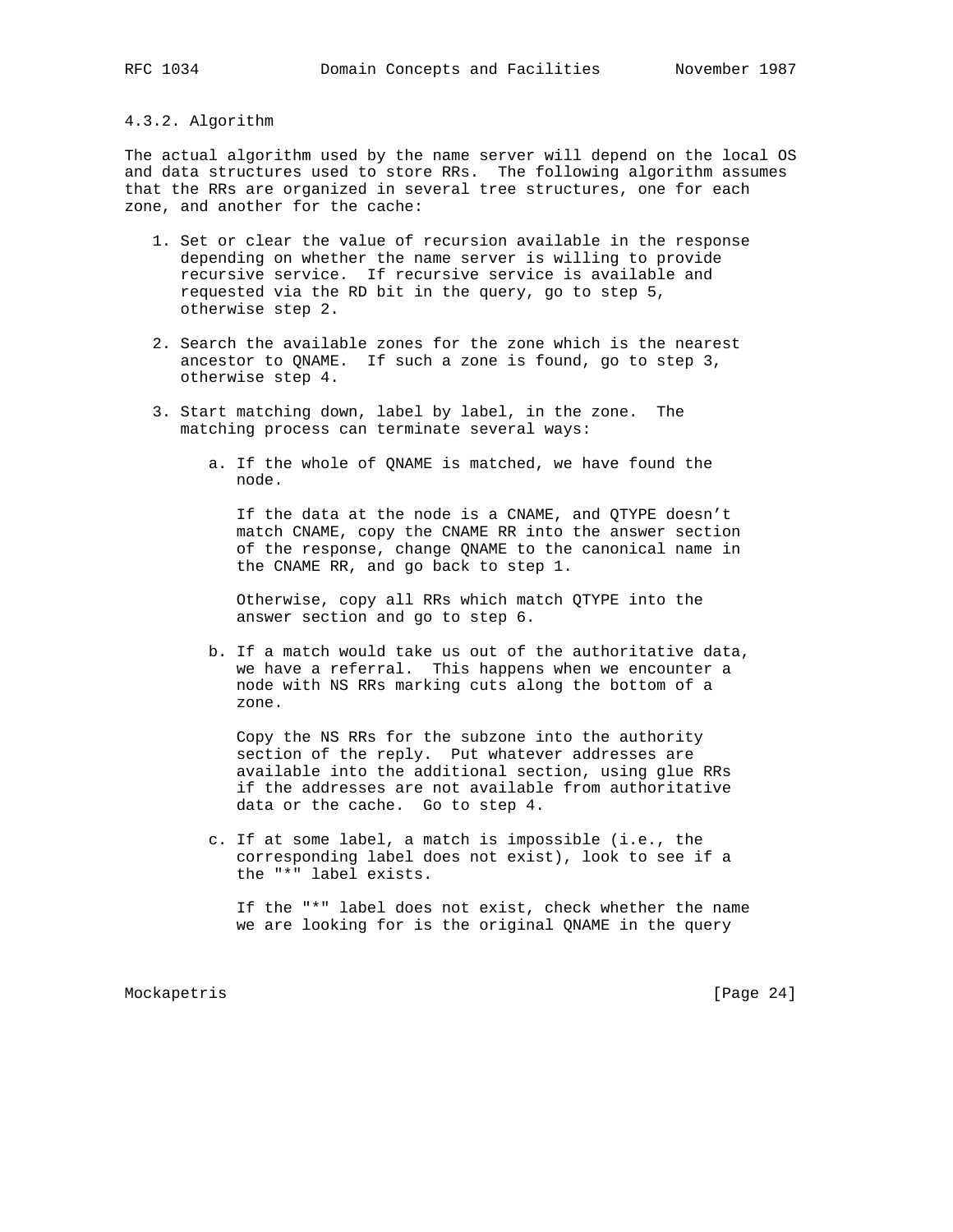or a name we have followed due to a CNAME. If the name is original, set an authoritative name error in the response and exit. Otherwise just exit.

 If the "\*" label does exist, match RRs at that node against QTYPE. If any match, copy them into the answer section, but set the owner of the RR to be QNAME, and not the node with the "\*" label. Go to step 6.

- 4. Start matching down in the cache. If QNAME is found in the cache, copy all RRs attached to it that match QTYPE into the answer section. If there was no delegation from authoritative data, look for the best one from the cache, and put it in the authority section. Go to step 6.
- 5. Using the local resolver or a copy of its algorithm (see resolver section of this memo) to answer the query. Store the results, including any intermediate CNAMEs, in the answer section of the response.
- 6. Using local data only, attempt to add other RRs which may be useful to the additional section of the query. Exit.

#### 4.3.3. Wildcards

In the previous algorithm, special treatment was given to RRs with owner names starting with the label "\*". Such RRs are called wildcards. Wildcard RRs can be thought of as instructions for synthesizing RRs. When the appropriate conditions are met, the name server creates RRs with an owner name equal to the query name and contents taken from the wildcard RRs.

This facility is most often used to create a zone which will be used to forward mail from the Internet to some other mail system. The general idea is that any name in that zone which is presented to server in a query will be assumed to exist, with certain properties, unless explicit evidence exists to the contrary. Note that the use of the term zone here, instead of domain, is intentional; such defaults do not propagate across zone boundaries, although a subzone may choose to achieve that appearance by setting up similar defaults.

The contents of the wildcard RRs follows the usual rules and formats for RRs. The wildcards in the zone have an owner name that controls the query names they will match. The owner name of the wildcard RRs is of the form "\*.<anydomain>", where <anydomain> is any domain name. <anydomain> should not contain other \* labels, and should be in the authoritative data of the zone. The wildcards potentially apply to descendants of <anydomain>, but not to <anydomain> itself. Another way

Mockapetris [Page 25]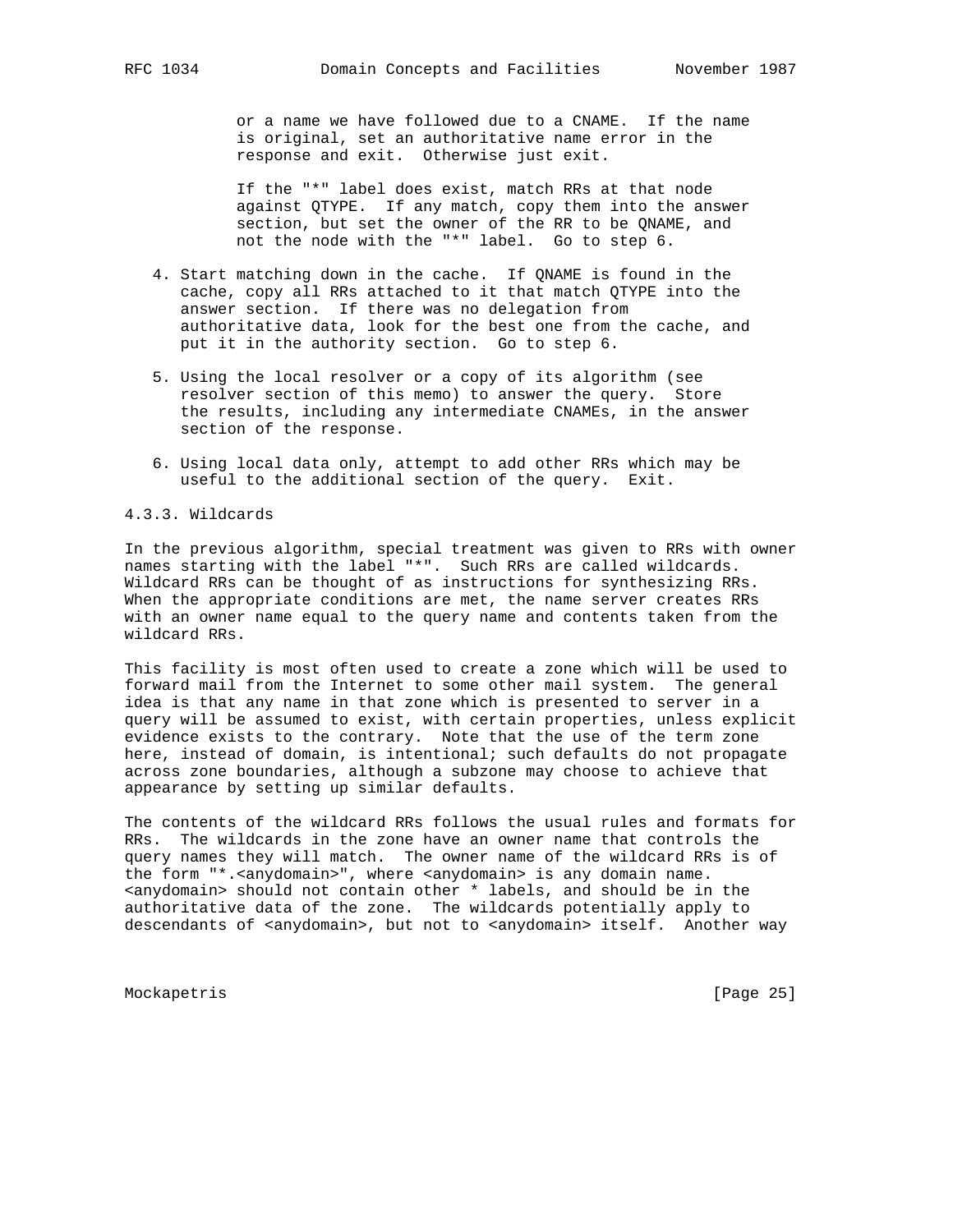to look at this is that the "\*" label always matches at least one whole label and sometimes more, but always whole labels.

Wildcard RRs do not apply:

- When the query is in another zone. That is, delegation cancels the wildcard defaults.
- When the query name or a name between the wildcard domain and the query name is know to exist. For example, if a wildcard RR has an owner name of "\*.X", and the zone also contains RRs attached to B.X, the wildcards would apply to queries for name Z.X (presuming there is no explicit information for Z.X), but not to B.X, A.B.X, or X.

A \* label appearing in a query name has no special effect, but can be used to test for wildcards in an authoritative zone; such a query is the only way to get a response containing RRs with an owner name with \* in it. The result of such a query should not be cached.

Note that the contents of the wildcard RRs are not modified when used to synthesize RRs.

To illustrate the use of wildcard RRs, suppose a large company with a large, non-IP/TCP, network wanted to create a mail gateway. If the company was called X.COM, and IP/TCP capable gateway machine was called A.X.COM, the following RRs might be entered into the COM zone:

| X.COM              | МX      | 1 O            | A.X.COM |
|--------------------|---------|----------------|---------|
| $*.X.$ COM         | МX      | 1 O            | A.X.COM |
| A.X.COM<br>A.X.COM | А<br>МX | 1.2.3.4<br>1 O | A.X.COM |
| $^*$ .A.X.COM      | МX      | 1 O            | A.X.COM |

This would cause any MX query for any domain name ending in X.COM to return an MX RR pointing at A.X.COM. Two wildcard RRs are required since the effect of the wildcard at \*.X.COM is inhibited in the A.X.COM subtree by the explicit data for A.X.COM. Note also that the explicit MX data at X.COM and A.X.COM is required, and that none of the RRs above would match a query name of XX.COM.

4.3.4. Negative response caching (Optional)

The DNS provides an optional service which allows name servers to distribute, and resolvers to cache, negative results with TTLs. For

Mockapetris [Page 26]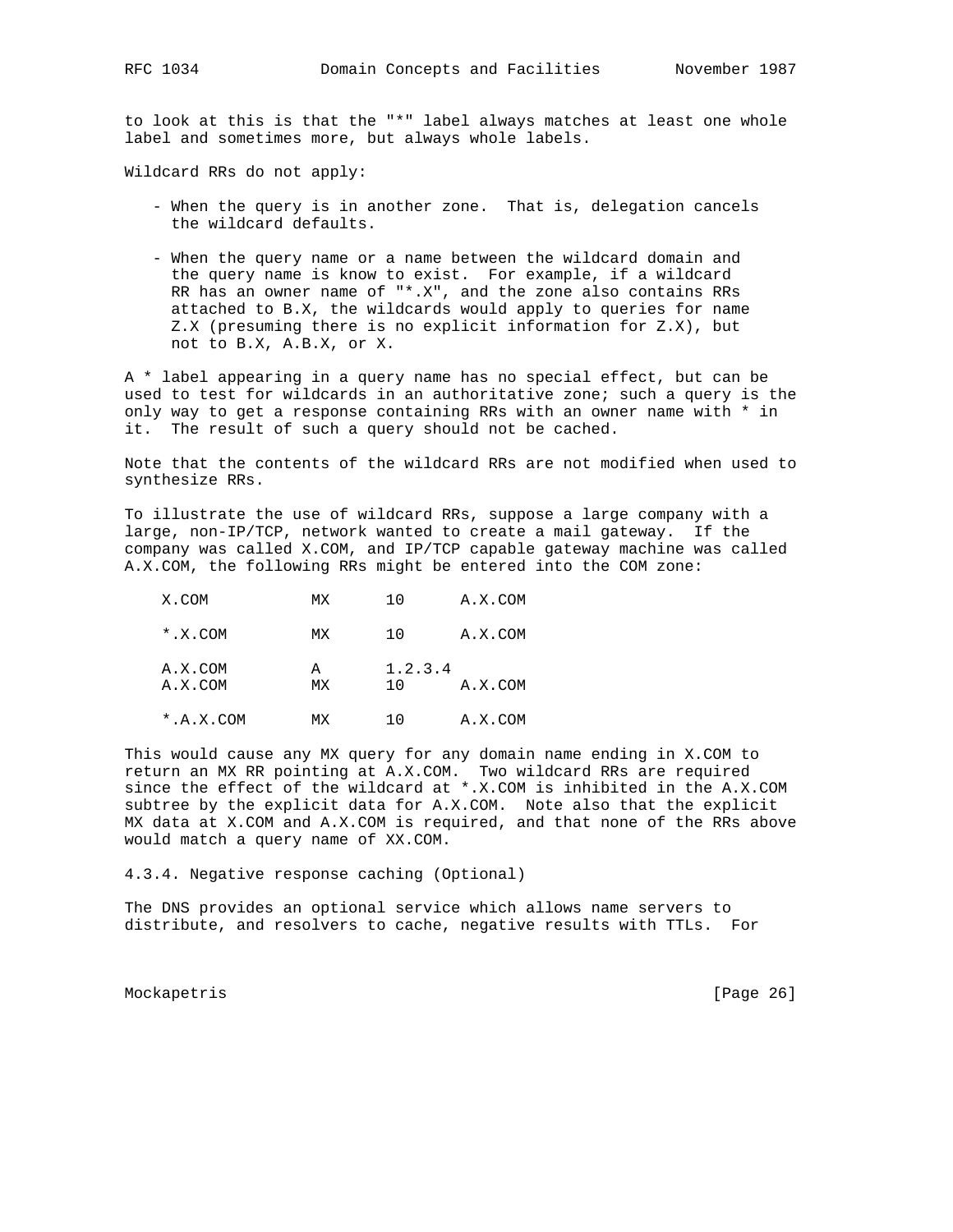example, a name server can distribute a TTL along with a name error indication, and a resolver receiving such information is allowed to assume that the name does not exist during the TTL period without consulting authoritative data. Similarly, a resolver can make a query with a QTYPE which matches multiple types, and cache the fact that some of the types are not present.

This feature can be particularly important in a system which implements naming shorthands that use search lists beacuse a popular shorthand, which happens to require a suffix toward the end of the search list, will generate multiple name errors whenever it is used.

The method is that a name server may add an SOA RR to the additional section of a response when that response is authoritative. The SOA must be that of the zone which was the source of the authoritative data in the answer section, or name error if applicable. The MINIMUM field of the SOA controls the length of time that the negative result may be cached.

Note that in some circumstances, the answer section may contain multiple owner names. In this case, the SOA mechanism should only be used for the data which matches QNAME, which is the only authoritative data in this section.

Name servers and resolvers should never attempt to add SOAs to the additional section of a non-authoritative response, or attempt to infer results which are not directly stated in an authoritative response. There are several reasons for this, including: cached information isn't usually enough to match up RRs and their zone names, SOA RRs may be cached due to direct SOA queries, and name servers are not required to output the SOAs in the authority section.

This feature is optional, although a refined version is expected to become part of the standard protocol in the future. Name servers are not required to add the SOA RRs in all authoritative responses, nor are resolvers required to cache negative results. Both are recommended. All resolvers and recursive name servers are required to at least be able to ignore the SOA RR when it is present in a response.

Some experiments have also been proposed which will use this feature. The idea is that if cached data is known to come from a particular zone, and if an authoritative copy of the zone's SOA is obtained, and if the zone's SERIAL has not changed since the data was cached, then the TTL of the cached data can be reset to the zone MINIMUM value if it is smaller. This usage is mentioned for planning purposes only, and is not recommended as yet.

Mockapetris [Page 27]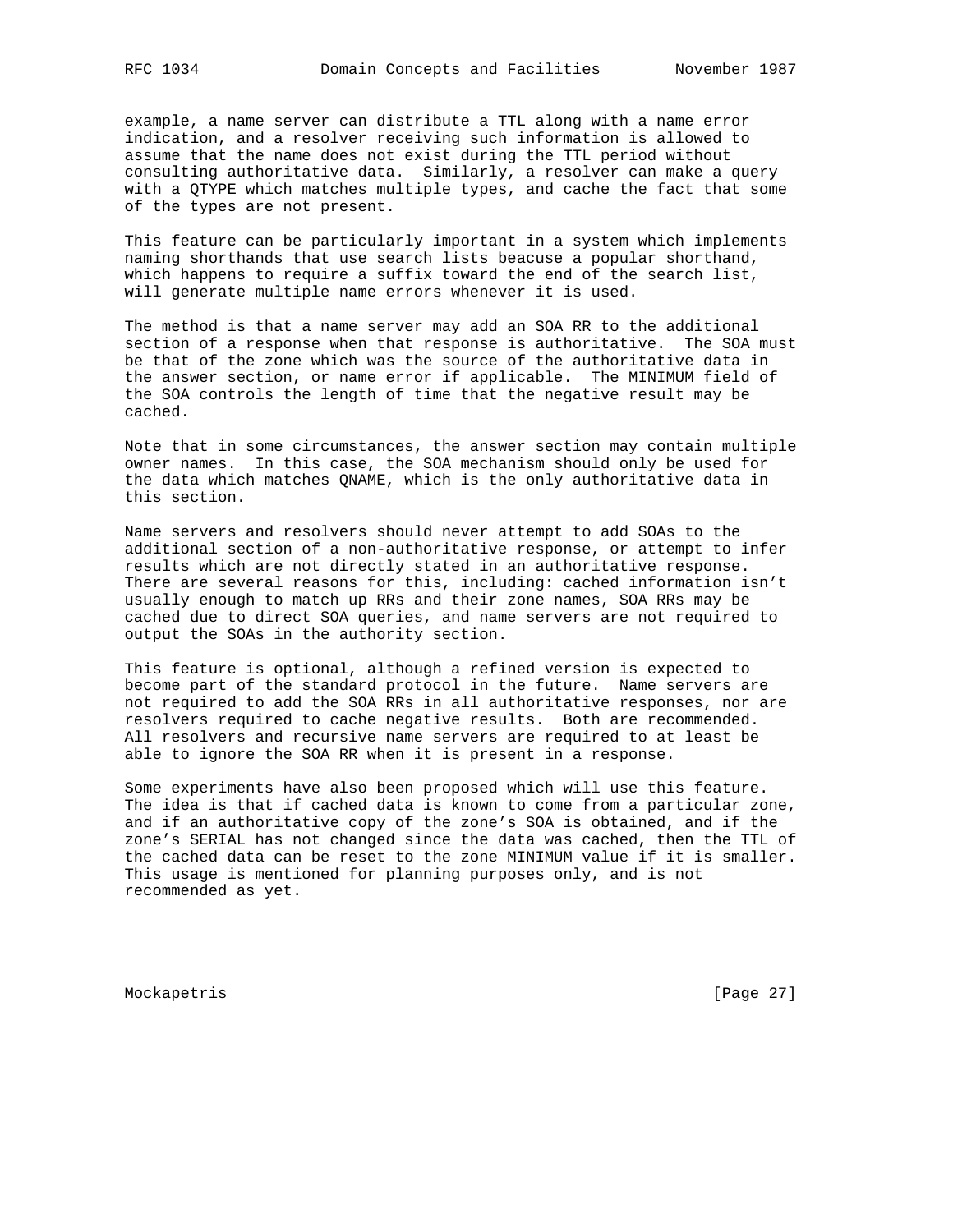## 4.3.5. Zone maintenance and transfers

Part of the job of a zone administrator is to maintain the zones at all of the name servers which are authoritative for the zone. When the inevitable changes are made, they must be distributed to all of the name servers. While this distribution can be accomplished using FTP or some other ad hoc procedure, the preferred method is the zone transfer part of the DNS protocol.

The general model of automatic zone transfer or refreshing is that one of the name servers is the master or primary for the zone. Changes are coordinated at the primary, typically by editing a master file for the zone. After editing, the administrator signals the master server to load the new zone. The other non-master or secondary servers for the zone periodically check for changes (at a selectable interval) and obtain new zone copies when changes have been made.

To detect changes, secondaries just check the SERIAL field of the SOA for the zone. In addition to whatever other changes are made, the SERIAL field in the SOA of the zone is always advanced whenever any change is made to the zone. The advancing can be a simple increment, or could be based on the write date and time of the master file, etc. The purpose is to make it possible to determine which of two copies of a zone is more recent by comparing serial numbers. Serial number advances and comparisons use sequence space arithmetic, so there is a theoretic limit on how fast a zone can be updated, basically that old copies must die out before the serial number covers half of its 32 bit range. In practice, the only concern is that the compare operation deals properly with comparisons around the boundary between the most positive and most negative 32 bit numbers.

The periodic polling of the secondary servers is controlled by parameters in the SOA RR for the zone, which set the minimum acceptable polling intervals. The parameters are called REFRESH, RETRY, and EXPIRE. Whenever a new zone is loaded in a secondary, the secondary waits REFRESH seconds before checking with the primary for a new serial. If this check cannot be completed, new checks are started every RETRY seconds. The check is a simple query to the primary for the SOA RR of the zone. If the serial field in the secondary's zone copy is equal to the serial returned by the primary, then no changes have occurred, and the REFRESH interval wait is restarted. If the secondary finds it impossible to perform a serial check for the EXPIRE interval, it must assume that its copy of the zone is obsolete an discard it.

When the poll shows that the zone has changed, then the secondary server must request a zone transfer via an AXFR request for the zone. The AXFR may cause an error, such as refused, but normally is answered by a sequence of response messages. The first and last messages must contain

Mockapetris [Page 28]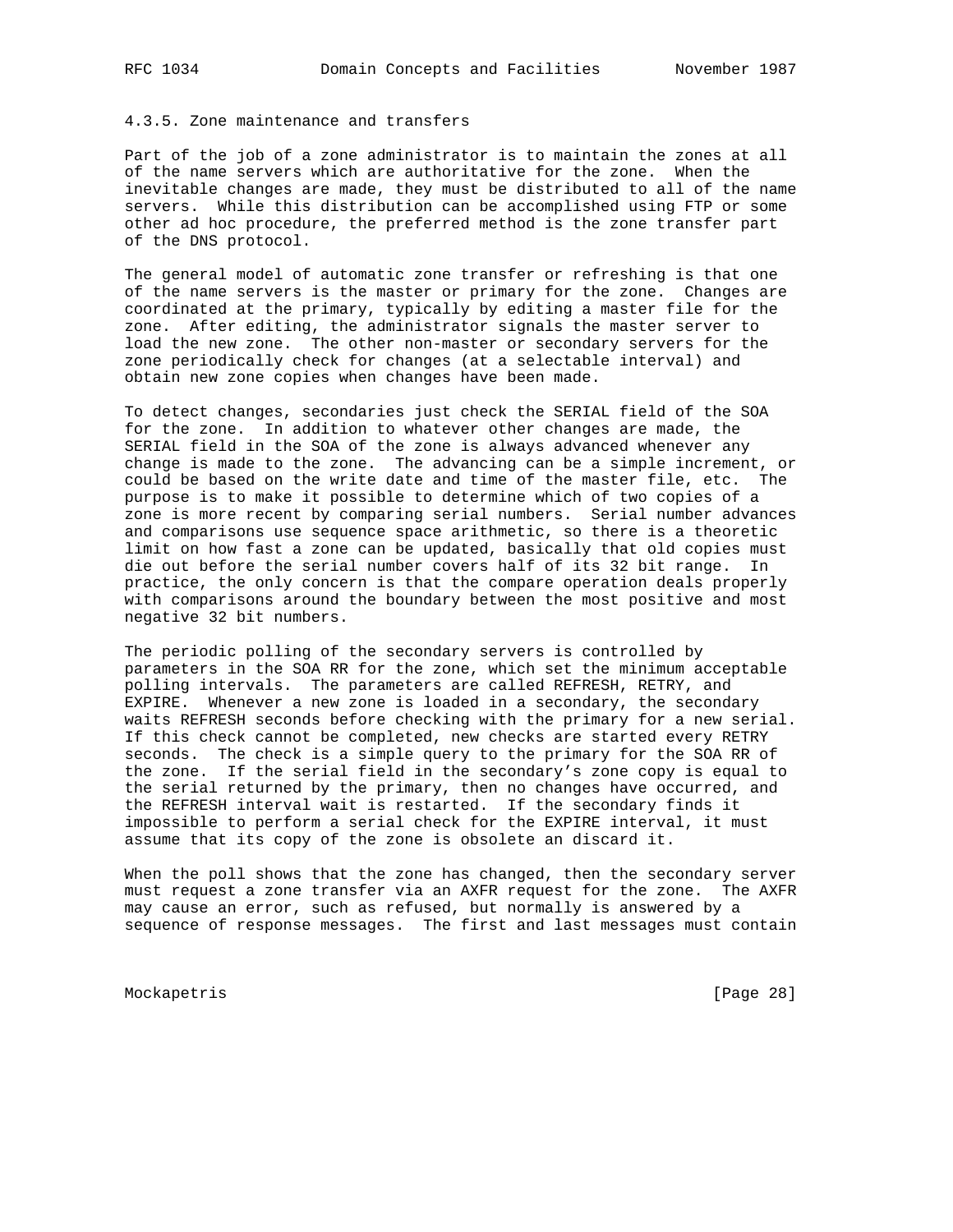the data for the top authoritative node of the zone. Intermediate messages carry all of the other RRs from the zone, including both authoritative and non-authoritative RRs. The stream of messages allows the secondary to construct a copy of the zone. Because accuracy is essential, TCP or some other reliable protocol must be used for AXFR requests.

Each secondary server is required to perform the following operations against the master, but may also optionally perform these operations against other secondary servers. This strategy can improve the transfer process when the primary is unavailable due to host downtime or network problems, or when a secondary server has better network access to an "intermediate" secondary than to the primary.

#### 5. RESOLVERS

#### 5.1. Introduction

Resolvers are programs that interface user programs to domain name servers. In the simplest case, a resolver receives a request from a user program (e.g., mail programs, TELNET, FTP) in the form of a subroutine call, system call etc., and returns the desired information in a form compatible with the local host's data formats.

The resolver is located on the same machine as the program that requests the resolver's services, but it may need to consult name servers on other hosts. Because a resolver may need to consult several name servers, or may have the requested information in a local cache, the amount of time that a resolver will take to complete can vary quite a bit, from milliseconds to several seconds.

A very important goal of the resolver is to eliminate network delay and name server load from most requests by answering them from its cache of prior results. It follows that caches which are shared by multiple processes, users, machines, etc., are more efficient than non-shared caches.

5.2. Client-resolver interface

5.2.1. Typical functions

The client interface to the resolver is influenced by the local host's conventions, but the typical resolver-client interface has three functions:

1. Host name to host address translation.

This function is often defined to mimic a previous HOSTS.TXT

Mockapetris [Page 29]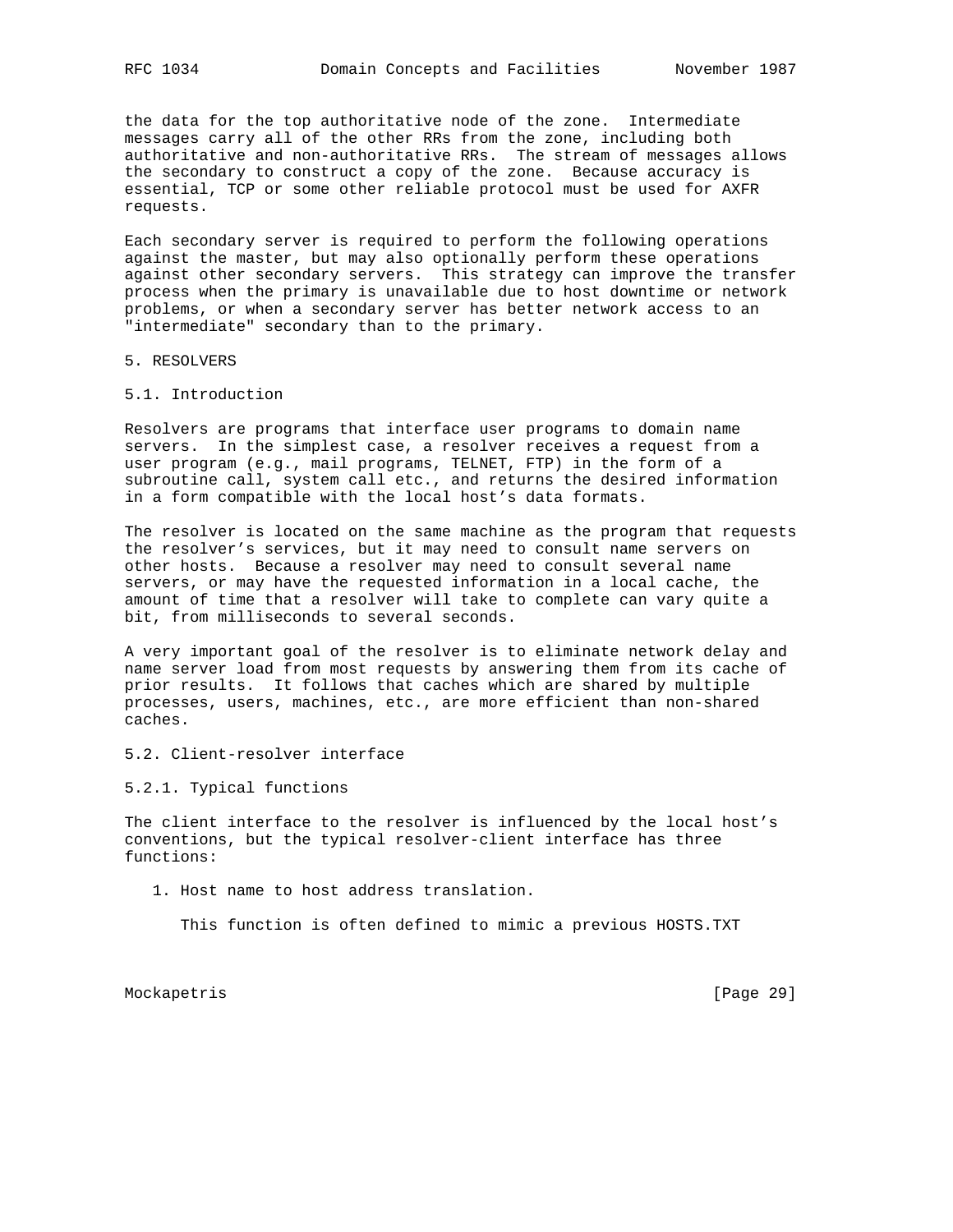based function. Given a character string, the caller wants one or more 32 bit IP addresses. Under the DNS, it translates into a request for type A RRs. Since the DNS does not preserve the order of RRs, this function may choose to sort the returned addresses or select the "best" address if the service returns only one choice to the client. Note that a multiple address return is recommended, but a single address may be the only way to emulate prior HOSTS.TXT services.

2. Host address to host name translation

 This function will often follow the form of previous functions. Given a 32 bit IP address, the caller wants a character string. The octets of the IP address are reversed, used as name components, and suffixed with "IN-ADDR.ARPA". A type PTR query is used to get the RR with the primary name of the host. For example, a request for the host name corresponding to IP address 1.2.3.4 looks for PTR RRs for domain name "4.3.2.1.IN-ADDR.ARPA".

3. General lookup function

 This function retrieves arbitrary information from the DNS, and has no counterpart in previous systems. The caller supplies a QNAME, QTYPE, and QCLASS, and wants all of the matching RRs. This function will often use the DNS format for all RR data instead of the local host's, and returns all RR content (e.g., TTL) instead of a processed form with local quoting conventions.

When the resolver performs the indicated function, it usually has one of the following results to pass back to the client:

- One or more RRs giving the requested data.

 In this case the resolver returns the answer in the appropriate format.

- A name error (NE).

 This happens when the referenced name does not exist. For example, a user may have mistyped a host name.

- A data not found error.

 This happens when the referenced name exists, but data of the appropriate type does not. For example, a host address

Mockapetris [Page 30]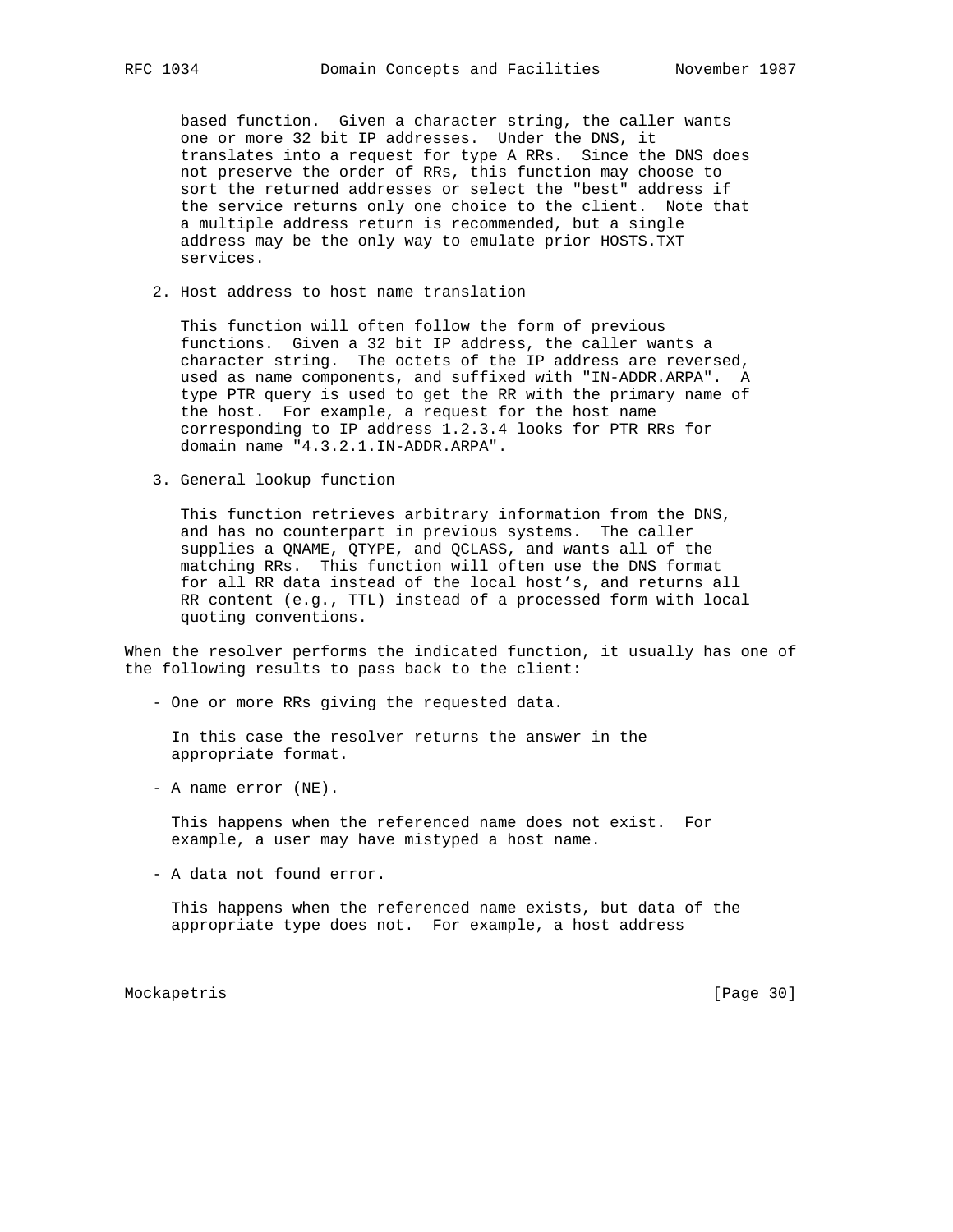function applied to a mailbox name would return this error since the name exists, but no address RR is present.

It is important to note that the functions for translating between host names and addresses may combine the "name error" and "data not found" error conditions into a single type of error return, but the general function should not. One reason for this is that applications may ask first for one type of information about a name followed by a second request to the same name for some other type of information; if the two errors are combined, then useless queries may slow the application.

# 5.2.2. Aliases

While attempting to resolve a particular request, the resolver may find that the name in question is an alias. For example, the resolver might find that the name given for host name to address translation is an alias when it finds the CNAME RR. If possible, the alias condition should be signalled back from the resolver to the client.

In most cases a resolver simply restarts the query at the new name when it encounters a CNAME. However, when performing the general function, the resolver should not pursue aliases when the CNAME RR matches the query type. This allows queries which ask whether an alias is present. For example, if the query type is CNAME, the user is interested in the CNAME RR itself, and not the RRs at the name it points to.

Several special conditions can occur with aliases. Multiple levels of aliases should be avoided due to their lack of efficiency, but should not be signalled as an error. Alias loops and aliases which point to non-existent names should be caught and an error condition passed back to the client.

## 5.2.3. Temporary failures

In a less than perfect world, all resolvers will occasionally be unable to resolve a particular request. This condition can be caused by a resolver which becomes separated from the rest of the network due to a link failure or gateway problem, or less often by coincident failure or unavailability of all servers for a particular domain.

It is essential that this sort of condition should not be signalled as a name or data not present error to applications. This sort of behavior is annoying to humans, and can wreak havoc when mail systems use the DNS.

While in some cases it is possible to deal with such a temporary problem by blocking the request indefinitely, this is usually not a good choice, particularly when the client is a server process that could move on to

Mockapetris [Page 31]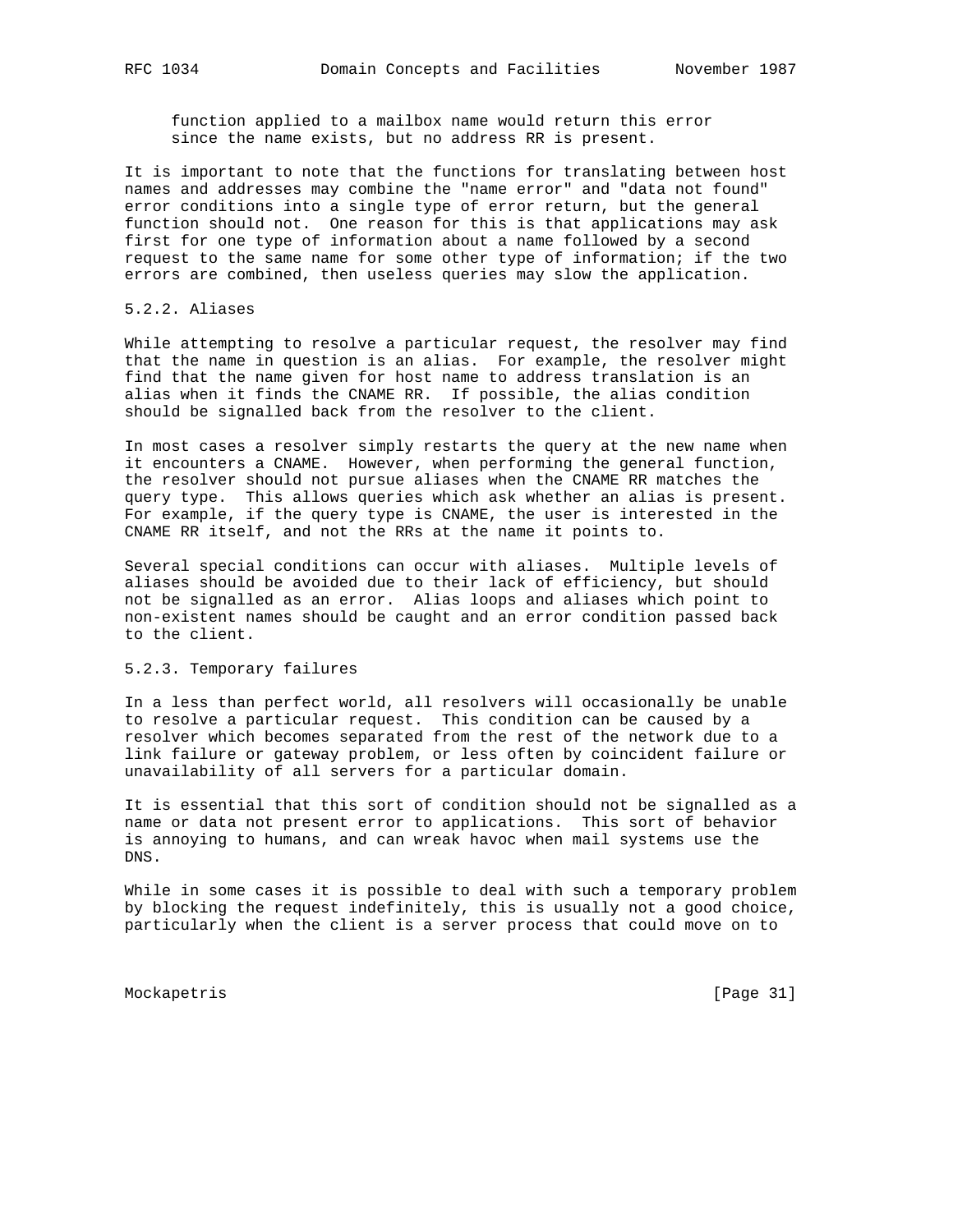other tasks. The recommended solution is to always have temporary failure as one of the possible results of a resolver function, even though this may make emulation of existing HOSTS.TXT functions more difficult.

## 5.3. Resolver internals

Every resolver implementation uses slightly different algorithms, and typically spends much more logic dealing with errors of various sorts than typical occurances. This section outlines a recommended basic strategy for resolver operation, but leaves details to [RFC-1035].

#### 5.3.1. Stub resolvers

One option for implementing a resolver is to move the resolution function out of the local machine and into a name server which supports recursive queries. This can provide an easy method of providing domain service in a PC which lacks the resources to perform the resolver function, or can centralize the cache for a whole local network or organization.

All that the remaining stub needs is a list of name server addresses that will perform the recursive requests. This type of resolver presumably needs the information in a configuration file, since it probably lacks the sophistication to locate it in the domain database. The user also needs to verify that the listed servers will perform the recursive service; a name server is free to refuse to perform recursive services for any or all clients. The user should consult the local system administrator to find name servers willing to perform the service.

This type of service suffers from some drawbacks. Since the recursive requests may take an arbitrary amount of time to perform, the stub may have difficulty optimizing retransmission intervals to deal with both lost UDP packets and dead servers; the name server can be easily overloaded by too zealous a stub if it interprets retransmissions as new requests. Use of TCP may be an answer, but TCP may well place burdens on the host's capabilities which are similar to those of a real resolver.

## 5.3.2. Resources

In addition to its own resources, the resolver may also have shared access to zones maintained by a local name server. This gives the resolver the advantage of more rapid access, but the resolver must be careful to never let cached information override zone data. In this discussion the term "local information" is meant to mean the union of the cache and such shared zones, with the understanding that

Mockapetris [Page 32]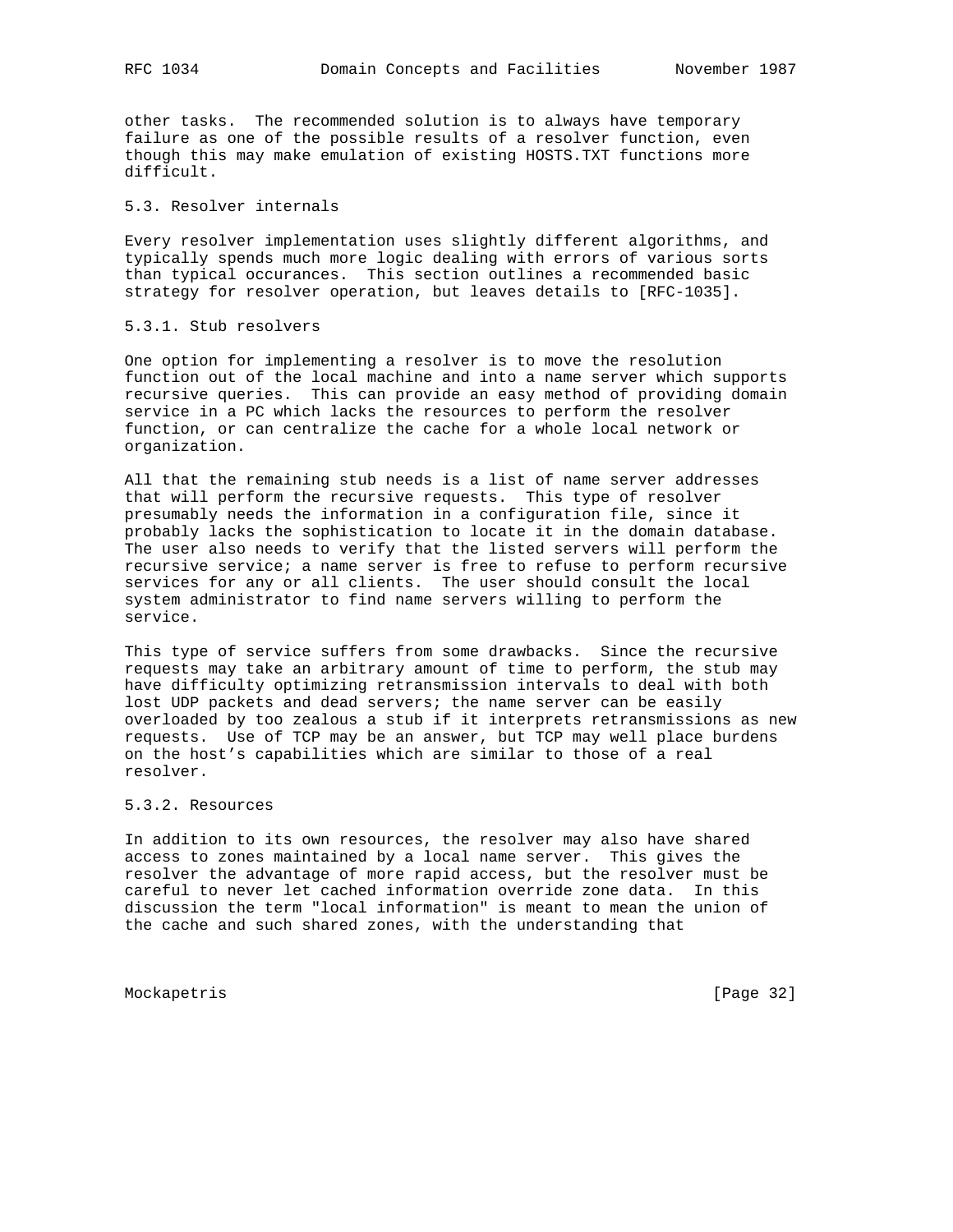authoritative data is always used in preference to cached data when both are present.

The following resolver algorithm assumes that all functions have been converted to a general lookup function, and uses the following data structures to represent the state of a request in progress in the resolver:

SNAME the domain name we are searching for.

STYPE the QTYPE of the search request.

SCLASS the QCLASS of the search request.

- SLIST a structure which describes the name servers and the zone which the resolver is currently trying to query. This structure keeps track of the resolver's current best guess about which name servers hold the desired information; it is updated when arriving information changes the guess. This structure includes the equivalent of a zone name, the known name servers for the zone, the known addresses for the name servers, and history information which can be used to suggest which server is likely to be the best one to try next. The zone name equivalent is a match count of the number of labels from the root down which SNAME has in common with the zone being queried; this is used as a measure of how "close" the resolver is to SNAME.
- SBELT a "safety belt" structure of the same form as SLIST, which is initialized from a configuration file, and lists servers which should be used when the resolver doesn't have any local information to guide name server selection. The match count will be -1 to indicate that no labels are known to match.
- CACHE A structure which stores the results from previous responses. Since resolvers are responsible for discarding old RRs whose TTL has expired, most implementations convert the interval specified in arriving RRs to some sort of absolute time when the RR is stored in the cache. Instead of counting the TTLs down individually, the resolver just ignores or discards old RRs when it runs across them in the course of a search, or discards them during periodic sweeps to reclaim the memory consumed by old RRs.

Mockapetris [Page 33]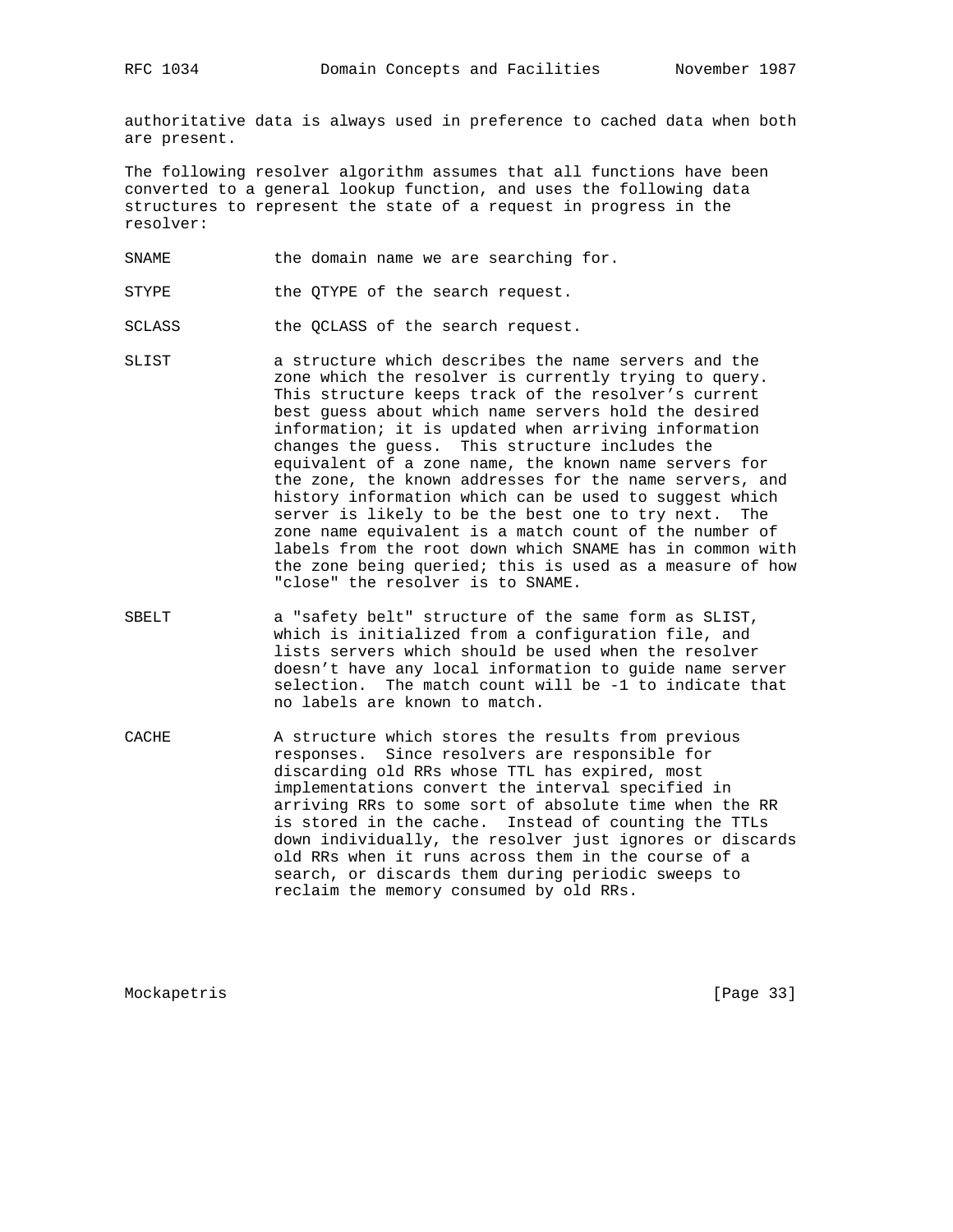5.3.3. Algorithm

The top level algorithm has four steps:

- 1. See if the answer is in local information, and if so return it to the client.
- 2. Find the best servers to ask.
- 3. Send them queries until one returns a response.
- 4. Analyze the response, either:
	- a. if the response answers the question or contains a name error, cache the data as well as returning it back to the client.
	- b. if the response contains a better delegation to other servers, cache the delegation information, and go to step 2.
	- c. if the response shows a CNAME and that is not the answer itself, cache the CNAME, change the SNAME to the canonical name in the CNAME RR and go to step 1.
	- d. if the response shows a servers failure or other bizarre contents, delete the server from the SLIST and go back to step 3.

Step 1 searches the cache for the desired data. If the data is in the cache, it is assumed to be good enough for normal use. Some resolvers have an option at the user interface which will force the resolver to ignore the cached data and consult with an authoritative server. This is not recommended as the default. If the resolver has direct access to a name server's zones, it should check to see if the desired data is present in authoritative form, and if so, use the authoritative data in preference to cached data.

Step 2 looks for a name server to ask for the required data. The general strategy is to look for locally-available name server RRs, starting at SNAME, then the parent domain name of SNAME, the grandparent, and so on toward the root. Thus if SNAME were Mockapetris.ISI.EDU, this step would look for NS RRs for Mockapetris.ISI.EDU, then ISI.EDU, then EDU, and then . (the root). These NS RRs list the names of hosts for a zone at or above SNAME. Copy the names into SLIST. Set up their addresses using local data. It may be the case that the addresses are not available. The resolver has many choices here; the best is to start parallel resolver processes looking

Mockapetris [Page 34]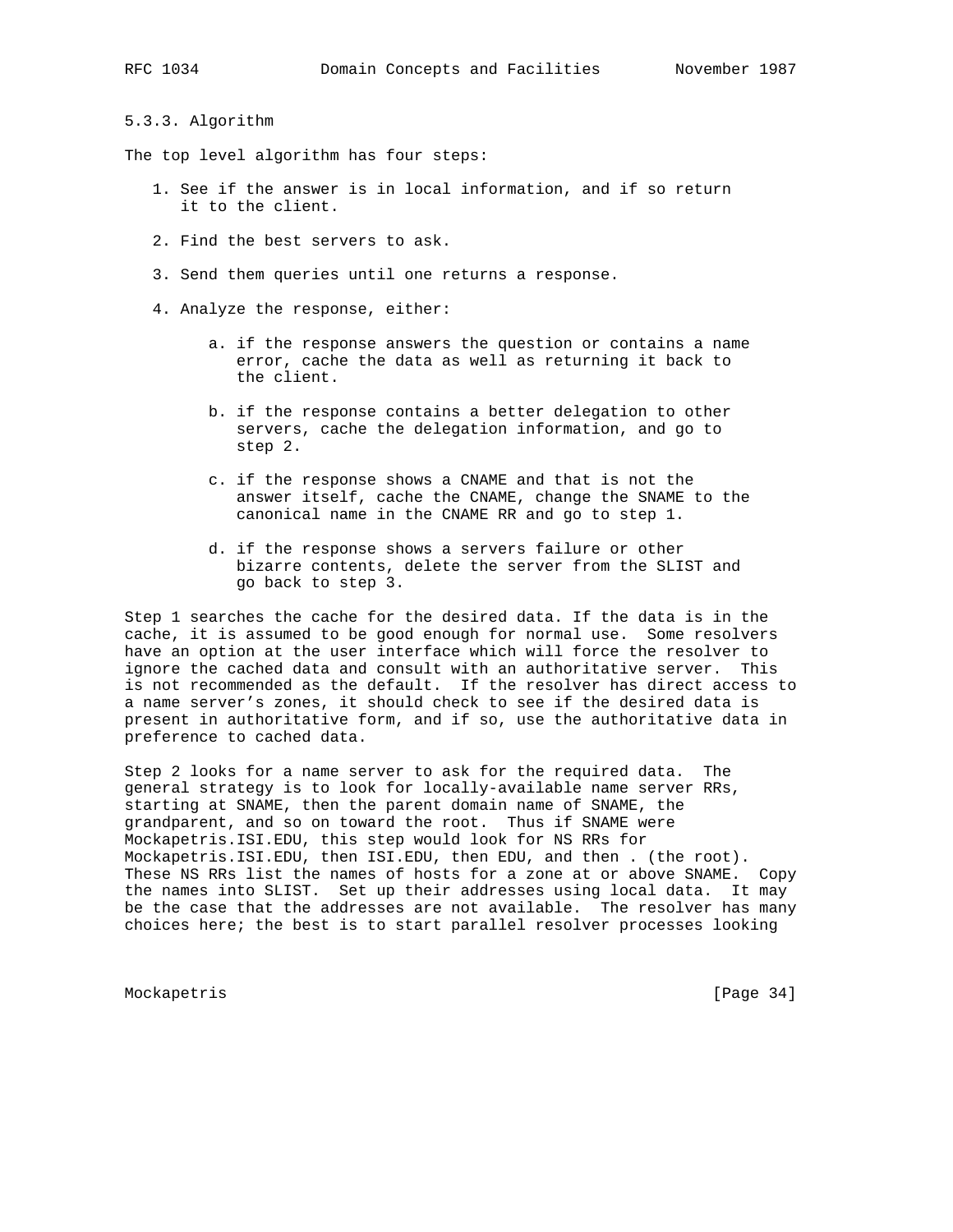for the addresses while continuing onward with the addresses which are available. Obviously, the design choices and options are complicated and a function of the local host's capabilities. The recommended priorities for the resolver designer are:

- 1. Bound the amount of work (packets sent, parallel processes started) so that a request can't get into an infinite loop or start off a chain reaction of requests or queries with other implementations EVEN IF SOMEONE HAS INCORRECTLY CONFIGURED SOME DATA.
- 2. Get back an answer if at all possible.
- 3. Avoid unnecessary transmissions.
- 4. Get the answer as quickly as possible.

If the search for NS RRs fails, then the resolver initializes SLIST from the safety belt SBELT. The basic idea is that when the resolver has no idea what servers to ask, it should use information from a configuration file that lists several servers which are expected to be helpful. Although there are special situations, the usual choice is two of the root servers and two of the servers for the host's domain. The reason for two of each is for redundancy. The root servers will provide eventual access to all of the domain space. The two local servers will allow the resolver to continue to resolve local names if the local network becomes isolated from the internet due to gateway or link failure.

In addition to the names and addresses of the servers, the SLIST data structure can be sorted to use the best servers first, and to insure that all addresses of all servers are used in a round-robin manner. The sorting can be a simple function of preferring addresses on the local network over others, or may involve statistics from past events, such as previous response times and batting averages.

Step 3 sends out queries until a response is received. The strategy is to cycle around all of the addresses for all of the servers with a timeout between each transmission. In practice it is important to use all addresses of a multihomed host, and too aggressive a retransmission policy actually slows response when used by multiple resolvers contending for the same name server and even occasionally for a single resolver. SLIST typically contains data values to control the timeouts and keep track of previous transmissions.

Step 4 involves analyzing responses. The resolver should be highly paranoid in its parsing of responses. It should also check that the response matches the query it sent using the ID field in the response.

Mockapetris [Page 35]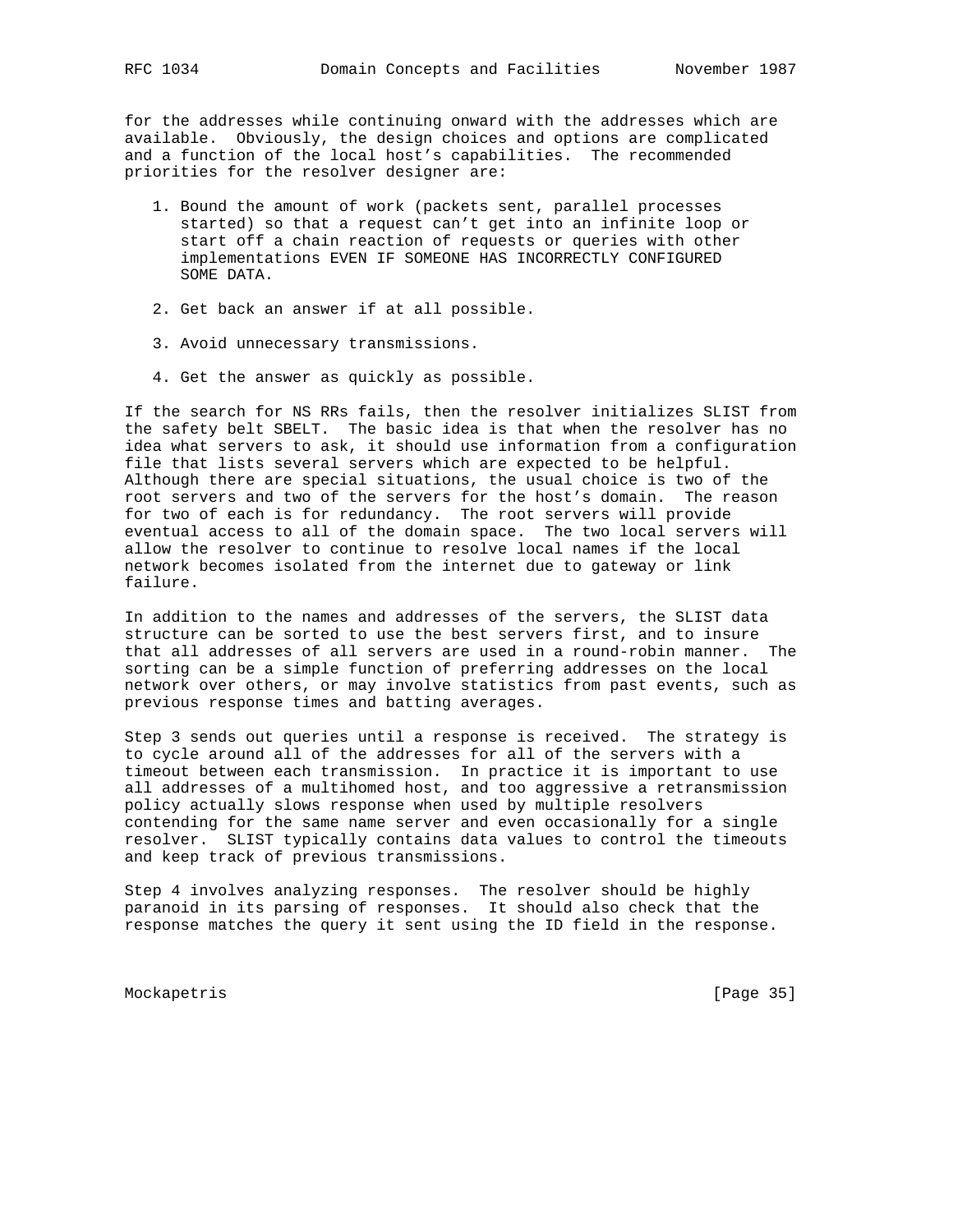The ideal answer is one from a server authoritative for the query which either gives the required data or a name error. The data is passed back to the user and entered in the cache for future use if its TTL is greater than zero.

If the response shows a delegation, the resolver should check to see that the delegation is "closer" to the answer than the servers in SLIST are. This can be done by comparing the match count in SLIST with that computed from SNAME and the NS RRs in the delegation. If not, the reply is bogus and should be ignored. If the delegation is valid the NS delegation RRs and any address RRs for the servers should be cached. The name servers are entered in the SLIST, and the search is restarted.

If the response contains a CNAME, the search is restarted at the CNAME unless the response has the data for the canonical name or if the CNAME is the answer itself.

Details and implementation hints can be found in [RFC-1035].

6. A SCENARIO

In our sample domain space, suppose we wanted separate administrative control for the root, MIL, EDU, MIT.EDU and ISI.EDU zones. We might allocate name servers as follows:



Mockapetris [Page 36]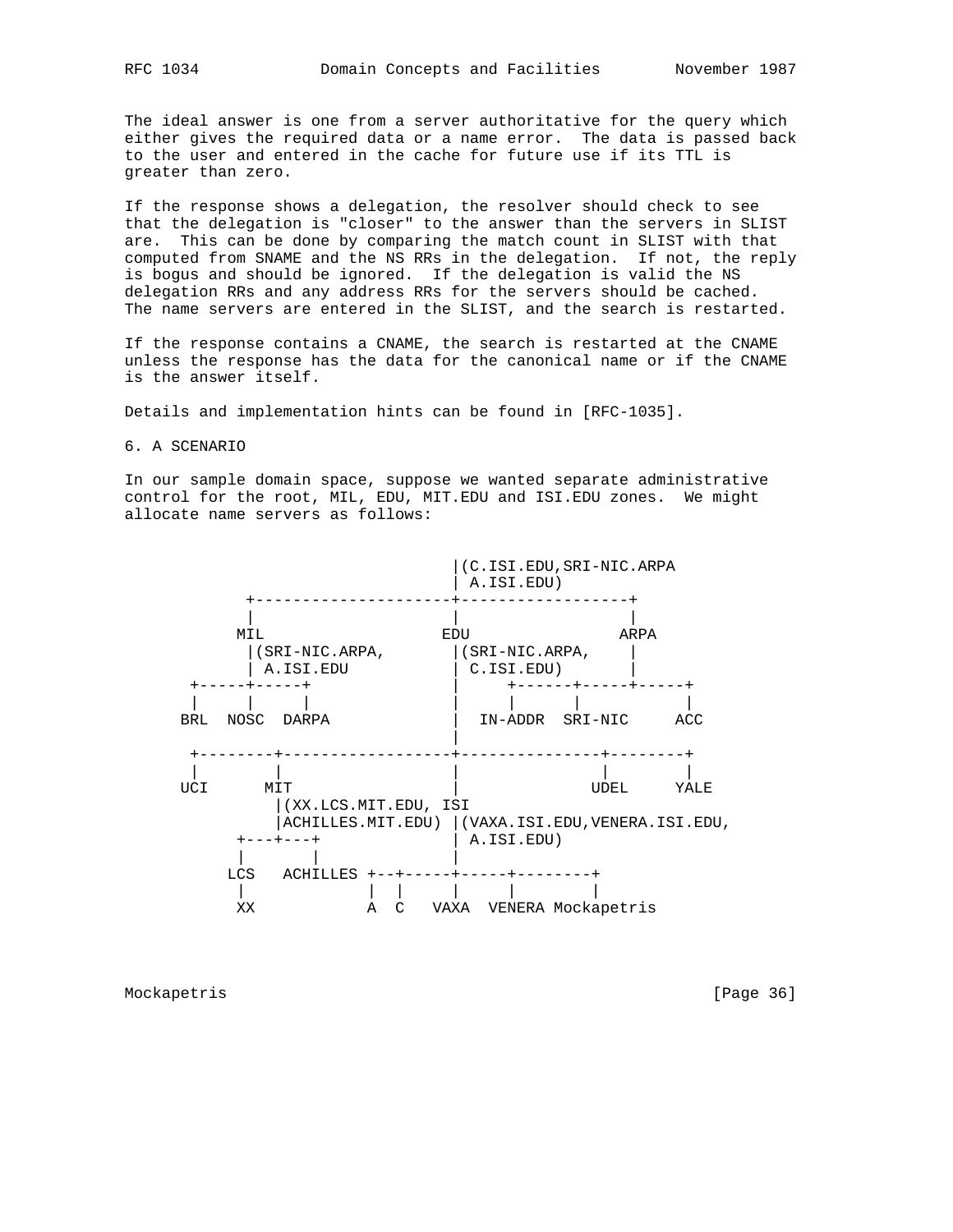In this example, the authoritative name server is shown in parentheses at the point in the domain tree at which is assumes control.

Thus the root name servers are on C.ISI.EDU, SRI-NIC.ARPA, and A.ISI.EDU. The MIL domain is served by SRI-NIC.ARPA and A.ISI.EDU. The EDU domain is served by SRI-NIC.ARPA. and C.ISI.EDU. Note that servers may have zones which are contiguous or disjoint. In this scenario, C.ISI.EDU has contiguous zones at the root and EDU domains. A.ISI.EDU has contiguous zones at the root and MIL domains, but also has a noncontiguous zone at ISI.EDU.

6.1. C.ISI.EDU name server

C.ISI.EDU is a name server for the root, MIL, and EDU domains of the IN class, and would have zones for these domains. The zone data for the root domain might be:

|               | ΙN             | SOA<br>NS<br>NS<br>NS                                                                                    | 870611<br>1800<br>300<br>604800<br>86400)<br>A.ISI.EDU.<br>C.ISI.EDU.<br>SRI-NIC.ARPA. |                         | SRI-NIC.ARPA. HOSTMASTER.SRI-NIC.ARPA. (<br>iserial<br><i>i</i> refresh every 30 min<br>iretry every 5 min<br><i>i</i> expire after a week<br>; minimum of a day |
|---------------|----------------|----------------------------------------------------------------------------------------------------------|----------------------------------------------------------------------------------------|-------------------------|------------------------------------------------------------------------------------------------------------------------------------------------------------------|
| MIL.          | 86400<br>86400 | NS<br>NS                                                                                                 | SRI-NIC.ARPA.<br>A.ISI.EDU.                                                            |                         |                                                                                                                                                                  |
| EDU.          | 86400<br>86400 | NS<br>NS                                                                                                 | SRI-NIC.ARPA.<br>C.ISI.EDU.                                                            |                         |                                                                                                                                                                  |
| SRI-NIC.ARPA. |                | $\mathbb A$<br>$\mathsf{A}$<br>МX<br>HINFO                                                               | 26.0.0.73<br>10.0.0.51<br>0 SRI-NIC.ARPA.<br>DEC-2060 TOPS20                           |                         |                                                                                                                                                                  |
| ACC.ARPA.     |                | $\mathsf{A}$<br>МX                                                                                       | 26.6.0.65<br>HINFO PDP-11/70 UNIX<br>10 ACC.ARPA.                                      |                         |                                                                                                                                                                  |
|               | USC-ISIC.ARPA. | CNAME                                                                                                    | C.ISI.EDU.                                                                             |                         |                                                                                                                                                                  |
|               |                | 73.0.0.26.IN-ADDR.ARPA.<br>65.0.6.26.IN-ADDR.ARPA.<br>51.0.0.10.IN-ADDR.ARPA.<br>52.0.0.10.IN-ADDR.ARPA. | PTR<br>PTR<br>PTR<br>PTR                                                               | ACC.ARPA.<br>C.ISI.EDU. | SRI-NIC.ARPA.<br>SRI-NIC.ARPA.                                                                                                                                   |

Mockapetris [Page 37]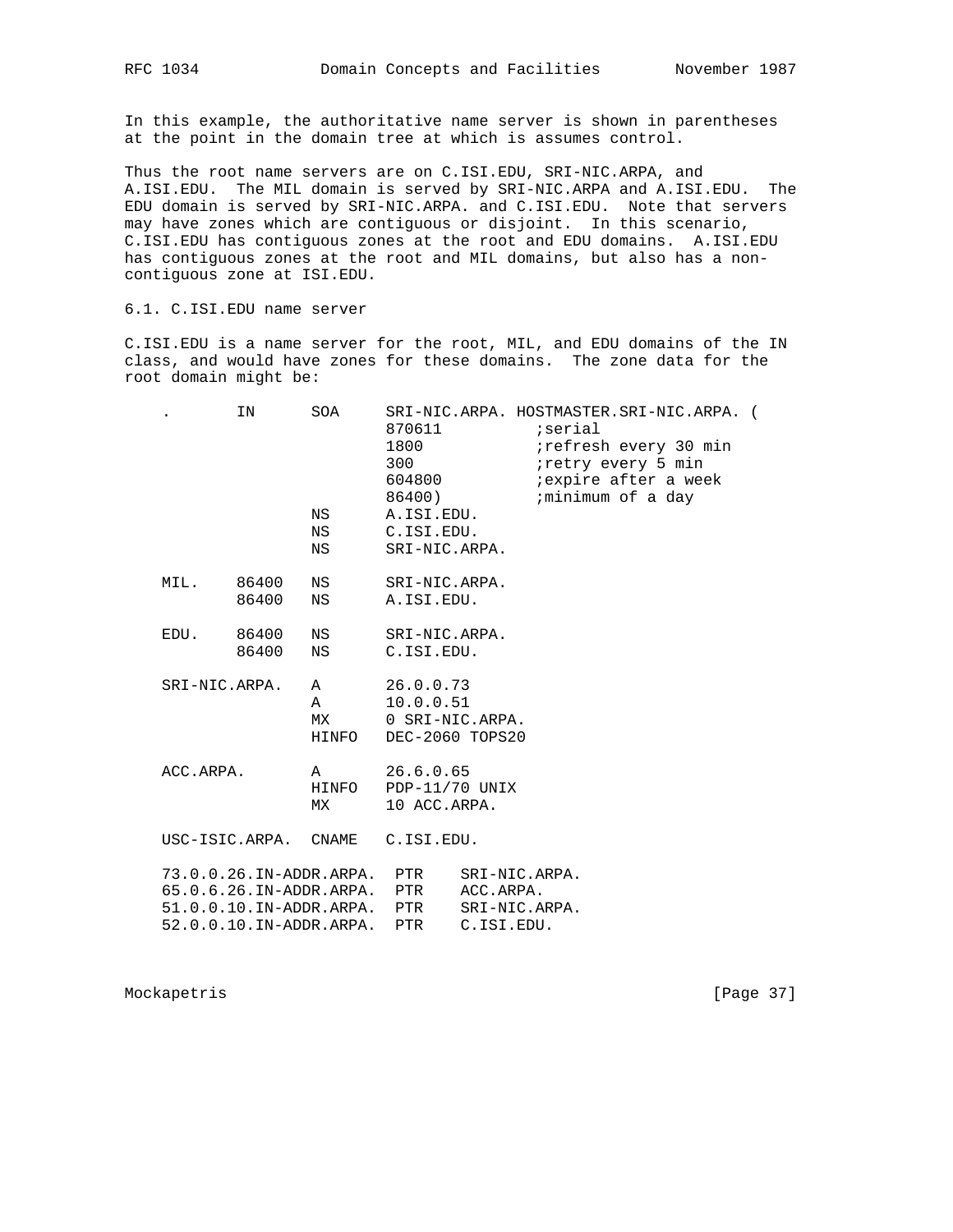103.0.3.26.IN-ADDR.ARPA. PTR A.ISI.EDU.

 A.ISI.EDU. 86400 A 26.3.0.103 C.ISI.EDU. 86400 A 10.0.0.52

This data is represented as it would be in a master file. Most RRs are single line entries; the sole exception here is the SOA RR, which uses "(" to start a multi-line RR and ")" to show the end of a multi-line RR. Since the class of all RRs in a zone must be the same, only the first RR in a zone need specify the class. When a name server loads a zone, it forces the TTL of all authoritative RRs to be at least the MINIMUM field of the SOA, here 86400 seconds, or one day. The NS RRs marking delegation of the MIL and EDU domains, together with the glue RRs for the servers host addresses, are not part of the authoritative data in the zone, and hence have explicit TTLs.

Four RRs are attached to the root node: the SOA which describes the root zone and the 3 NS RRs which list the name servers for the root. The data in the SOA RR describes the management of the zone. The zone data is maintained on host SRI-NIC.ARPA, and the responsible party for the zone is HOSTMASTER@SRI-NIC.ARPA. A key item in the SOA is the 86400 second minimum TTL, which means that all authoritative data in the zone has at least that TTL, although higher values may be explicitly specified.

The NS RRs for the MIL and EDU domains mark the boundary between the root zone and the MIL and EDU zones. Note that in this example, the lower zones happen to be supported by name servers which also support the root zone.

The master file for the EDU zone might be stated relative to the origin EDU. The zone data for the EDU domain might be:

 EDU. IN SOA SRI-NIC.ARPA. HOSTMASTER.SRI-NIC.ARPA. ( 870729 ;serial 1800 ; refresh every 30 minutes 300 ;retry every 5 minutes 604800 ;expire after a week 86400 ;minimum of a day ) NS SRI-NIC.ARPA. NS C.ISI.EDU.

 UCI 172800 NS ICS.UCI 172800 NS ROME.UCI ICS.UCI 172800 A 192.5.19.1 ROME.UCI 172800 A 192.5.19.31

Mockapetris [Page 38]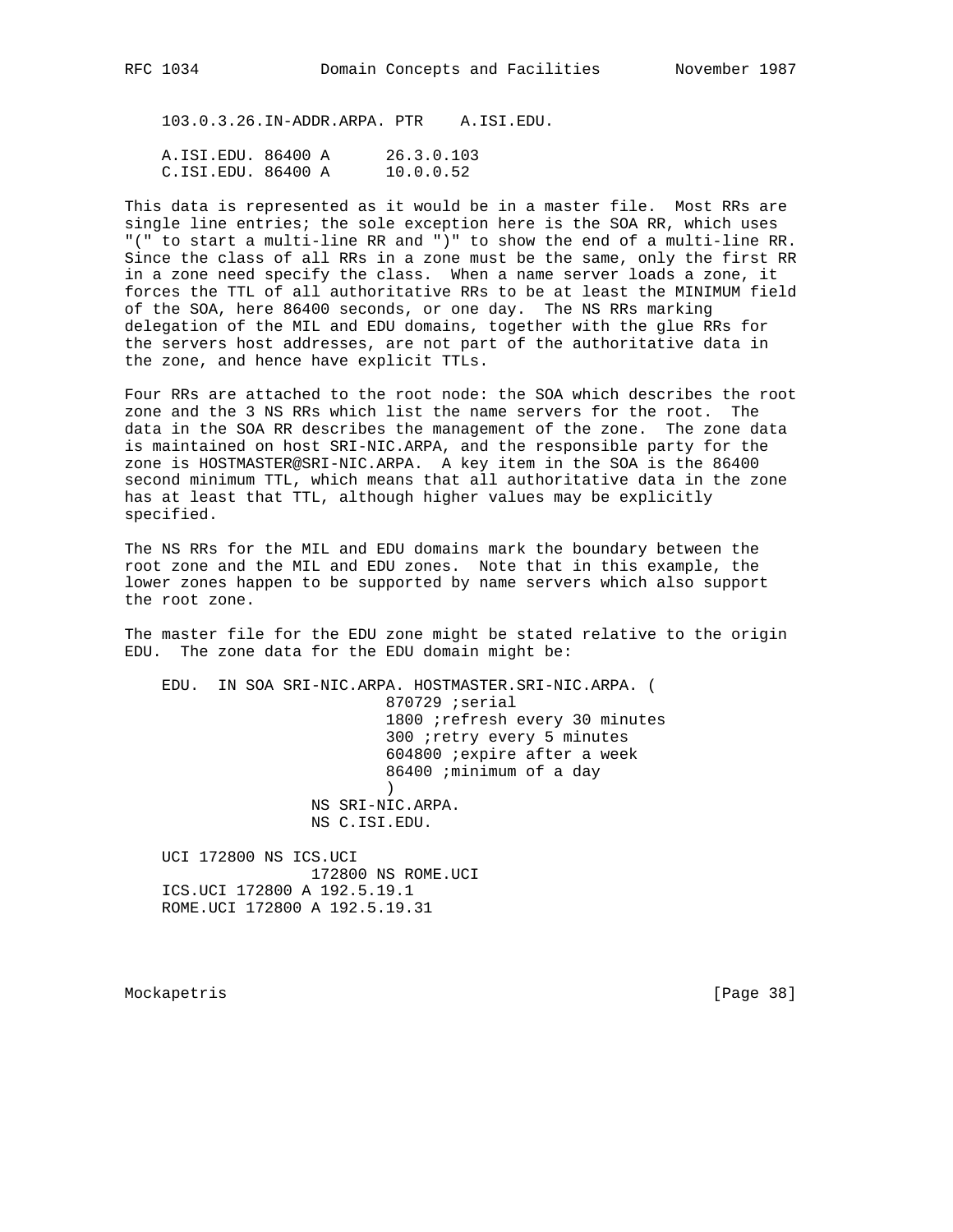ISI 172800 NS VAXA.ISI 172800 NS A.ISI 172800 NS VENERA.ISI.EDU. VAXA.ISI 172800 A 10.2.0.27 172800 A 128.9.0.33 VENERA.ISI.EDU. 172800 A 10.1.0.52 172800 A 128.9.0.32 A.ISI 172800 A 26.3.0.103 UDEL.EDU. 172800 NS LOUIE.UDEL.EDU. 172800 NS UMN-REI-UC.ARPA. LOUIE.UDEL.EDU. 172800 A 10.0.0.96 172800 A 192.5.39.3 YALE.EDU. 172800 NS YALE.ARPA. YALE.EDU. 172800 NS YALE-BULLDOG.ARPA. MIT.EDU. 43200 NS XX.LCS.MIT.EDU. 43200 NS ACHILLES.MIT.EDU. XX.LCS.MIT.EDU. 43200 A 10.0.0.44 ACHILLES.MIT.EDU. 43200 A 18.72.0.8

Note the use of relative names here. The owner name for the ISI.EDU. is stated using a relative name, as are two of the name server RR contents. Relative and absolute domain names may be freely intermixed in a master

6.2. Example standard queries

The following queries and responses illustrate name server behavior. Unless otherwise noted, the queries do not have recursion desired (RD) in the header. Note that the answers to non-recursive queries do depend on the server being asked, but do not depend on the identity of the requester.

Mockapetris [Page 39]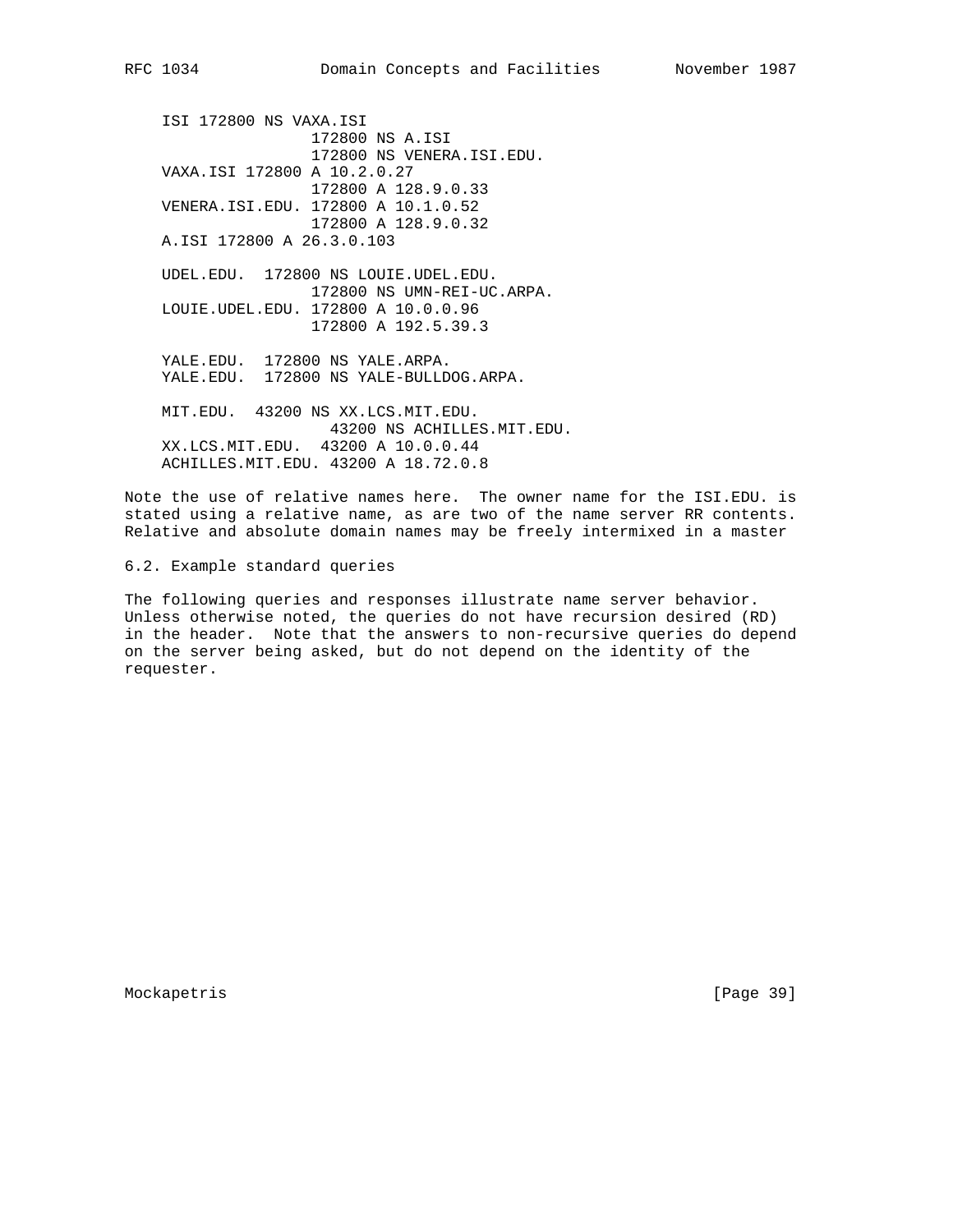6.2.1. QNAME=SRI-NIC.ARPA, QTYPE=A

The query would look like:

| Header     | -------------<br>OPCODE=SOUERY                           |
|------------|----------------------------------------------------------|
| Ouestion   | ONAME=SRI-NIC.ARPA., OCLASS=IN, OTYPE=A<br>------------- |
| Answer     | <empty></empty>                                          |
| Authority  | <empty></empty>                                          |
| Additional | <empty></empty>                                          |

The response from C.ISI.EDU would be:

| Header     | ----------------------<br>OPCODE=SQUERY, RESPONSE, AA<br>----------------------        |
|------------|----------------------------------------------------------------------------------------|
| Ouestion   | ONAME=SRI-NIC.ARPA., OCLASS=IN, OTYPE=A                                                |
| Answer     | SRI-NIC.ARPA, 86400 IN A 26.0.0.73<br>86400 IN A 10.0.0.51<br>________________________ |
| Authority  | <empty><br/>---------------</empty>                                                    |
| Additional | <empty></empty>                                                                        |

The header of the response looks like the header of the query, except that the RESPONSE bit is set, indicating that this message is a response, not a query, and the Authoritative Answer (AA) bit is set indicating that the address RRs in the answer section are from authoritative data. The question section of the response matches the question section of the query.

Mockapetris [Page 40]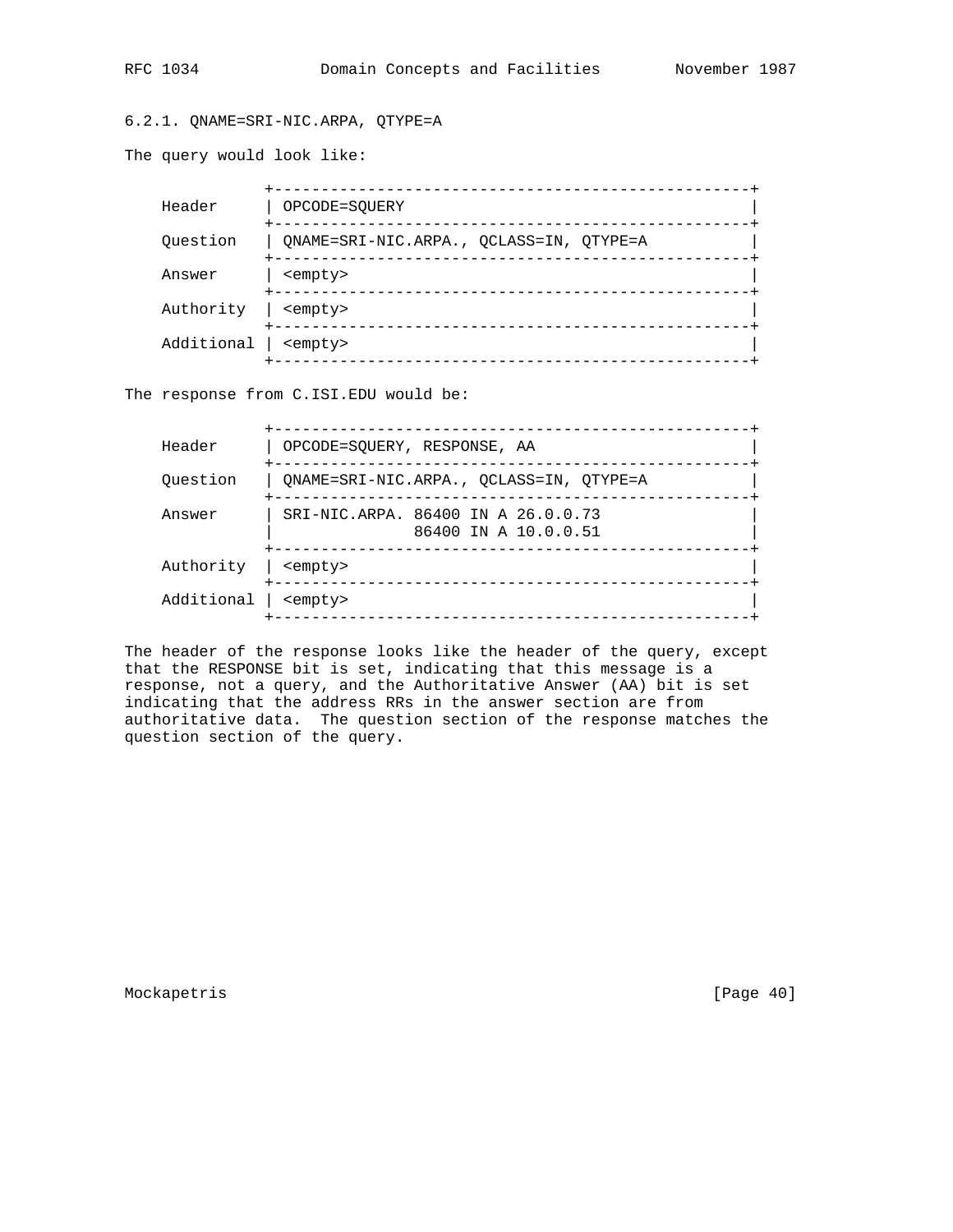If the same query was sent to some other server which was not authoritative for SRI-NIC.ARPA, the response might be:

| Header     | ------------------<br>OPCODE=SOUERY, RESPONSE<br>------------             |
|------------|---------------------------------------------------------------------------|
| Ouestion   | QNAME=SRI-NIC.ARPA., QCLASS=IN, QTYPE=A                                   |
| Answer     | SRI-NIC.ARPA. 1777 IN A 10.0.0.51<br>1777 IN A 26.0.0.73<br>------------- |
| Authority  | <empty></empty>                                                           |
| Additional | <empty></empty>                                                           |

This response is different from the previous one in two ways: the header does not have AA set, and the TTLs are different. The inference is that the data did not come from a zone, but from a cache. The difference between the authoritative TTL and the TTL here is due to aging of the data in a cache. The difference in ordering of the RRs in the answer section is not significant.

6.2.2. QNAME=SRI-NIC.ARPA, QTYPE=\*

A query similar to the previous one, but using a QTYPE of \*, would receive the following response from C.ISI.EDU:

| Header     | _________________________<br>OPCODE=SOUERY, RESPONSE, AA                                                                                 |  |
|------------|------------------------------------------------------------------------------------------------------------------------------------------|--|
| Ouestion   | ONAME=SRI-NIC.ARPA., OCLASS=IN, OTYPE=*                                                                                                  |  |
| Answer     | SRI-NIC.ARPA, 86400 IN<br>26.0.0.73<br>$\mathsf{A}$<br>10.0.0.51<br>A<br>0 SRI-NIC.ARPA.<br>МX<br>HINFO DEC-2060 TOPS20<br>_____________ |  |
| Authority  | <empty></empty>                                                                                                                          |  |
| Additional | <empty></empty>                                                                                                                          |  |

Mockapetris [Page 41]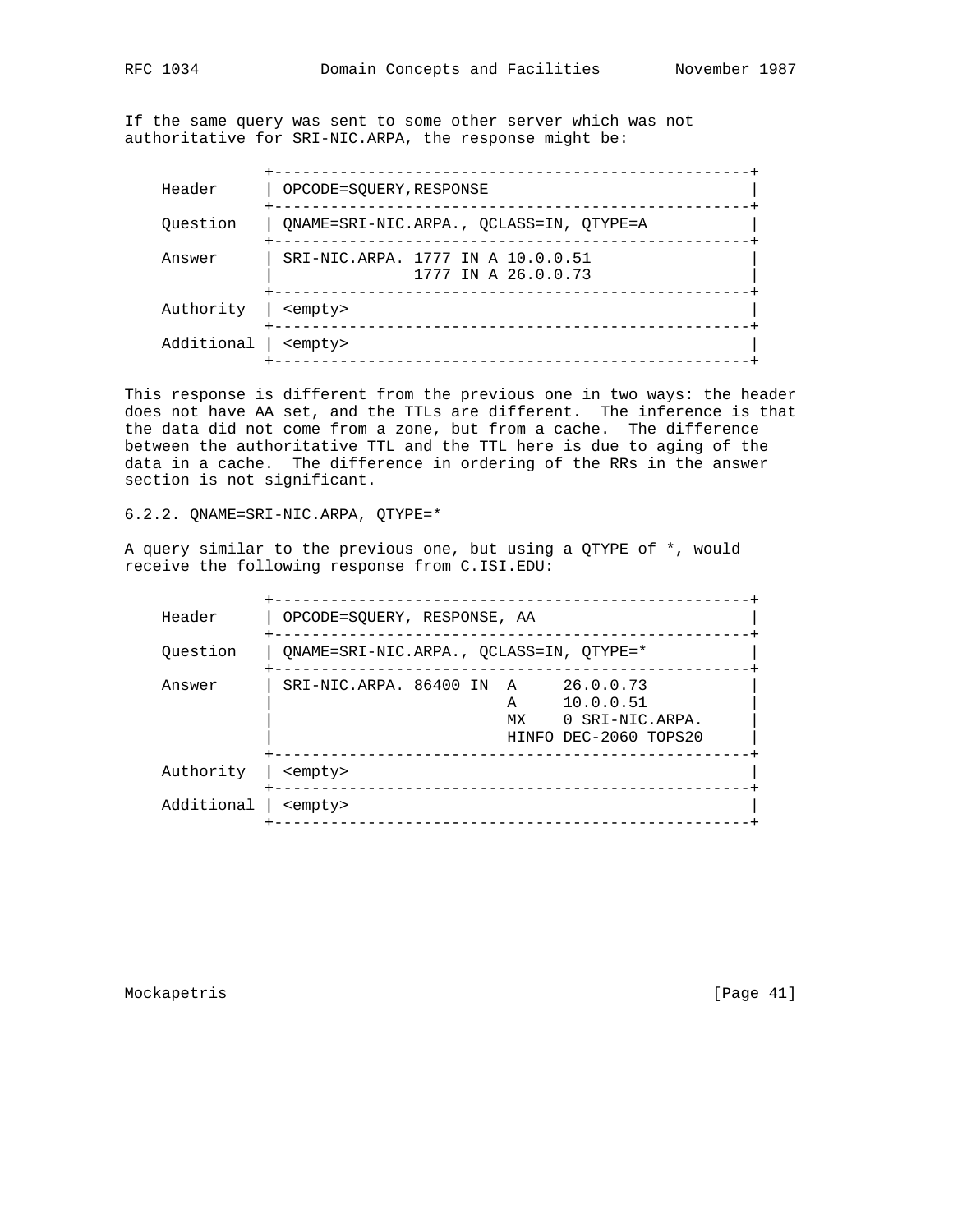If a similar query was directed to two name servers which are not authoritative for SRI-NIC.ARPA, the responses might be:

| Header     | --------------------<br>OPCODE=SOUERY, RESPONSE<br>-------------------------- |
|------------|-------------------------------------------------------------------------------|
| Ouestion   | ONAME=SRI-NIC.ARPA., OCLASS=IN, OTYPE=*<br>----------------                   |
| Answer     | 26.0.0.73<br>SRI-NIC.ARPA. 12345 IN<br>A<br>10.0.0.51<br>A                    |
| Authority  | <empty></empty>                                                               |
| Additional | <empty></empty>                                                               |

and

| Header     | ----------------------<br>OPCODE=SOUERY, RESPONSE<br>. <u>_ _ _ _ _ _ _ _ _ _ _ _ _</u> _ _ |
|------------|---------------------------------------------------------------------------------------------|
| Ouestion   | ONAME=SRI-NIC.ARPA., OCLASS=IN, OTYPE=*<br>---------------------------                      |
| Answer     | SRI-NIC.ARPA. 1290 IN HINFO DEC-2060 TOPS20                                                 |
| Authority  | <empty></empty>                                                                             |
| Additional | <empty></empty>                                                                             |

Neither of these answers have AA set, so neither response comes from authoritative data. The different contents and different TTLs suggest that the two servers cached data at different times, and that the first server cached the response to a QTYPE=A query and the second cached the response to a HINFO query.

Mockapetris [Page 42]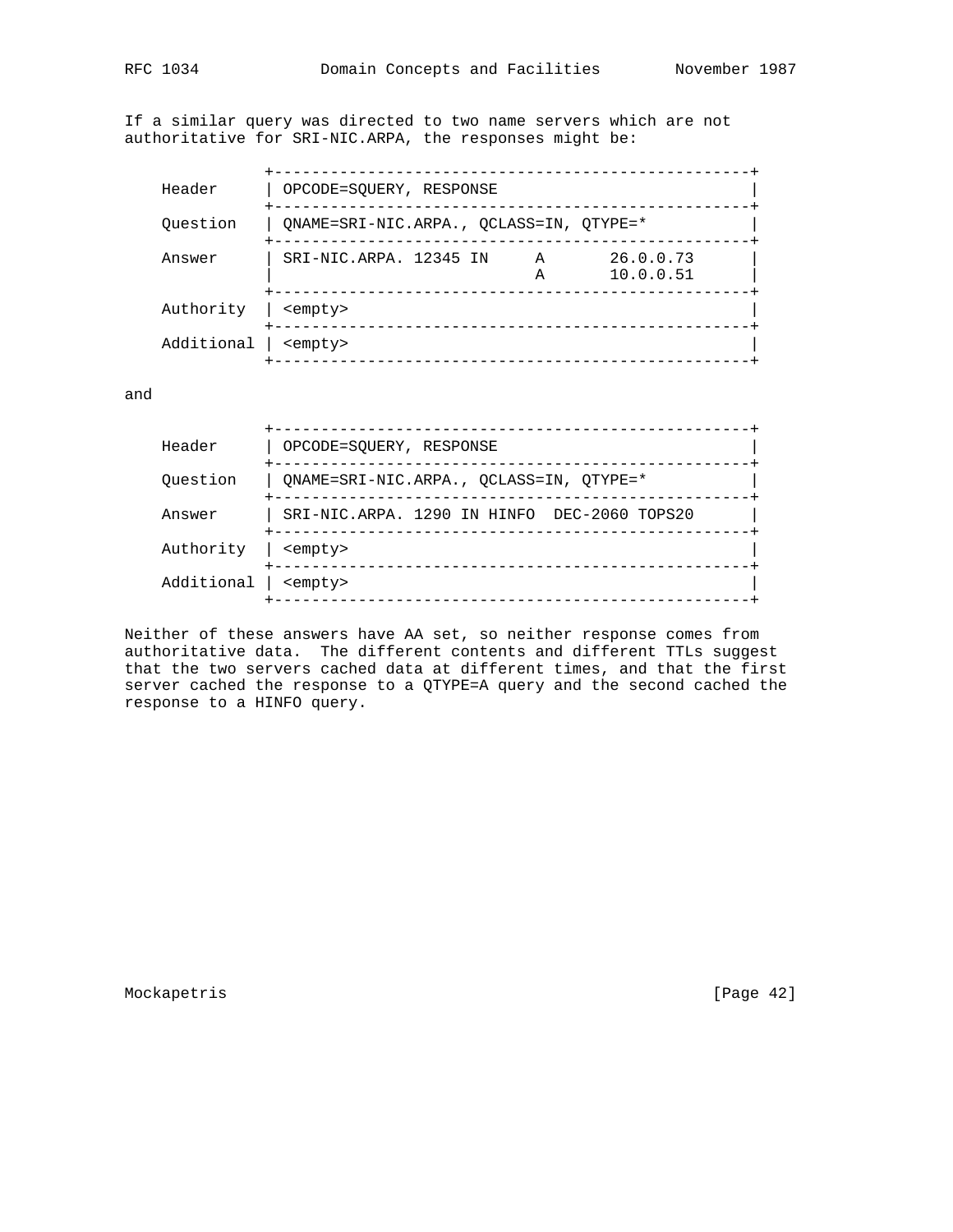# 6.2.3. QNAME=SRI-NIC.ARPA, QTYPE=MX

This type of query might be result from a mailer trying to look up routing information for the mail destination HOSTMASTER@SRI-NIC.ARPA. The response from C.ISI.EDU would be:

| Header     | OPCODE=SOUERY, RESPONSE, AA              |                   | ------------------------<br>--------------------------------- |
|------------|------------------------------------------|-------------------|---------------------------------------------------------------|
| Ouestion   | ONAME=SRI-NIC.ARPA., OCLASS=IN, OTYPE=MX | ----------------- |                                                               |
| Answer     | SRI-NIC.ARPA. 86400 IN                   | MX                | 0 SRI-NIC.ARPA.                                               |
| Authority  | <empty></empty>                          |                   |                                                               |
| Additional | SRI-NIC.ARPA, 86400 IN                   | A<br>A            | 26.0.0.73<br>10.0.0.51                                        |

This response contains the MX RR in the answer section of the response. The additional section contains the address RRs because the name server at C.ISI.EDU guesses that the requester will need the addresses in order to properly use the information carried by the MX.

6.2.4. QNAME=SRI-NIC.ARPA, QTYPE=NS

C.ISI.EDU would reply to this query with:

| Header     | OPCODE=SQUERY, RESPONSE, AA                                        |  |
|------------|--------------------------------------------------------------------|--|
| Ouestion   | ONAME=SRI-NIC.ARPA., OCLASS=IN, OTYPE=NS<br>---------------------- |  |
| Answer     | <empty></empty>                                                    |  |
| Authority  | <empty></empty>                                                    |  |
| Additional | <empty></empty>                                                    |  |
|            |                                                                    |  |

The only difference between the response and the query is the AA and RESPONSE bits in the header. The interpretation of this response is that the server is authoritative for the name, and the name exists, but no RRs of type NS are present there.

6.2.5. QNAME=SIR-NIC.ARPA, QTYPE=A

If a user mistyped a host name, we might see this type of query.

Mockapetris [Page 43]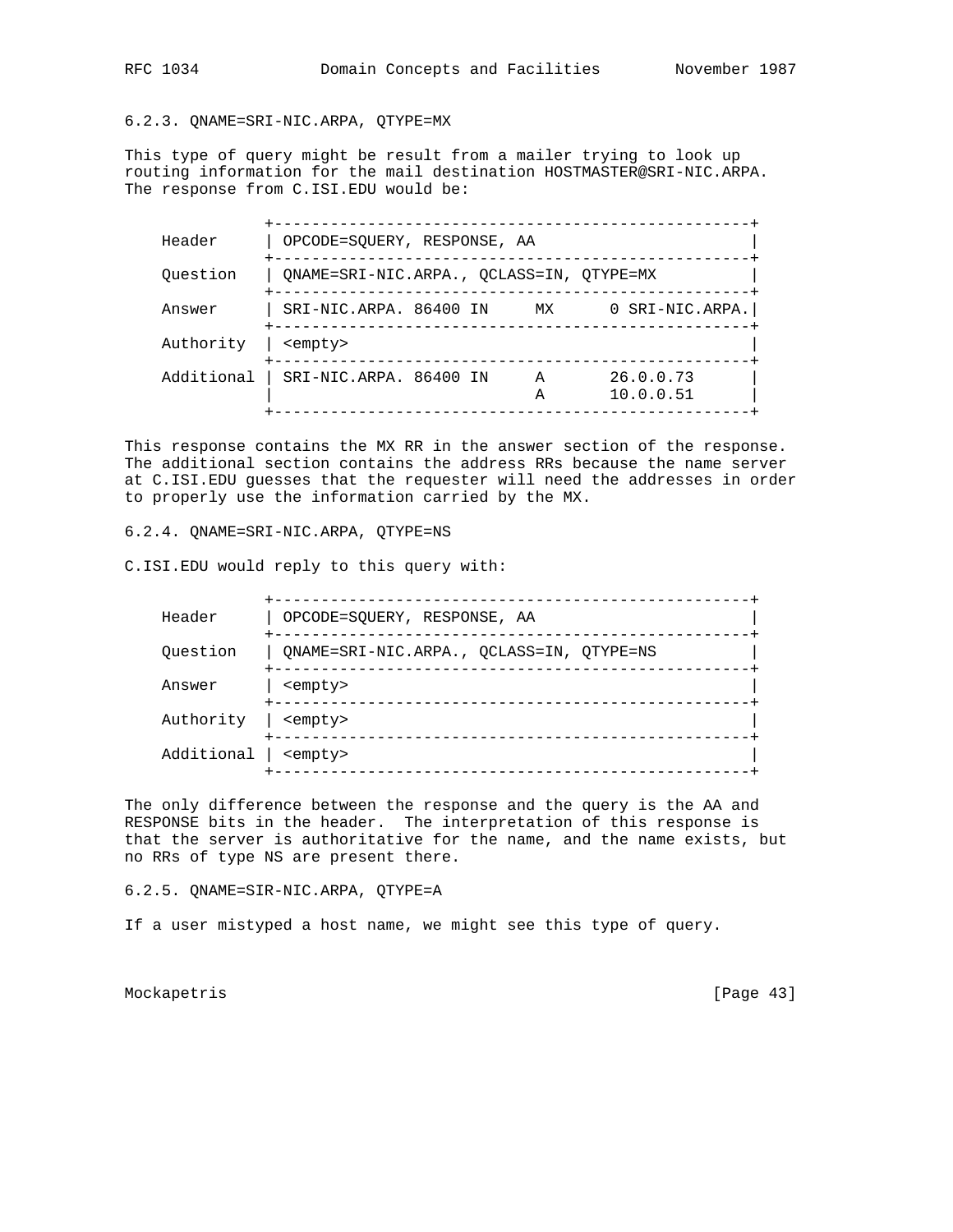C.ISI.EDU would answer it with:

| Header     | -----------------<br>OPCODE=SQUERY, RESPONSE, AA, RCODE=NE<br>-----------------                    |
|------------|----------------------------------------------------------------------------------------------------|
| Ouestion   | ONAME=SIR-NIC.ARPA., OCLASS=IN, OTYPE=A<br>----------------                                        |
| Answer     | <empty><br/>------------------</empty>                                                             |
| Authority  | . SOA SRI-NIC.ARPA. HOSTMASTER.SRI-NIC.ARPA.<br>870611 1800 300 604800 86400<br>------------------ |
| Additional | <empty></empty>                                                                                    |

This response states that the name does not exist. This condition is signalled in the response code (RCODE) section of the header.

The SOA RR in the authority section is the optional negative caching information which allows the resolver using this response to assume that the name will not exist for the SOA MINIMUM (86400) seconds.

6.2.6. QNAME=BRL.MIL, QTYPE=A

If this query is sent to C.ISI.EDU, the reply would be:

| Header     | OPCODE=SOUERY, RESPONSE           |                      | --------------- |                                      |
|------------|-----------------------------------|----------------------|-----------------|--------------------------------------|
| Ouestion   | ONAME=BRL.MIL, OCLASS=IN, OTYPE=A |                      |                 |                                      |
| Answer     | <empty></empty>                   |                      |                 |                                      |
| Authority  | MIL.                              | 86400 IN NS<br>86400 | ΝS              | SRI-NIC.ARPA.<br>A.ISI.EDU.          |
| Additional | A.ISI.EDU.<br>SRI-NIC.ARPA.       |                      | A<br>A<br>A     | 26.3.0.103<br>26.0.0.73<br>10.0.0.51 |

This response has an empty answer section, but is not authoritative, so it is a referral. The name server on C.ISI.EDU, realizing that it is not authoritative for the MIL domain, has referred the requester to servers on A.ISI.EDU and SRI-NIC.ARPA, which it knows are authoritative for the MIL domain.

Mockapetris [Page 44]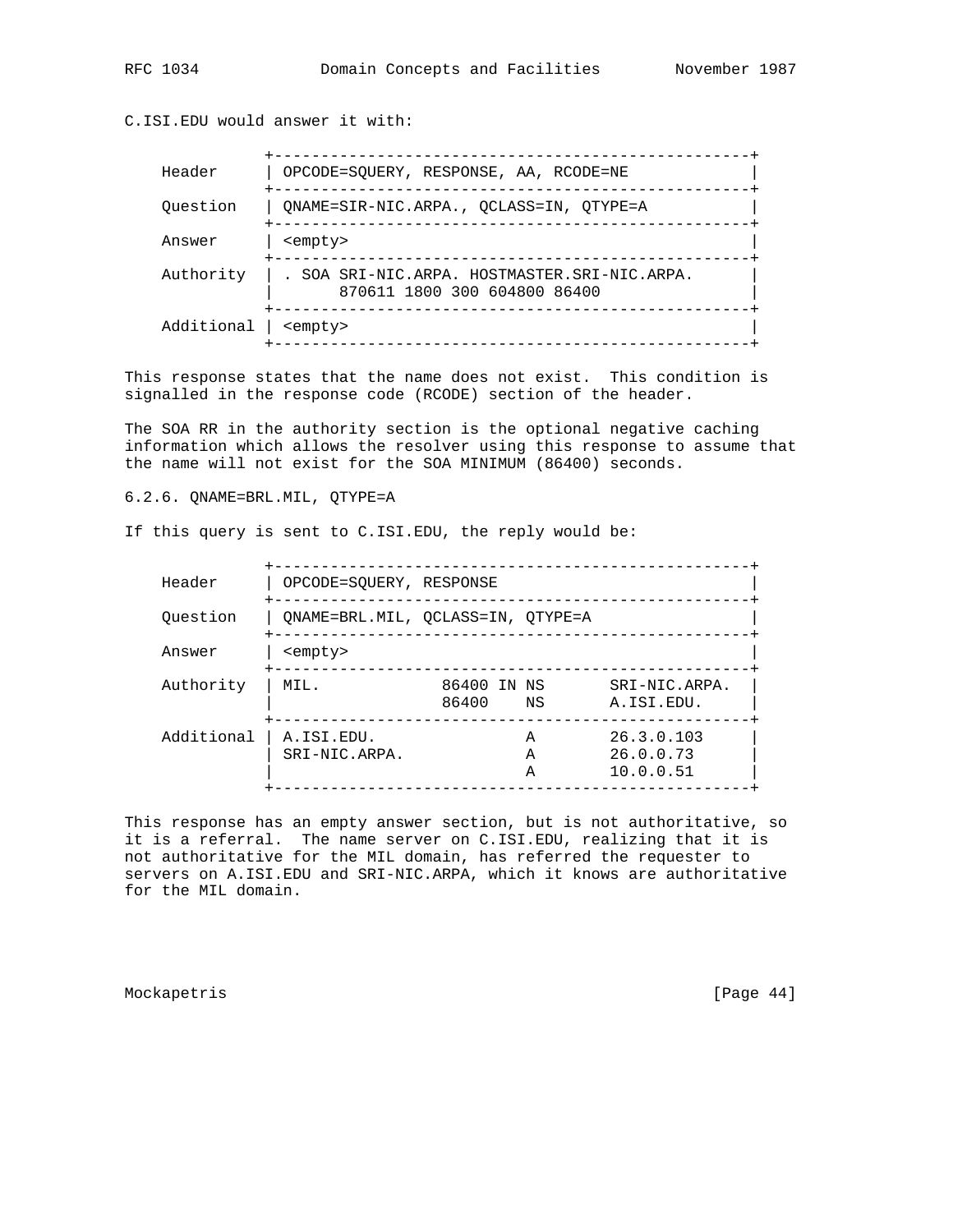# 6.2.7. QNAME=USC-ISIC.ARPA, QTYPE=A

The response to this query from A.ISI.EDU would be:

| Header     | OPCODE=SQUERY, RESPONSE, AA<br>-------------                                                             |
|------------|----------------------------------------------------------------------------------------------------------|
| Ouestion   | ONAME=USC-ISIC.ARPA., OCLASS=IN, OTYPE=A                                                                 |
| Answer     | USC-ISIC.ARPA. 86400 IN CNAME<br>C.ISI.EDU.<br>$C.ISI.EDU.$ 86400 IN A<br>10.0.0.52<br>----------------- |
| Authority  | <empty></empty>                                                                                          |
| Additional | <empty></empty>                                                                                          |

Note that the AA bit in the header guarantees that the data matching QNAME is authoritative, but does not say anything about whether the data for C.ISI.EDU is authoritative. This complete reply is possible because A.ISI.EDU happens to be authoritative for both the ARPA domain where USC-ISIC.ARPA is found and the ISI.EDU domain where C.ISI.EDU data is found.

If the same query was sent to C.ISI.EDU, its response might be the same as shown above if it had its own address in its cache, but might also be:

Mockapetris [Page 45]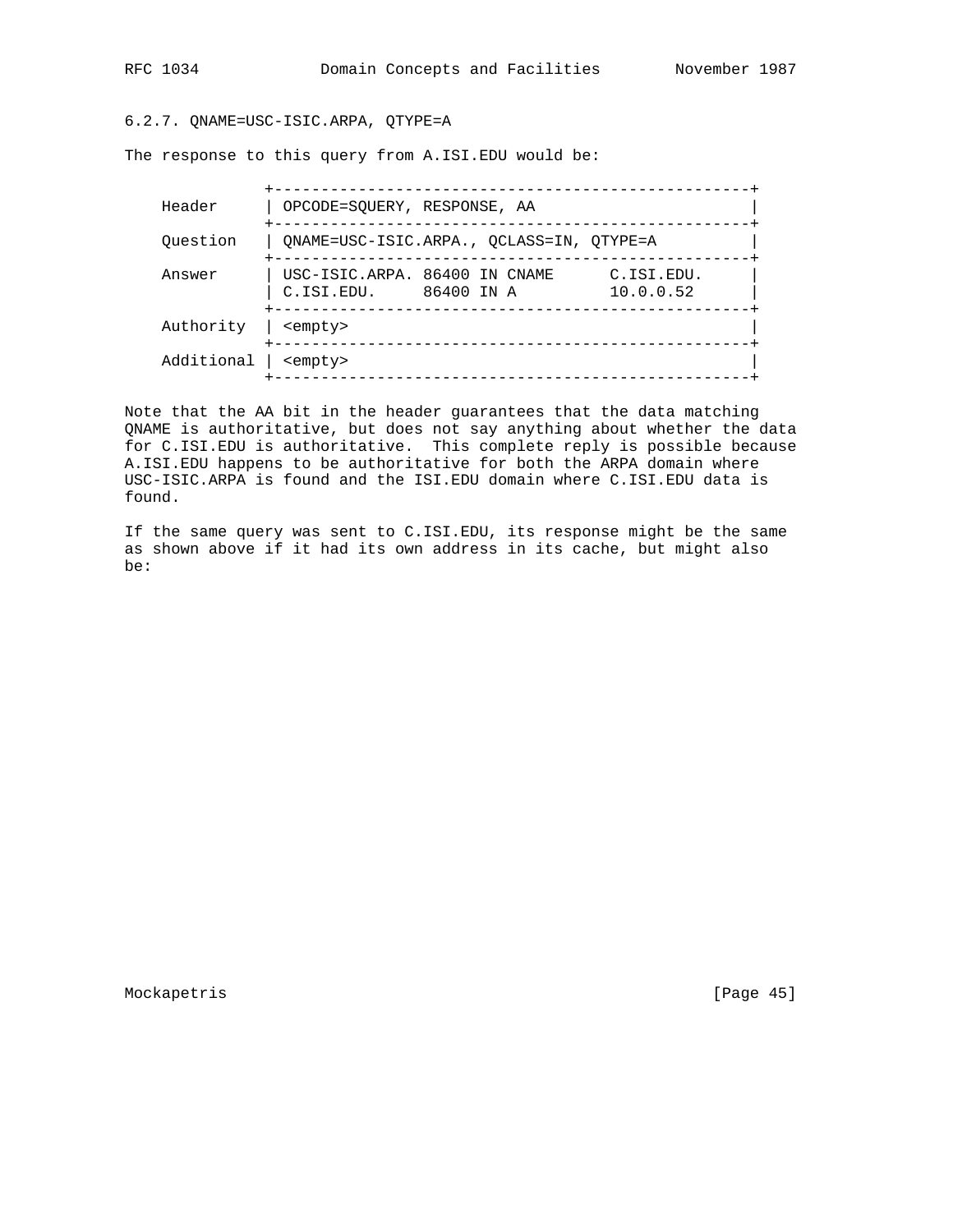| Header     | OPCODE=SOUERY, RESPONSE, AA              |                  | -------------------<br>-------------- |                                                |
|------------|------------------------------------------|------------------|---------------------------------------|------------------------------------------------|
| Ouestion   | ONAME=USC-ISIC.ARPA., OCLASS=IN, OTYPE=A |                  |                                       |                                                |
| Answer     | USC-ISIC.ARPA. 86400 IN CNAME C.ISI.EDU. |                  |                                       |                                                |
| Authority  | ISI.EDU.                                 | 172800 IN NS     | NS<br>NS                              | VAXA.ISI.EDU.<br>A.ISI.EDU.<br>VENERA.ISI.EDU. |
| Additional | VAXA.ISI.EDU.                            | 172800<br>172800 | A<br>A                                | 10.2.0.27<br>128.9.0.33                        |
|            | VENERA.ISI.EDU. 172800<br>A.ISI.EDU.     | 172800<br>172800 | A<br>A<br>A                           | 10.1.0.52<br>128.9.0.32<br>26.3.0.103          |
|            |                                          |                  |                                       |                                                |

This reply contains an authoritative reply for the alias USC-ISIC.ARPA, plus a referral to the name servers for ISI.EDU. This sort of reply isn't very likely given that the query is for the host name of the name server being asked, but would be common for other aliases.

6.2.8. QNAME=USC-ISIC.ARPA, QTYPE=CNAME

If this query is sent to either A.ISI.EDU or C.ISI.EDU, the reply would be:

| Header     | OPCODE=SQUERY, RESPONSE, AA                                                   |
|------------|-------------------------------------------------------------------------------|
| Ouestion   | ONAME=USC-ISIC.ARPA., OCLASS=IN, OTYPE=A<br>-----------------------           |
| Answer     | USC-ISIC.ARPA. 86400 IN CNAME<br>C.ISI.EDU.<br>------------------------------ |
| Authority  | <empty></empty>                                                               |
| Additional | <empty></empty>                                                               |

Because QTYPE=CNAME, the CNAME RR itself answers the query, and the name server doesn't attempt to look up anything for C.ISI.EDU. (Except possibly for the additional section.)

6.3. Example resolution

The following examples illustrate the operations a resolver must perform for its client. We assume that the resolver is starting without a

Mockapetris [Page 46]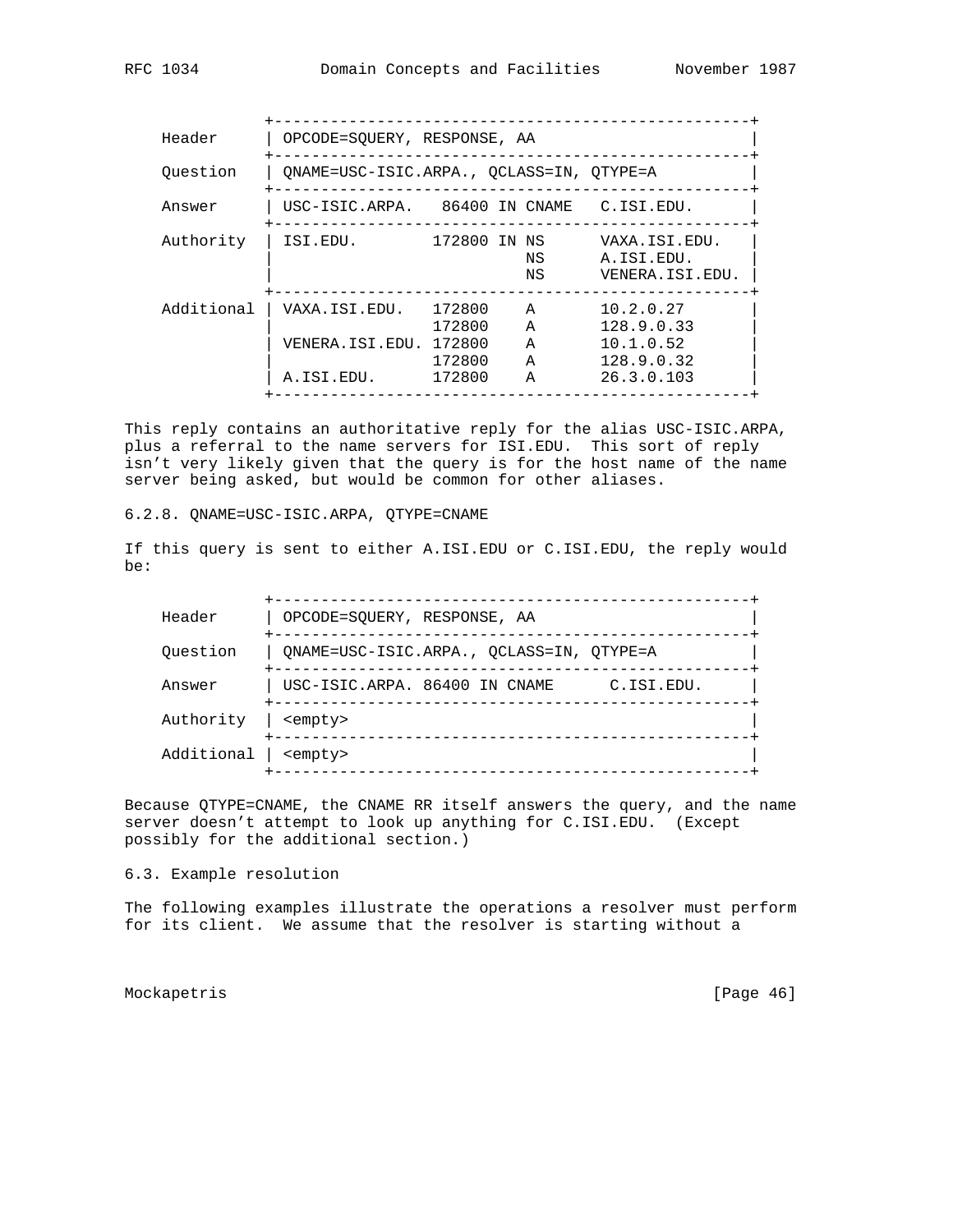cache, as might be the case after system boot. We further assume that the system is not one of the hosts in the data and that the host is located somewhere on net 26, and that its safety belt (SBELT) data structure has the following information:

Match count  $= -1$ SRI-NIC.ARPA. 26.0.0.73 10.0.0.51 A.ISI.EDU. 26.3.0.103

This information specifies servers to try, their addresses, and a match count of -1, which says that the servers aren't very close to the target. Note that the -1 isn't supposed to be an accurate closeness measure, just a value so that later stages of the algorithm will work.

The following examples illustrate the use of a cache, so each example assumes that previous requests have completed.

6.3.1. Resolve MX for ISI.EDU.

Suppose the first request to the resolver comes from the local mailer, which has mail for PVM@ISI.EDU. The mailer might then ask for type MX RRs for the domain name ISI.EDU.

The resolver would look in its cache for MX RRs at ISI.EDU, but the empty cache wouldn't be helpful. The resolver would recognize that it needed to query foreign servers and try to determine the best servers to query. This search would look for NS RRs for the domains ISI.EDU, EDU, and the root. These searches of the cache would also fail. As a last resort, the resolver would use the information from the SBELT, copying it into its SLIST structure.

At this point the resolver would need to pick one of the three available addresses to try. Given that the resolver is on net 26, it should choose either 26.0.0.73 or 26.3.0.103 as its first choice. It would then send off a query of the form:

Mockapetris [Page 47]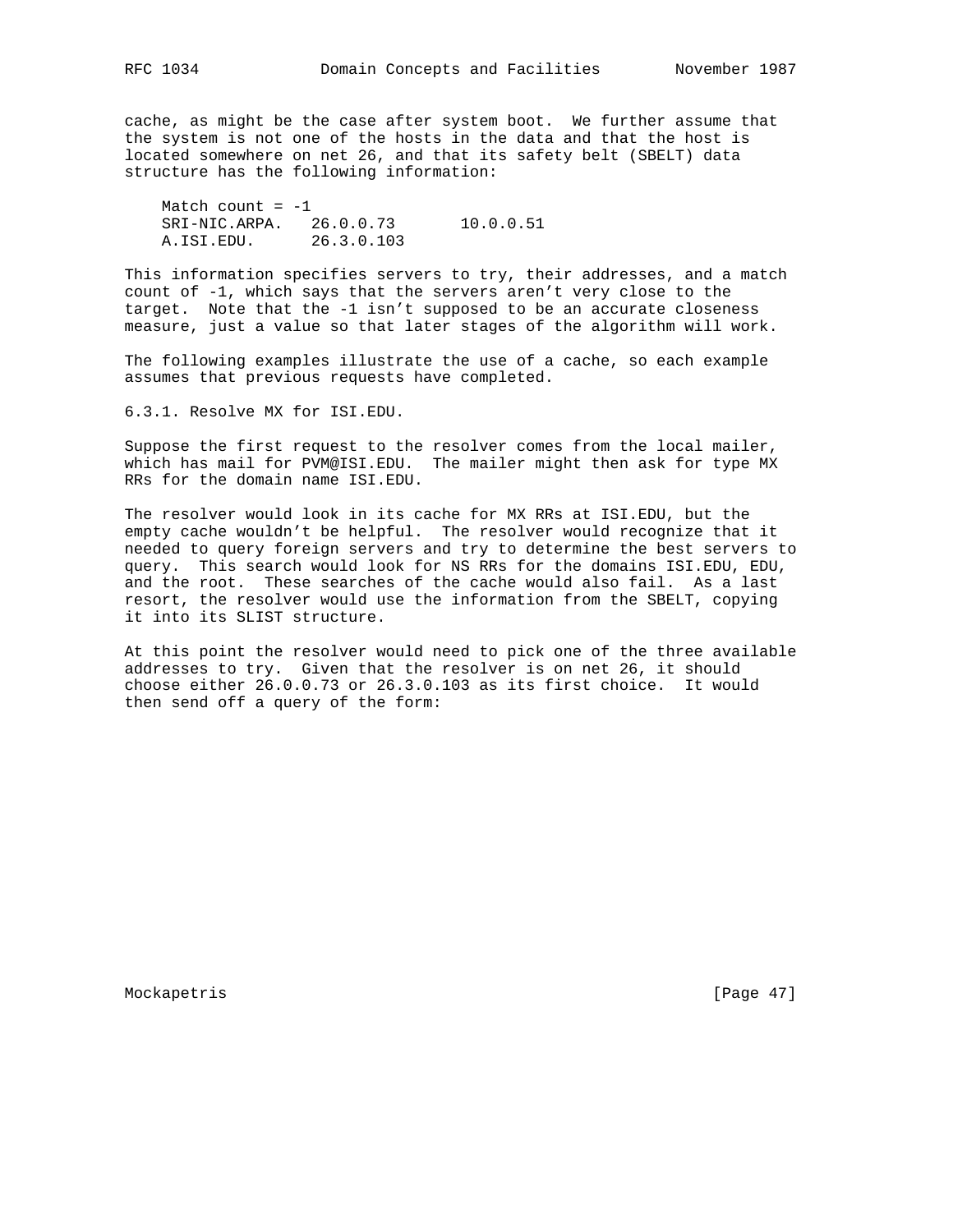| Header     | OPCODE=SOUERY                                                   |
|------------|-----------------------------------------------------------------|
| Ouestion   | QNAME=ISI.EDU., QCLASS=IN, QTYPE=MX<br>------------------------ |
| Answer     | <empty></empty>                                                 |
| Authority  | <empty></empty>                                                 |
| Additional | <empty></empty>                                                 |
|            |                                                                 |

The resolver would then wait for a response to its query or a timeout. If the timeout occurs, it would try different servers, then different addresses of the same servers, lastly retrying addresses already tried. It might eventually receive a reply from SRI-NIC.ARPA:

| Header     | OPCODE=SQUERY, RESPONSE             |                  | --------------               |                                                  |
|------------|-------------------------------------|------------------|------------------------------|--------------------------------------------------|
| Ouestion   | ONAME=ISI.EDU., OCLASS=IN, OTYPE=MX |                  |                              |                                                  |
| Answer     | <empty></empty>                     |                  | <u> Leonardo Leonardo Le</u> |                                                  |
| Authority  | ISI.EDU.                            | 172800 IN NS     | ΝS<br>ΝS                     | VAXA.ISI.EDU.<br>A.ISI.EDU.<br>VENERA. ISI. EDU. |
| Additional | VAXA.ISI.EDU.                       | 172800<br>172800 | A<br>A                       | 10.2.0.27<br>128.9.0.33                          |
|            | VENERA.ISI.EDU.                     | 172800<br>172800 | A<br>A                       | 10.1.0.52<br>128.9.0.32                          |
|            | A.ISI.EDU.                          | 172800           | A                            | 26.3.0.103                                       |

The resolver would notice that the information in the response gave a closer delegation to ISI.EDU than its existing SLIST (since it matches three labels). The resolver would then cache the information in this response and use it to set up a new SLIST:

| Match count = $3$           |            |            |
|-----------------------------|------------|------------|
| A.ISI.EDU.                  | 26.3.0.103 |            |
| VAXA.ISI.EDU.               | 10.2.0.27  | 128.9.0.33 |
| VENERA. ISI. EDU. 10.1.0.52 |            | 128.9.0.32 |

A.ISI.EDU appears on this list as well as the previous one, but that is purely coincidental. The resolver would again start transmitting and waiting for responses. Eventually it would get an answer:

Mockapetris [Page 48]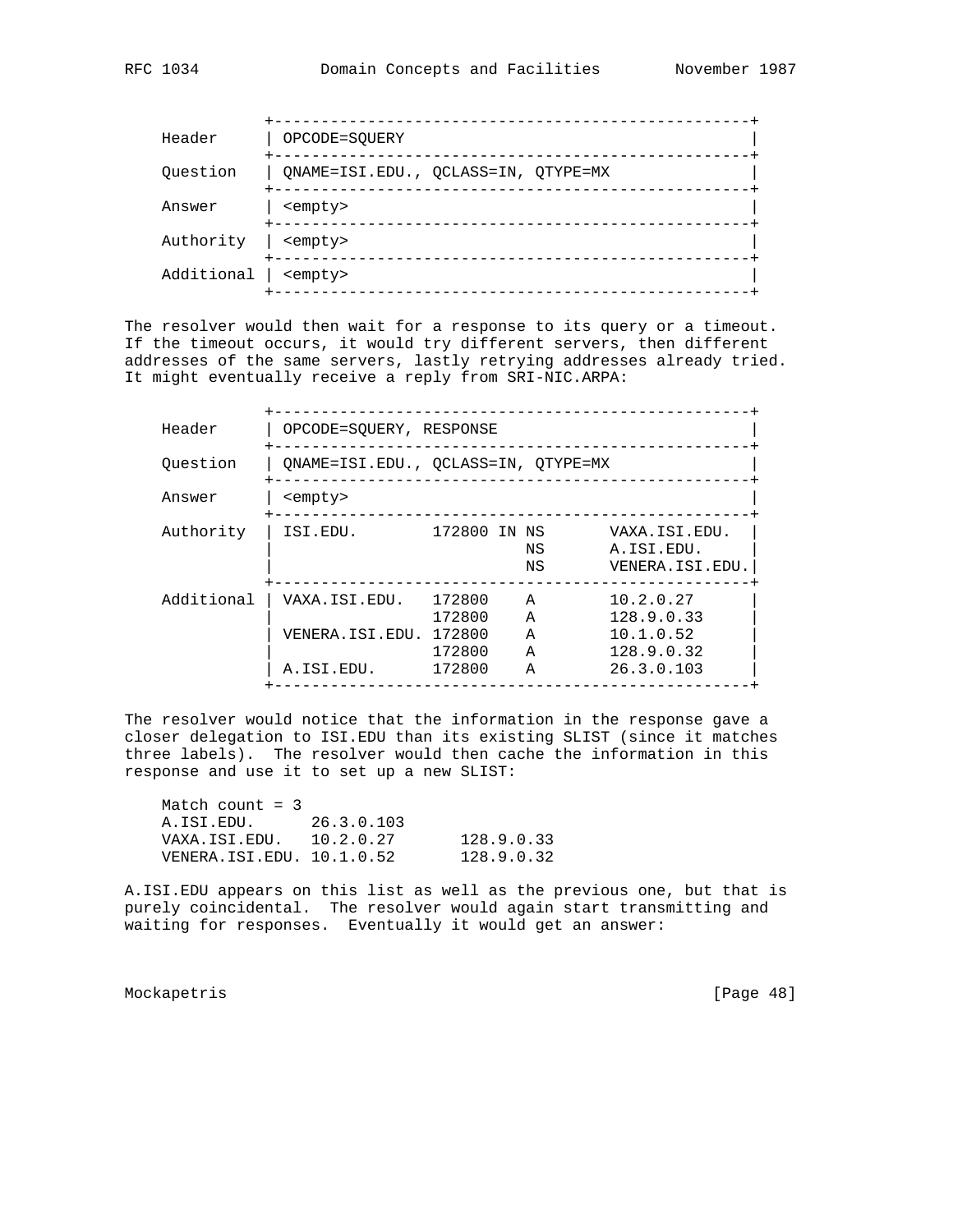|            |                                     |                                                                 | ___________________________________                                |
|------------|-------------------------------------|-----------------------------------------------------------------|--------------------------------------------------------------------|
| Header     | OPCODE=SOUERY, RESPONSE, AA         |                                                                 | ___________________________________                                |
| Ouestion   | ONAME=ISI.EDU., OCLASS=IN, OTYPE=MX |                                                                 |                                                                    |
| Answer     | ISI.EDU.                            |                                                                 | MX 10 VENERA.ISI.EDU.<br>MX 20 VAXA.ISI.EDU.<br>------------------ |
| Authority  | <empty></empty>                     |                                                                 |                                                                    |
| Additional | VAXA.ISI.EDU.<br>VENERA.ISI.EDU.    | 172800<br>172800<br>$\mathbb A$<br>172800<br><b>A</b><br>172800 | A 10.2.0.27<br>128.9.0.33<br>10.1.0.52<br>A 128.9.0.32             |
|            |                                     |                                                                 |                                                                    |

The resolver would add this information to its cache, and return the MX RRs to its client.

6.3.2. Get the host name for address 26.6.0.65

The resolver would translate this into a request for PTR RRs for 65.0.6.26.IN-ADDR.ARPA. This information is not in the cache, so the resolver would look for foreign servers to ask. No servers would match, so it would use SBELT again. (Note that the servers for the ISI.EDU domain are in the cache, but ISI.EDU is not an ancestor of 65.0.6.26.IN-ADDR.ARPA, so the SBELT is used.)

Since this request is within the authoritative data of both servers in SBELT, eventually one would return:

Mockapetris [Page 49]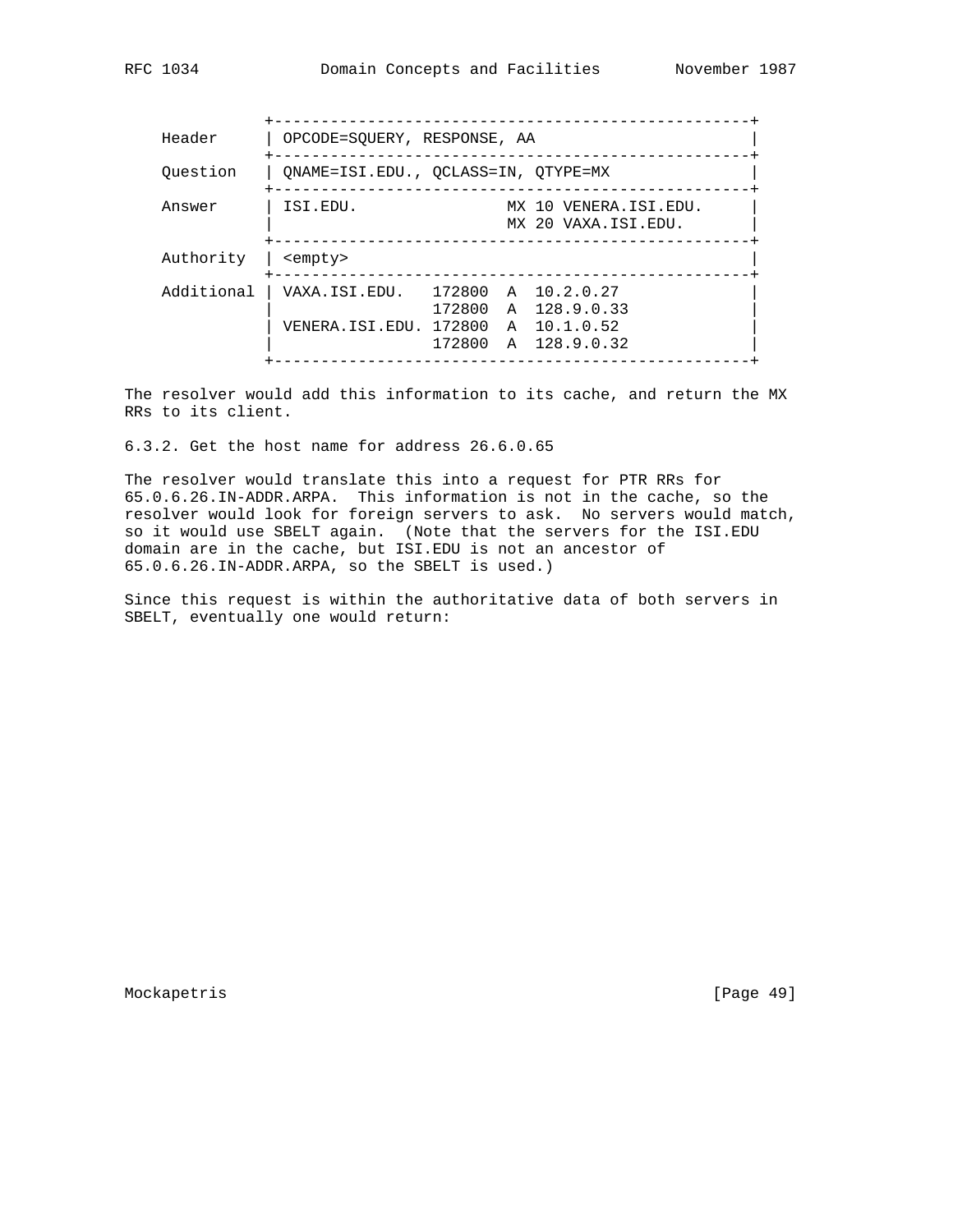| Header     | OPCODE=SOUERY, RESPONSE, AA<br>____________________                                          |
|------------|----------------------------------------------------------------------------------------------|
| Ouestion   | ONAME=65.0.6.26.IN-ADDR.ARPA., OCLASS=IN, OTYPE=PTR<br>_____________________________________ |
| Answer     | $65.0.6.26.$ IN-ADDR.ARPA.<br>ACC.ARPA.<br>PTR                                               |
| Authority  | <empty></empty>                                                                              |
| Additional | <empty></empty>                                                                              |
|            |                                                                                              |

6.3.3. Get the host address of poneria.ISI.EDU

This request would translate into a type A request for poneria.ISI.EDU. The resolver would not find any cached data for this name, but would find the NS RRs in the cache for ISI.EDU when it looks for foreign servers to ask. Using this data, it would construct a SLIST of the form:

Match count = 3

 A.ISI.EDU. 26.3.0.103 VAXA.ISI.EDU. 10.2.0.27 128.9.0.33 VENERA.ISI.EDU. 10.1.0.52

A.ISI.EDU is listed first on the assumption that the resolver orders its choices by preference, and A.ISI.EDU is on the same network.

One of these servers would answer the query.

7. REFERENCES and BIBLIOGRAPHY

[Dyer 87] Dyer, S., and F. Hsu, "Hesiod", Project Athena Technical Plan - Name Service, April 1987, version 1.9.

Describes the fundamentals of the Hesiod name service.

[IEN-116] J. Postel, "Internet Name Server", IEN-116, USC/Information Sciences Institute, August 1979.

> A name service obsoleted by the Domain Name System, but still in use.

Mockapetris [Page 50]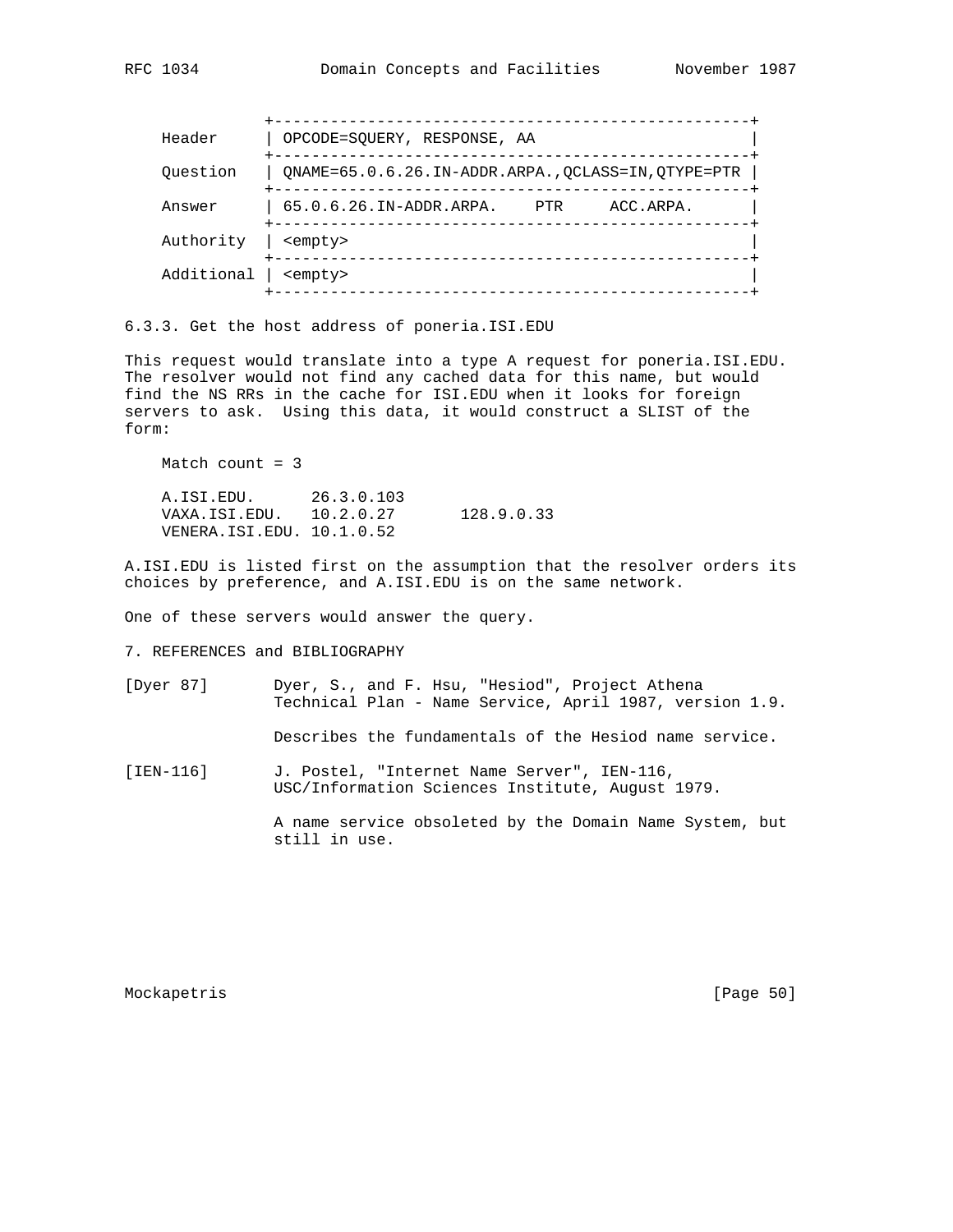- [Quarterman 86] Quarterman, J., and J. Hoskins, "Notable Computer Networks",Communications of the ACM, October 1986, volume 29, number 10.
- [RFC-742] K. Harrenstien, "NAME/FINGER", RFC-742, Network Information Center, SRI International, December 1977.
- [RFC-768] J. Postel, "User Datagram Protocol", RFC-768, USC/Information Sciences Institute, August 1980.
- [RFC-793] J. Postel, "Transmission Control Protocol", RFC-793, USC/Information Sciences Institute, September 1981.
- [RFC-799] D. Mills, "Internet Name Domains", RFC-799, COMSAT, September 1981.

 Suggests introduction of a hierarchy in place of a flat name space for the Internet.

- [RFC-805] J. Postel, "Computer Mail Meeting Notes", RFC-805, USC/Information Sciences Institute, February 1982.
- [RFC-810] E. Feinler, K. Harrenstien, Z. Su, and V. White, "DOD Internet Host Table Specification", RFC-810, Network Information Center, SRI International, March 1982.

Obsolete. See RFC-952.

[RFC-811] K. Harrenstien, V. White, and E. Feinler, "Hostnames Server", RFC-811, Network Information Center, SRI International, March 1982.

Obsolete. See RFC-953.

- [RFC-812] K. Harrenstien, and V. White, "NICNAME/WHOIS", RFC-812, Network Information Center, SRI International, March 1982.
- [RFC-819] Z. Su, and J. Postel, "The Domain Naming Convention for Internet User Applications", RFC-819, Network Information Center, SRI International, August 1982.

 Early thoughts on the design of the domain system. Current implementation is completely different.

[RFC-821] J. Postel, "Simple Mail Transfer Protocol", RFC-821, USC/Information Sciences Institute, August 1980.

Mockapetris [Page 51]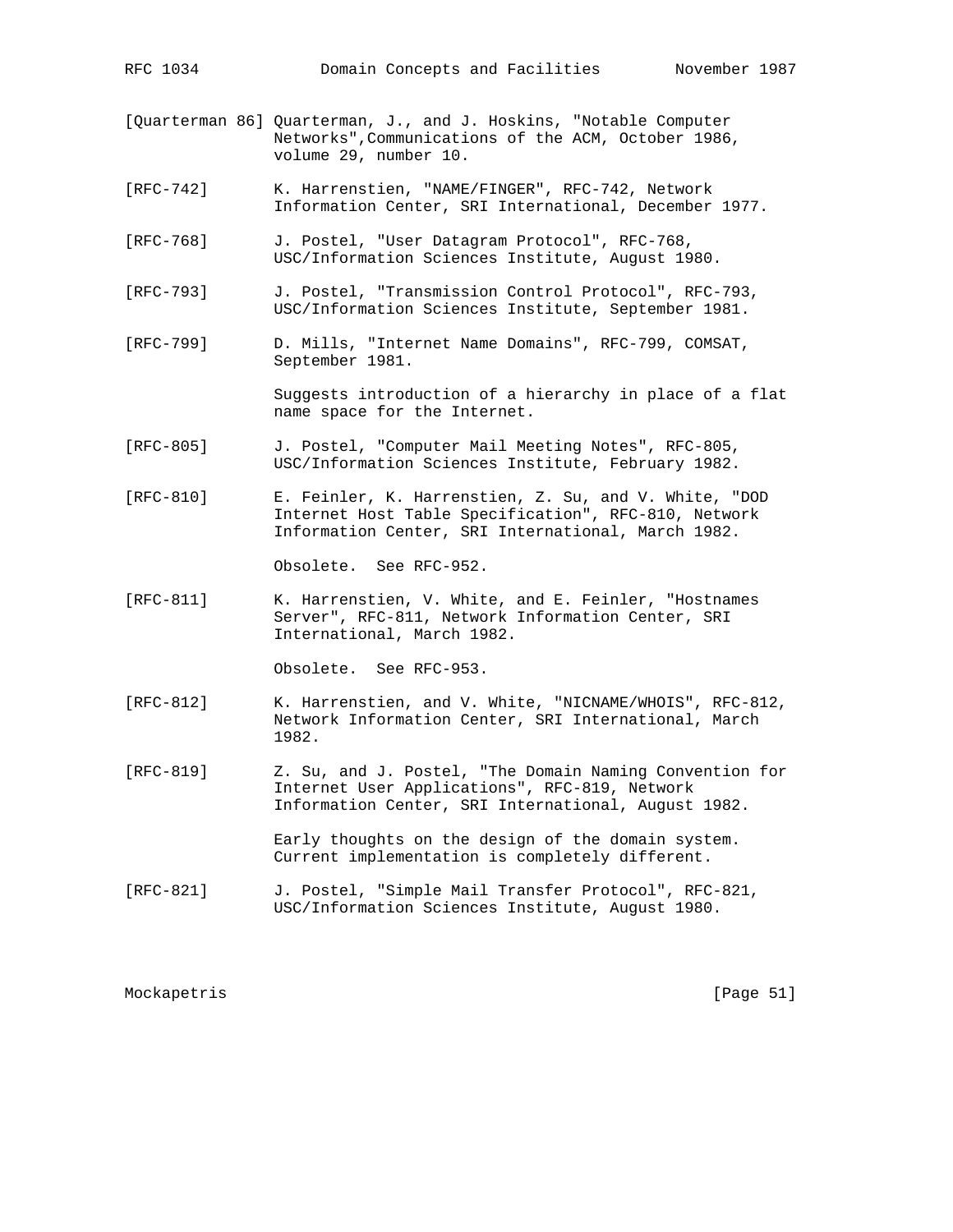[RFC-830] Z. Su, "A Distributed System for Internet Name Service", RFC-830, Network Information Center, SRI International, October 1982.

> Early thoughts on the design of the domain system. Current implementation is completely different.

[RFC-882] P. Mockapetris, "Domain names - Concepts and Facilities," RFC-882, USC/Information Sciences Institute, November 1983.

Superceeded by this memo.

[RFC-883] P. Mockapetris, "Domain names - Implementation and Specification," RFC-883, USC/Information Sciences Institute, November 1983.

Superceeded by this memo.

[RFC-920] J. Postel and J. Reynolds, "Domain Requirements", RFC-920, USC/Information Sciences Institute October 1984.

Explains the naming scheme for top level domains.

[RFC-952] K. Harrenstien, M. Stahl, E. Feinler, "DoD Internet Host Table Specification", RFC-952, SRI, October 1985.

> Specifies the format of HOSTS.TXT, the host/address table replaced by the DNS.

[RFC-953] K. Harrenstien, M. Stahl, E. Feinler, "HOSTNAME Server", RFC-953, SRI, October 1985.

> This RFC contains the official specification of the hostname server protocol, which is obsoleted by the DNS. This TCP based protocol accesses information stored in the RFC-952 format, and is used to obtain copies of the host table.

[RFC-973] P. Mockapetris, "Domain System Changes and Observations", RFC-973, USC/Information Sciences Institute, January 1986.

> Describes changes to RFC-882 and RFC-883 and reasons for them. Now obsolete.

Mockapetris [Page 52]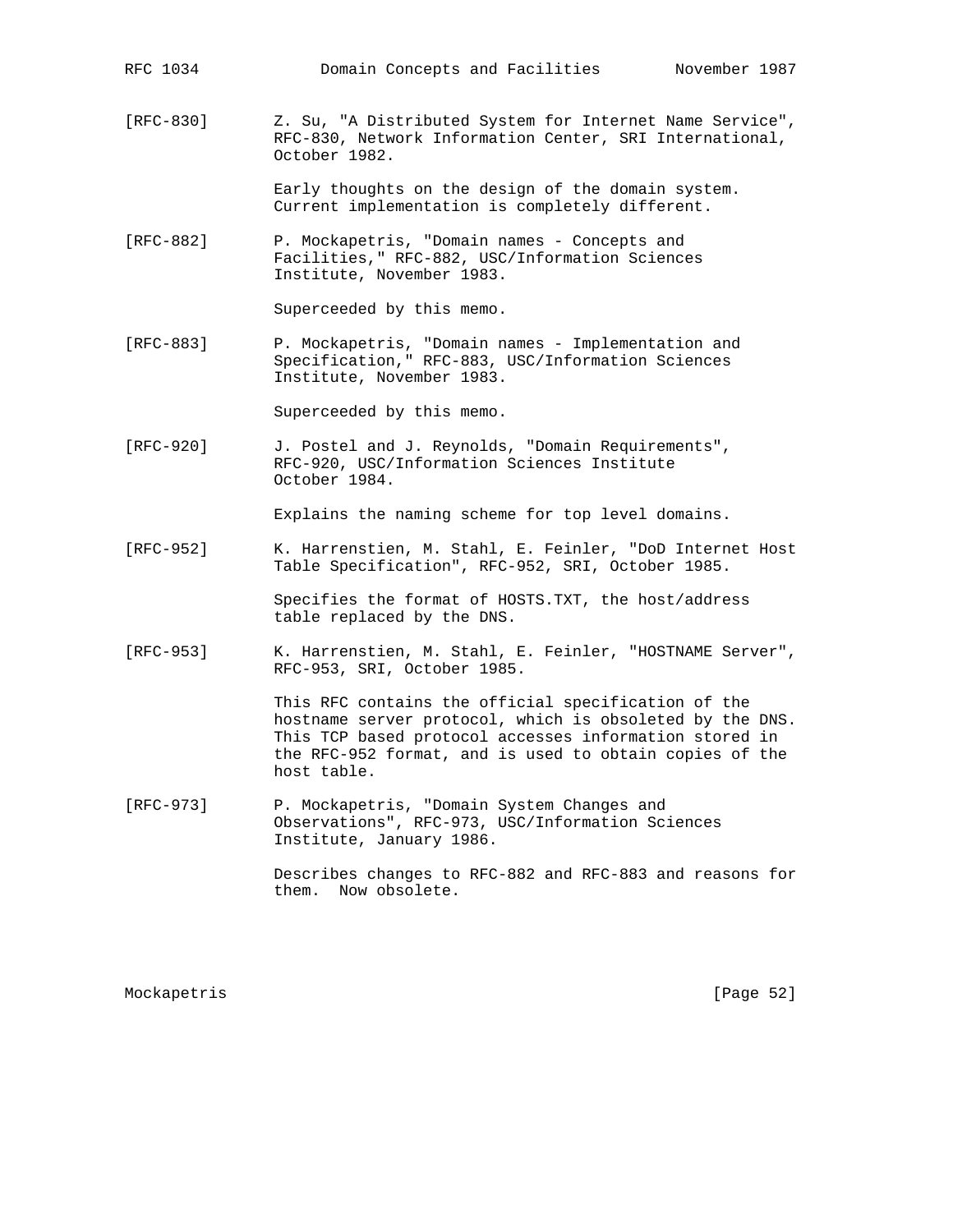[RFC-974] C. Partridge, "Mail routing and the domain system", RFC-974, CSNET CIC BBN Labs, January 1986.

> Describes the transition from HOSTS.TXT based mail addressing to the more powerful MX system used with the domain system.

[RFC-1001] NetBIOS Working Group, "Protocol standard for a NetBIOS service on a TCP/UDP transport: Concepts and Methods", RFC-1001, March 1987.

> This RFC and RFC-1002 are a preliminary design for NETBIOS on top of TCP/IP which proposes to base NetBIOS name service on top of the DNS.

- [RFC-1002] NetBIOS Working Group, "Protocol standard for a NetBIOS service on a TCP/UDP transport: Detailed Specifications", RFC-1002, March 1987.
- [RFC-1010] J. Reynolds and J. Postel, "Assigned Numbers", RFC-1010, USC/Information Sciences Institute, May 1987

 Contains socket numbers and mnemonics for host names, operating systems, etc.

[RFC-1031] W. Lazear, "MILNET Name Domain Transition", RFC-1031, November 1987.

Describes a plan for converting the MILNET to the DNS.

[RFC-1032] M. K. Stahl, "Establishing a Domain - Guidelines for Administrators", RFC-1032, November 1987.

> Describes the registration policies used by the NIC to administer the top level domains and delegate subzones.

[RFC-1033] M. K. Lottor, "Domain Administrators Operations Guide", RFC-1033, November 1987.

A cookbook for domain administrators.

[Solomon 82] M. Solomon, L. Landweber, and D. Neuhengen, "The CSNET Name Server", Computer Networks, vol 6, nr 3, July 1982. Describes a name service for CSNET which is independent from the DNS and DNS use in the CSNET.

Mockapetris [Page 53]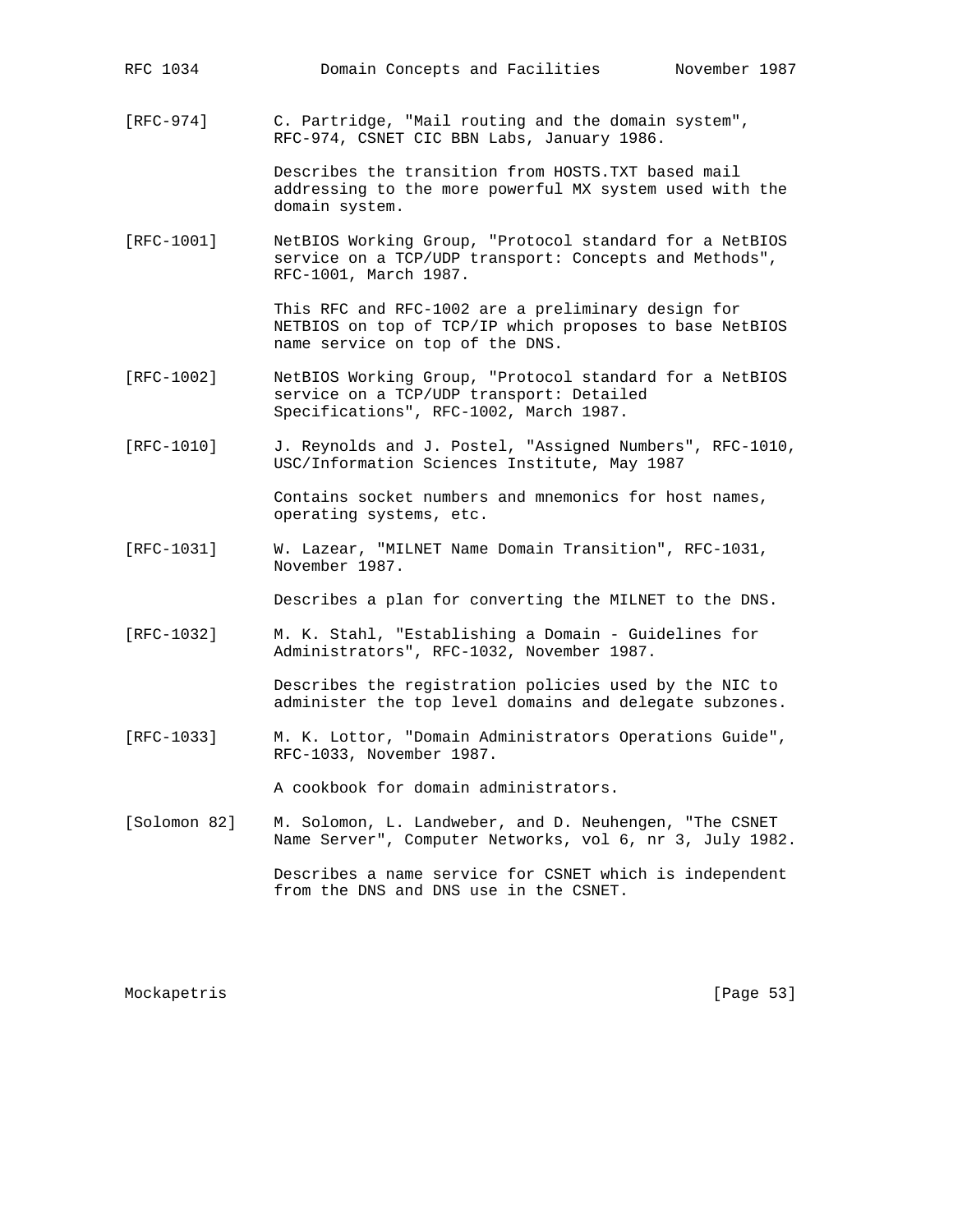# Index

 A 12 Absolute names 8 Aliases 14, 31 Authority 6 AXFR 17 Case of characters 7 CH 12 CNAME 12, 13, 31 Completion queries 18 Domain name 6, 7 Glue RRs 20 HINFO 12 IN 12 Inverse queries 16 Iterative 4 Label 7 Mailbox names 9 MX 12 Name error 27, 36 Name servers 5, 17 NE 30 Negative caching 44 NS 12 Opcode 16 PTR 12 QCLASS 16 QTYPE 16 RDATA 13 Recursive 4 Recursive service 22 Relative names 7 Resolvers 6 RR 12

Mockapetris [Page 54]